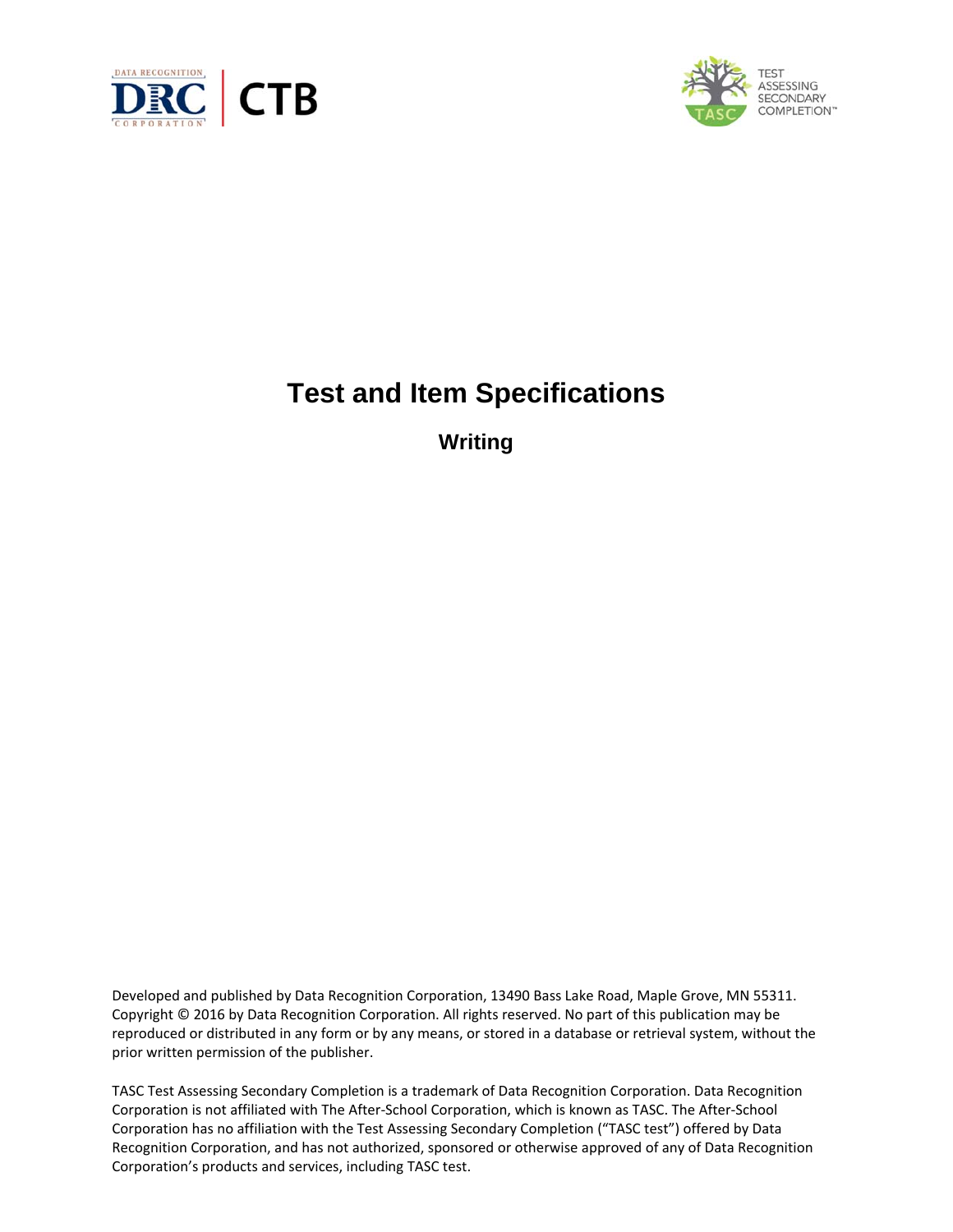



The following test and item specifications are included in this section for the TASC Writing subtest.

- 1) Writing Blueprint
	- a) 2015—2016 (Forms DEF)
	- b) 2016—2017 (Forms GHI)
- 2) Writing Subtest Form Design
	- a) Design Table
	- b) Testing Times
- 3) TASC Writing Item Specifications for Measured Standards
	- o Domain
	- o Subdomain
	- o Standard
	- o Emphasis Level
	- o Evidence Statements
	- o Assessment Limits/Content Constraints
	- o DOK(s)
	- o Stimulus
	- o Sample Item Stems<sup>1</sup>
	- o Sample Item(s)
- 4) Other TASC Writing Test Specifications
	- a) Scoring Rules
	- b) Extended Constructed Response Scoring Rubrics
	- c) Writing Passage Specifications
	- d) Item Accessibility

<sup>&</sup>lt;sup>1</sup> Sample Item Stems are examples of item stems that may be used; items are not limited to the examples shown in this document.

Copyright © 2016 Data Recognition Corporation. All rights reserved. 
Page 2 TASC is a trademark of Data Recognition Corporation.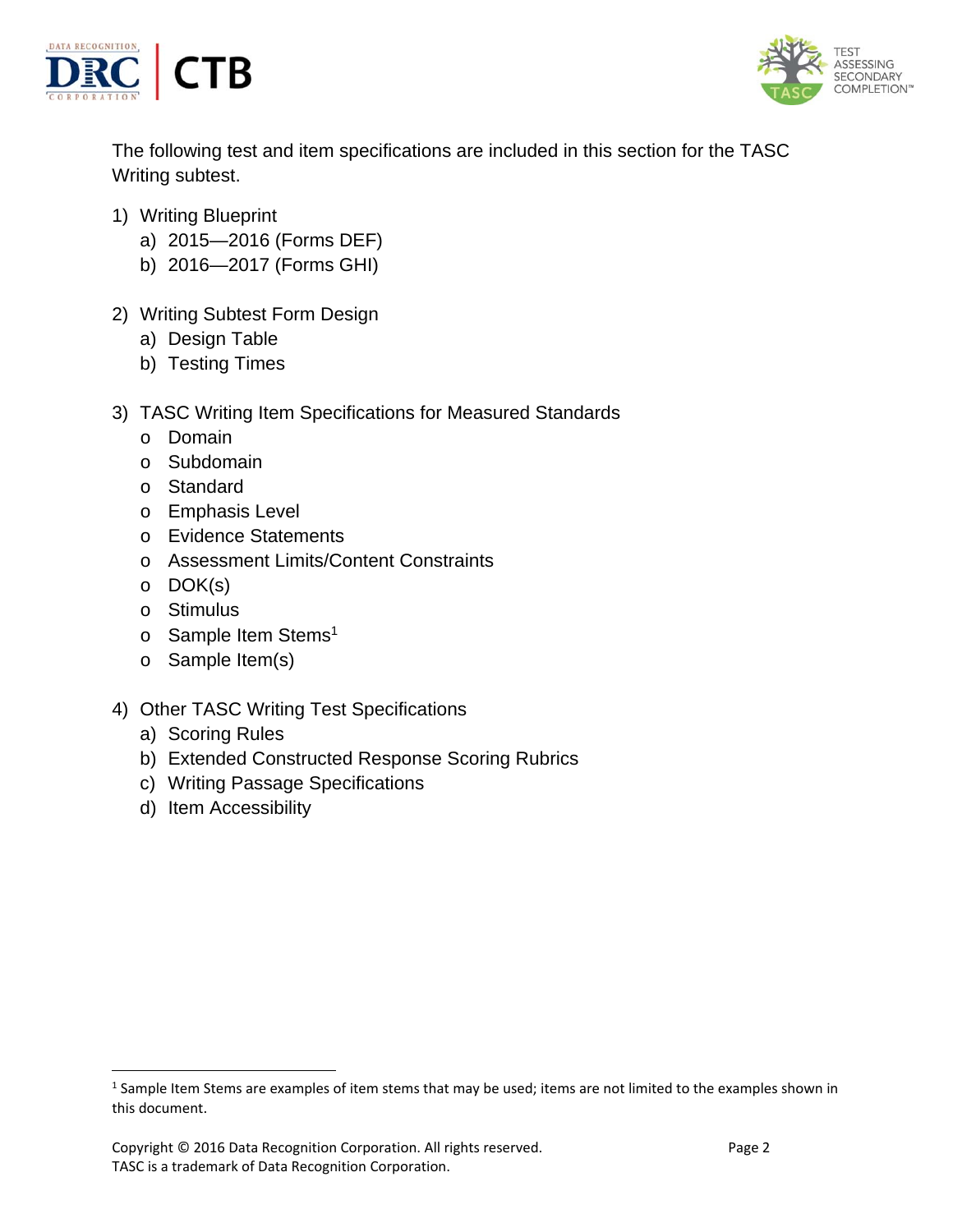



# **1) Test Blueprint:**

# **a) 2015–2016 (Forms D, E, and F)**

| Domain /<br><b>Reporting</b><br><b>Category</b> | <b>Subdomain</b>                                                              | <b>Subdomain</b><br>% | Domain %<br>(Predicted) |
|-------------------------------------------------|-------------------------------------------------------------------------------|-----------------------|-------------------------|
| Editing and<br>Revising                         | Conventions of Standard English: Grammar and<br>Usage                         | <b>25%</b>            |                         |
|                                                 | Conventions of Standard English: Capitalization,<br>Punctuation, and Spelling | 20.8%                 | 83.3%                   |
|                                                 | Knowledge of Language                                                         | 25%                   |                         |
|                                                 | <b>Text Types and Purposes</b>                                                | 12.5%                 |                         |
| <b>Essay Writing</b>                            | <b>Text Types and Purposes</b>                                                | 16.7%                 | 16.7%                   |

# **b) 2016–2017 (Forms G, H, and I)**

| Domain /<br><b>Reporting</b><br><b>Category</b> | <b>Subdomain</b>                                                              | <b>Subdomain</b><br>% | Domain %<br>(Predicted) |
|-------------------------------------------------|-------------------------------------------------------------------------------|-----------------------|-------------------------|
| Editing and<br>Revising                         | Conventions of Standard English: Grammar and<br>Usage                         | 33.3%                 |                         |
|                                                 | Conventions of Standard English: Capitalization,<br>Punctuation, and Spelling | 20.8%                 | 83.3%                   |
|                                                 | Knowledge of Language                                                         | 12.5%                 |                         |
|                                                 | <b>Text Types and Purposes</b>                                                | 16.7%                 |                         |
| <b>Essay Writing</b>                            | Text Types and Purposes                                                       | 16.7%                 | 16.7%                   |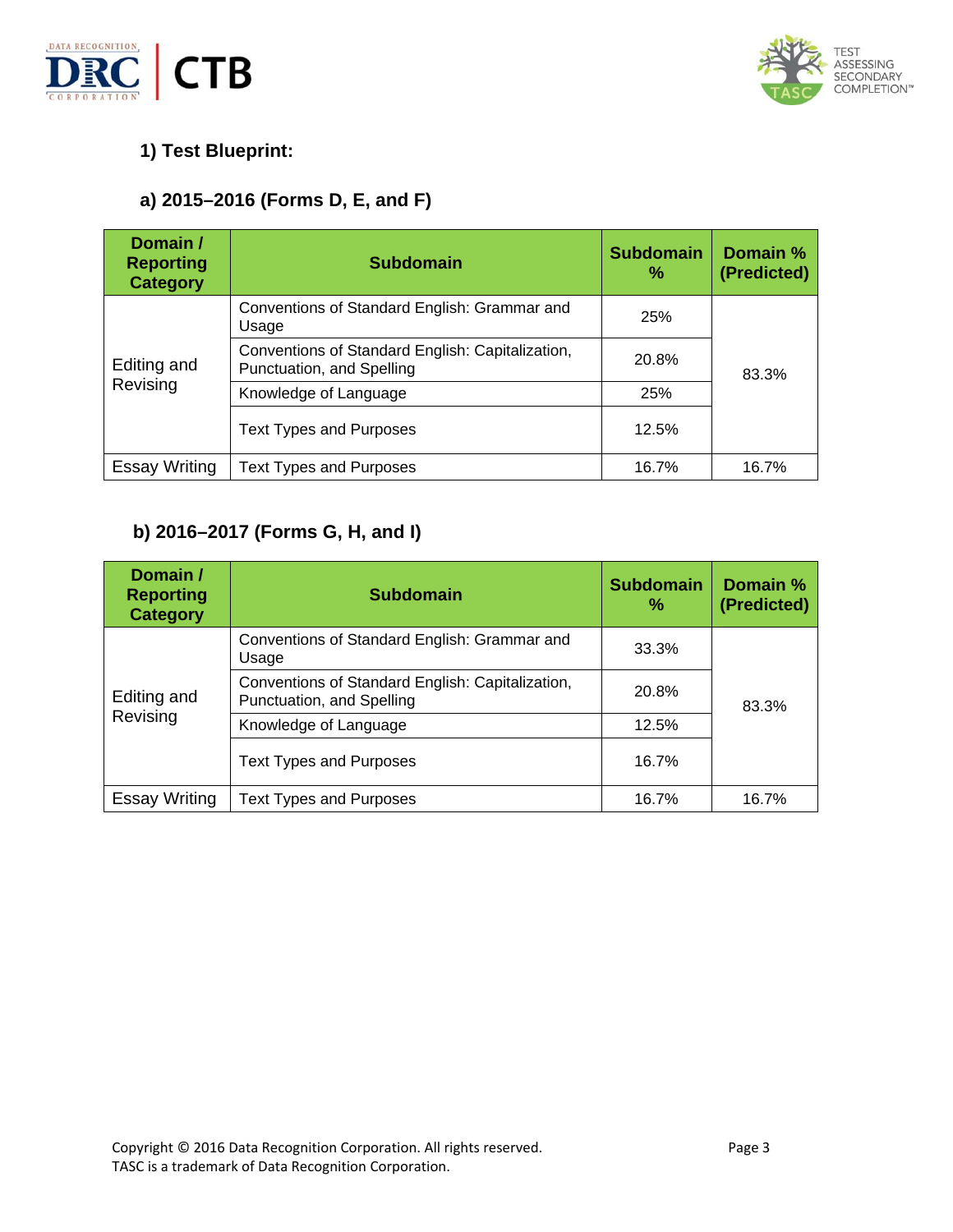



# **2) Test Form Design**

In each operational year, three equated operational forms are selected for each subtest. The first operational TASC forms in 2014 were comprised of 40 multiple-choice (MC) items. In the 2015 and 2016 forms, other autoscored items (such as multiple selected-response items and evidence-based selected-response items) and constructed-response (CR) items are being field tested and may be included as operational items in future years.

The table below shows the projected item numbers by item type in the 2016 forms. Research and data may necessitate minor adjustments to these numbers.

| <b>Item Type</b>                                                  | <b>Total Items</b><br><b>Per Form</b> | <b>Testing Time</b><br>(minutes) |
|-------------------------------------------------------------------|---------------------------------------|----------------------------------|
| <b>Multiple</b><br><b>Choice (MC)</b>                             | 47                                    | 47                               |
| 1-point<br><b>Autoscored</b>                                      | 2                                     | 4                                |
| 2-point<br><b>Autoscored</b>                                      |                                       | з                                |
| <b>Extended</b><br><b>Constructed</b><br><b>Response</b><br>(ECR) |                                       | 45                               |
| <b>Shared</b><br><b>Stimuli</b>                                   | 5                                     | 10                               |

### **a) 2016 Writing (GHI)**

**\*** Two passages are aligned with the ECR and are included in the testing time of 45 minutes.

**b)** The testing times are based on these estimates.

| <b>Item Type</b>       | <b>Estimate Testing</b><br><b>Time (minutes)</b> |
|------------------------|--------------------------------------------------|
| <b>MC</b>              |                                                  |
| 1-pt Autoscored        | 2                                                |
| 2-pt Autoscored        | З                                                |
| <b>ECR</b>             | 45                                               |
| <b>Shared Stimulus</b> |                                                  |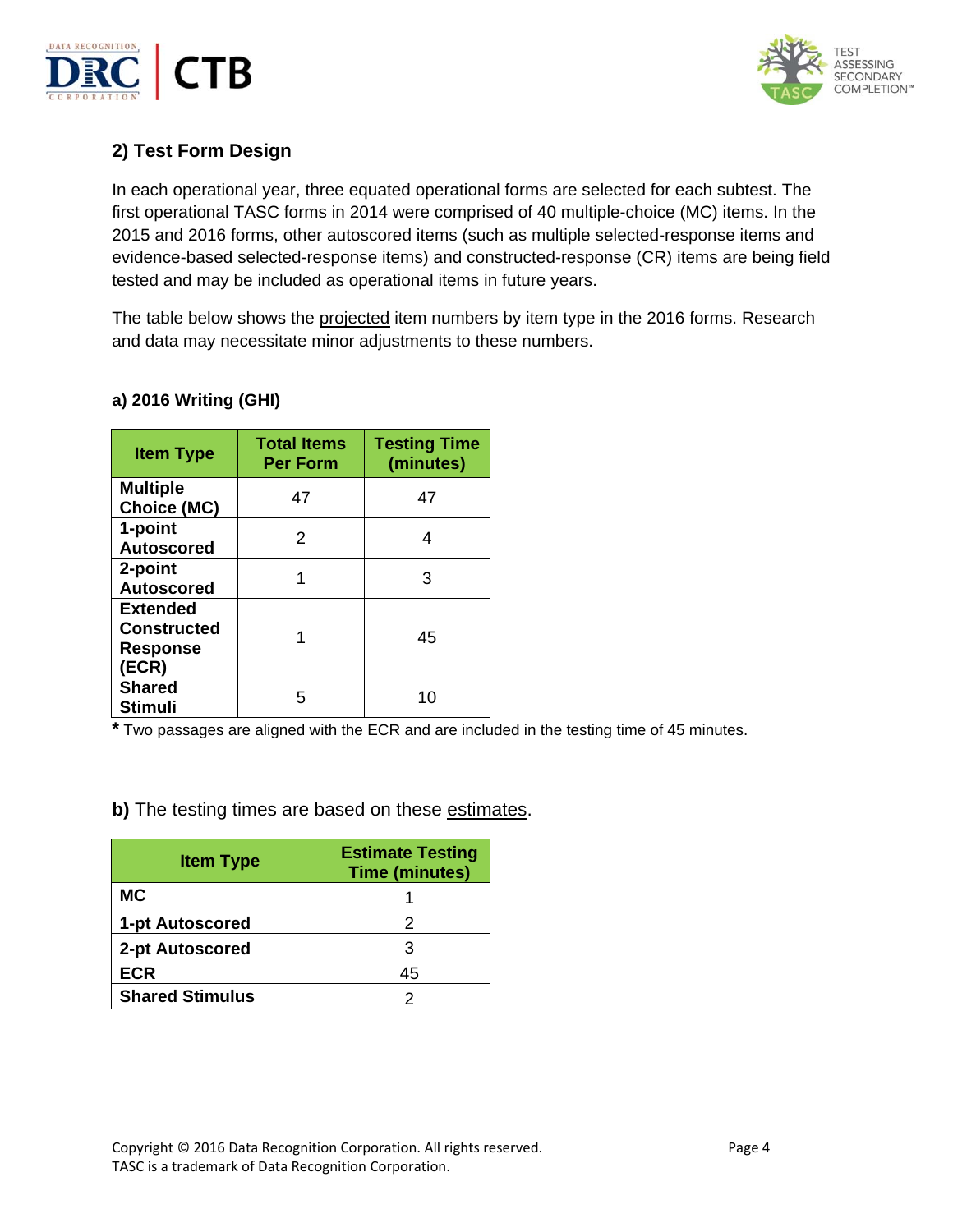



# **3) Item Specifications for Measured Standards**

Item specifications are one of the key requirements for a high-quality, legally defensible standards-based assessment. Item specifications help define important characteristics of the items (i.e., test questions) developed for each standard. These item specifications provide guidelines to help clarify the focus of what is to be assessed, what items may include, and what items may not include (i.e., assessment limits). Item specifications are used by item writers, item editors, and item reviewers as a common reference throughout the item-development process, from initial writing to final approval. The TASC Writing item specifications are based on the TASC test standards for Writing, which are based on the College and Career Readiness for Adult Education (CCR-AE) standards. The assessment limits/content constraints have been further refined based on customer feedback and DRC | CTB item-performance data analyses targeting specific standard- and item-level assessment scope.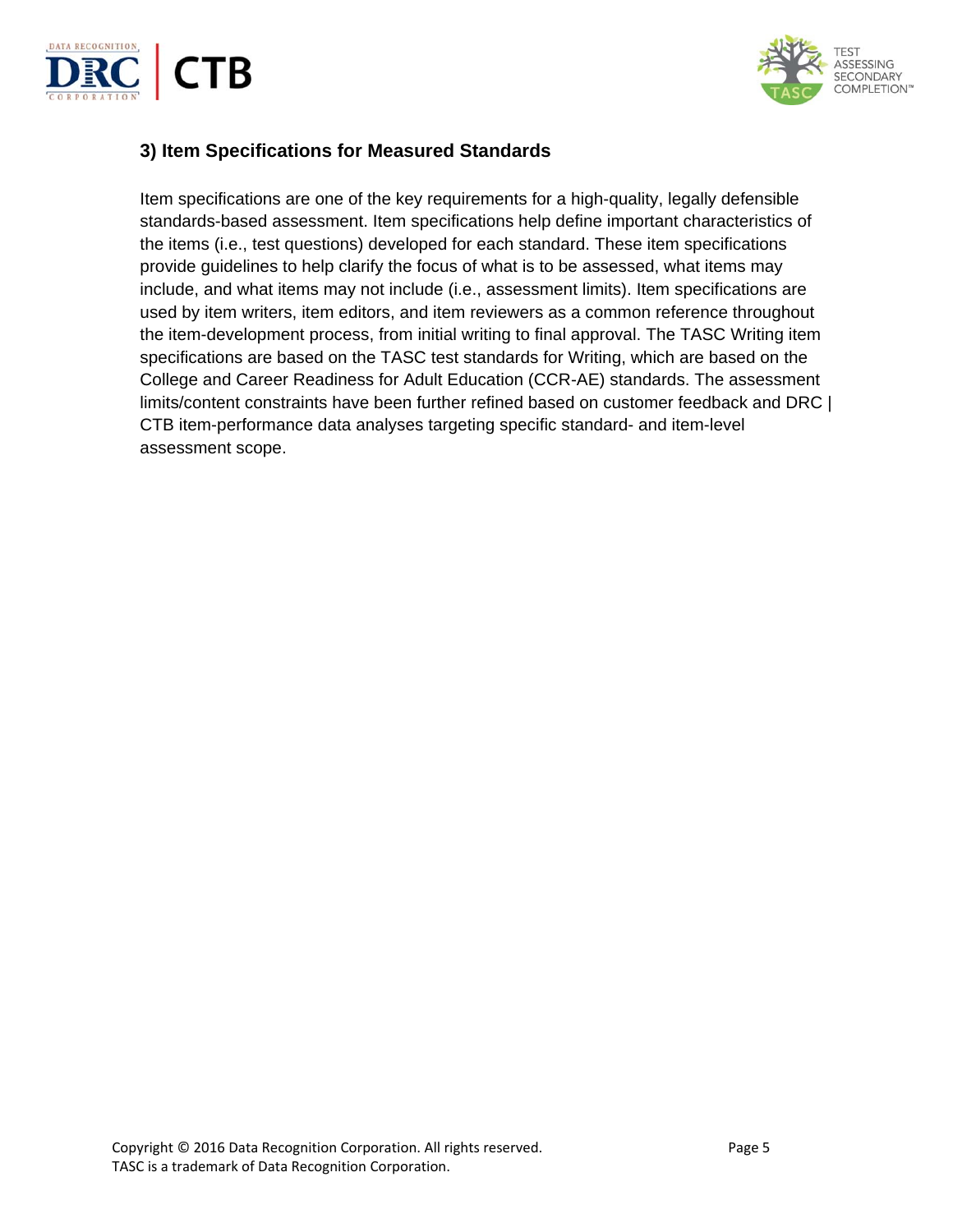



| <b>Domain</b>                                 | <b>Editing and Revising</b>                                                                                                                                                                                                                                                                                                                                                                                               |
|-----------------------------------------------|---------------------------------------------------------------------------------------------------------------------------------------------------------------------------------------------------------------------------------------------------------------------------------------------------------------------------------------------------------------------------------------------------------------------------|
| <b>Subdomain</b>                              | Conventions of Standard English: Grammar and Usage                                                                                                                                                                                                                                                                                                                                                                        |
| <b>Standard</b>                               | LA.6.1c: Recognize and correct inappropriate shifts in pronoun number and person.<br>(progressive standard)                                                                                                                                                                                                                                                                                                               |
| <b>Emphasis</b><br>Level                      | Low                                                                                                                                                                                                                                                                                                                                                                                                                       |
| Evidence<br><b>Statements</b>                 | The examinee will determine a correct revision of an inappropriate shift in pronoun<br>number or person in an extended piece of writing.                                                                                                                                                                                                                                                                                  |
| Assessment<br>Limits / Content<br>Constraints | Items will measure the targeted skill in a writing context appropriate in both content<br>and complexity for adult learners.<br>The examinee will be asked to identify a revision of a sentence (or sentences) in an                                                                                                                                                                                                      |
|                                               | extended piece of writing that corrects a sentence in which a pronoun or pronouns are<br>inappropriate and inconsistent with pronoun number/person established in the rest of<br>the presented paragraph/essay.                                                                                                                                                                                                           |
|                                               | The examinee will be asked to identify a correct revision of inappropriate shifts in<br>pronoun person and number, such as the following:<br>a shift from first to second person<br>$\bullet$                                                                                                                                                                                                                             |
|                                               | a shift from third to second person<br>$\bullet$                                                                                                                                                                                                                                                                                                                                                                          |
|                                               | a shift from third to first person<br>$\bullet$<br>a shift in number from singular to plural or plural to singular (For example, a<br>$\bullet$<br>stimulus may begin by discussing the types of problems adult learners might<br>encounter in their online learning classes and shift later to referencing a<br>student who has found ways to address the problems he or she encountered in<br>courses provided online.) |
|                                               | The examinee will not be asked to do the following:<br>label sentences that contain inappropriate shifts in pronoun number or person<br>$\bullet$<br>identify, select, or revise shifts in pronoun number or person in a stand-alone<br>$\bullet$<br>sentence<br>identify, select, or revise grammatical errors in pronoun formation (e.g.,<br>$\bullet$<br>pronoun case)                                                 |
|                                               | identify, select, or revise sentences that contain errors in pronoun-antecedent<br>$\bullet$<br>agreement or pronoun case<br>address items that target literary point of view/narration                                                                                                                                                                                                                                   |
| DOK(s)                                        | $\overline{2}$                                                                                                                                                                                                                                                                                                                                                                                                            |
| <b>Stimulus</b>                               | A brief multi-paragraph stimulus designed to motivate revising and editing items                                                                                                                                                                                                                                                                                                                                          |
| Sample Item<br><b>Stems</b>                   | Read the paragraphs/excerpt/essay/article/etc.<br>Which revision corrects the inappropriate shift in person in Paragraph 3?                                                                                                                                                                                                                                                                                               |
|                                               | Read the paragraphs/excerpt/essay/article/etc.<br>Which revisions correct the inappropriate shifts in person in Paragraph 3/the<br>excerpt/essay/article/etc.?                                                                                                                                                                                                                                                            |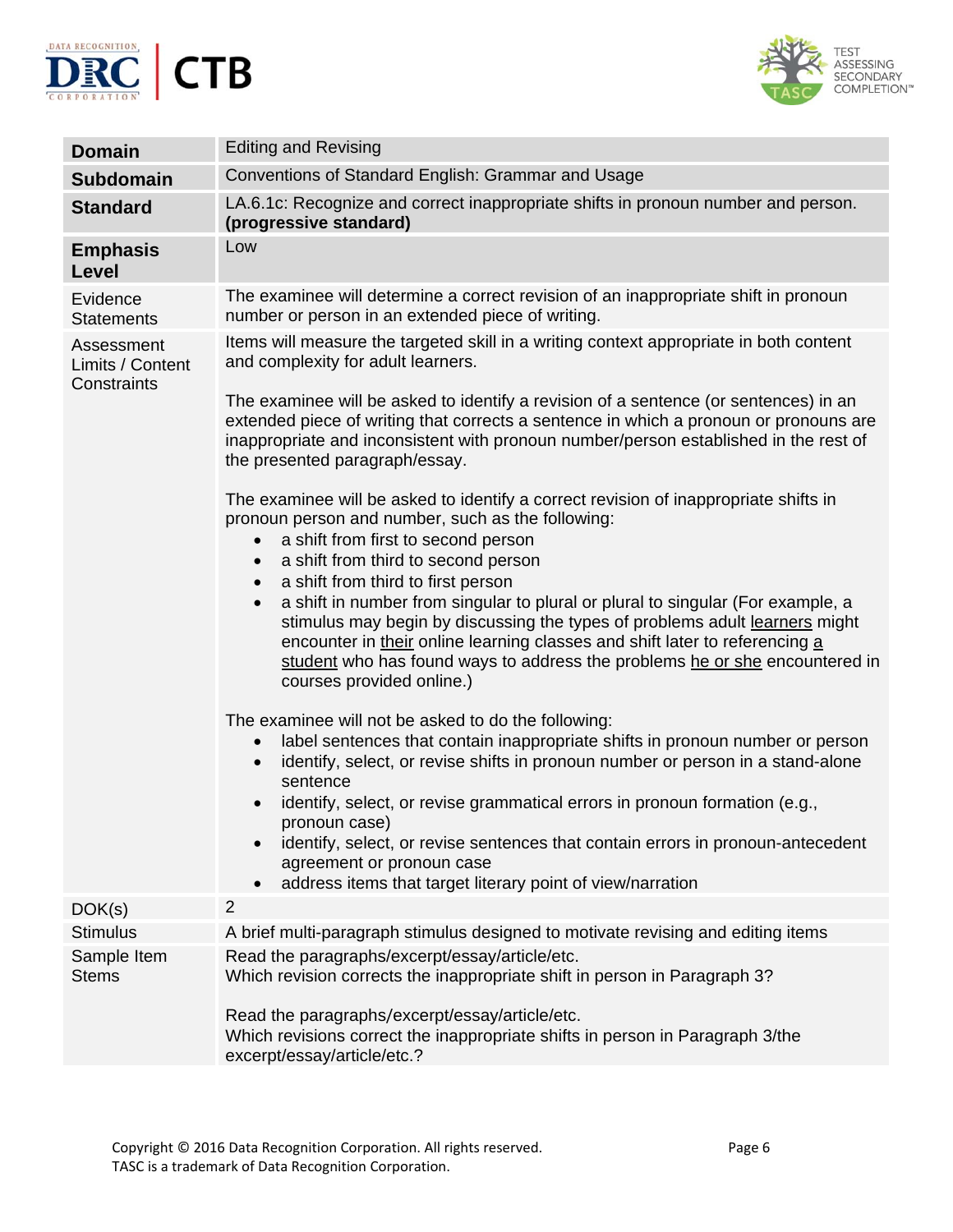



| <b>Domain</b>                                 | <b>Editing and Revising</b>                                                                                                                                                                                                                                                                                                                                                                      |
|-----------------------------------------------|--------------------------------------------------------------------------------------------------------------------------------------------------------------------------------------------------------------------------------------------------------------------------------------------------------------------------------------------------------------------------------------------------|
| <b>Subdomain</b>                              | Conventions of Standard English: Grammar and Usage                                                                                                                                                                                                                                                                                                                                               |
| <b>Standard</b>                               | LA.6.1d: Recognize and correct vague pronouns (i.e., ones with unclear or ambiguous<br>antecedents). (progressive standard)                                                                                                                                                                                                                                                                      |
| <b>Emphasis</b><br>Level                      | Low                                                                                                                                                                                                                                                                                                                                                                                              |
| Evidence<br><b>Statements</b>                 | The examinee will determine a correct revision of vague or ambiguous pronoun-<br>antecedent relationships.                                                                                                                                                                                                                                                                                       |
| Assessment<br>Limits / Content<br>Constraints | Items will measure the targeted skill in a writing context appropriate in both content<br>and complexity for adult learners.                                                                                                                                                                                                                                                                     |
|                                               | The examinee will be asked to identify a revision of a sentence (or sentences) in an<br>extended piece of writing (e.g., a paragraph or brief essay) in which the referent of a<br>pronoun is vague or in which the relationship between a pronoun and its antecedent is<br>unclear.                                                                                                             |
|                                               | The examinee will not be asked to do the following:<br>identify, select, or revise grammatical errors in pronoun formation (e.g.,<br>$\bullet$<br>pronoun case)<br>identify, select, or revise sentences that contain errors in pronoun-antecedent<br>$\bullet$<br>agreement or pronoun case<br>address clarity of the pronoun-antecedent relationship in a stand-alone<br>$\bullet$<br>sentence |
| DOK(s)                                        | 2                                                                                                                                                                                                                                                                                                                                                                                                |
| <b>Stimulus</b>                               | A paragraph stimulus designed to motivate revising and editing items                                                                                                                                                                                                                                                                                                                             |
| Sample Item<br><b>Stems</b>                   | Read the paragraph.<br>Which revision best clarifies the antecedent of the underlined pronoun in the<br>underlined sentence from the paragraph?                                                                                                                                                                                                                                                  |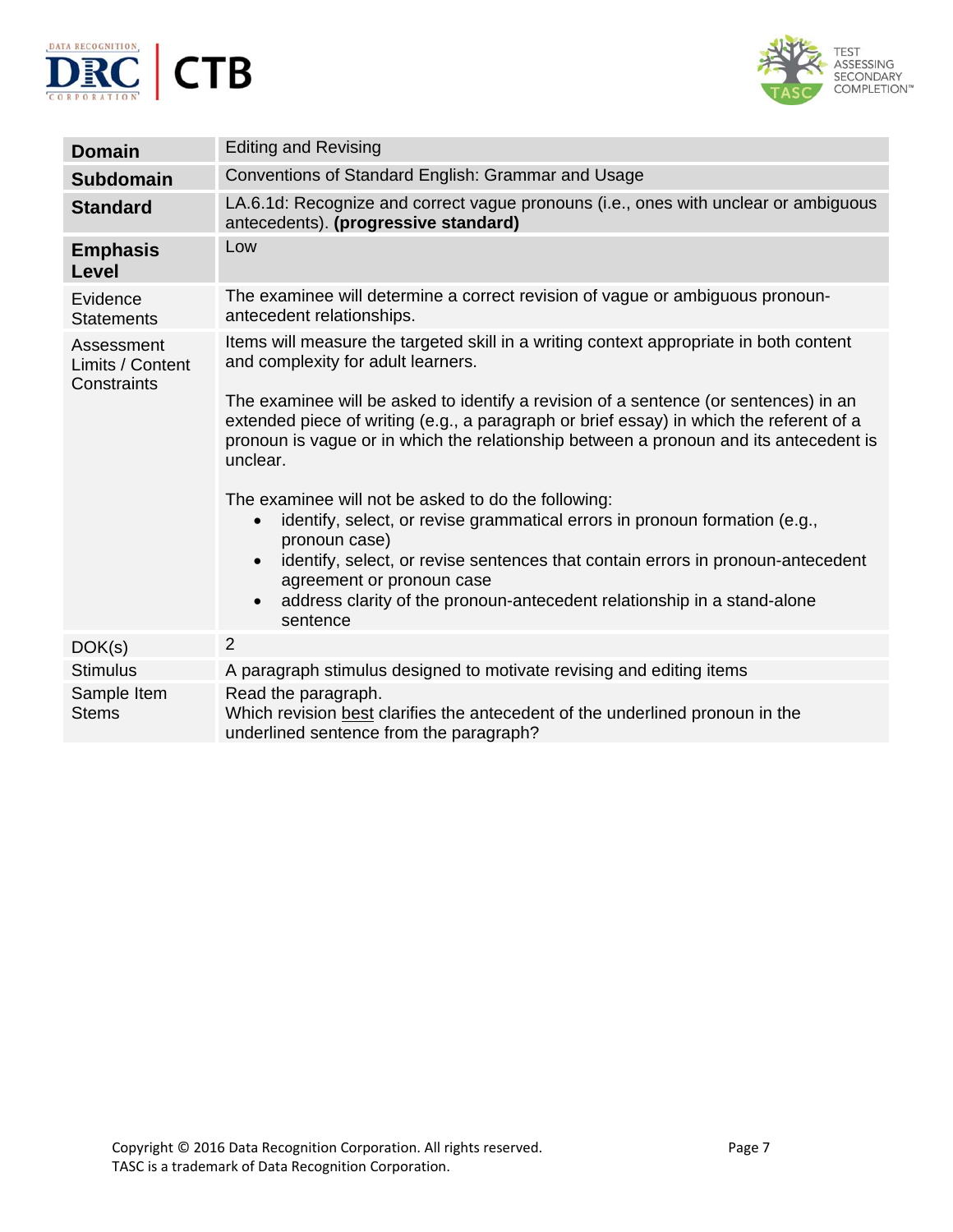



| <b>Domain</b>                                 | <b>Editing and Revising</b>                                                                                                                                                                                                                                                                                                                              |
|-----------------------------------------------|----------------------------------------------------------------------------------------------------------------------------------------------------------------------------------------------------------------------------------------------------------------------------------------------------------------------------------------------------------|
|                                               | Conventions of Standard English: Grammar and Usage                                                                                                                                                                                                                                                                                                       |
| <b>Subdomain</b>                              |                                                                                                                                                                                                                                                                                                                                                          |
| <b>Standard</b>                               | LA.7.1a: Explain the function of phrases and clauses in general and their function in<br>specific sentences.                                                                                                                                                                                                                                             |
| <b>Emphasis</b><br><b>Level</b>               | Low                                                                                                                                                                                                                                                                                                                                                      |
| Evidence<br><b>Statements</b>                 | The examinee will identify the function of a phrase or a clause in a given sentence.                                                                                                                                                                                                                                                                     |
| Assessment<br>Limits / Content<br>Constraints | The examinee will be asked to identify an explanation of the function of the<br>phrase/clause within a given sentence, such as<br>subject of the verb<br>$\bullet$<br>object of the verb<br>$\bullet$<br>noun modifier<br>$\bullet$<br>verb modifier<br>$\bullet$<br>The examinee will not be asked to label the type of phrase or clause in a sentence. |
| DOK(s)                                        | 1                                                                                                                                                                                                                                                                                                                                                        |
| <b>Stimulus</b>                               | The stimuli for these items types will be one sentence that may or may not contain one<br>underlined phrase or clause.                                                                                                                                                                                                                                   |
| Sample Item<br><b>Stems</b>                   | Read the sentence.<br>What word in the sentence does the underlined phrase/clause modify?<br>Read the sentence.<br>What is the function of the underlined phrase/clause in the sentence?<br>Read the sentence.<br>Which part of the sentence modifies/describes the action/subject?                                                                      |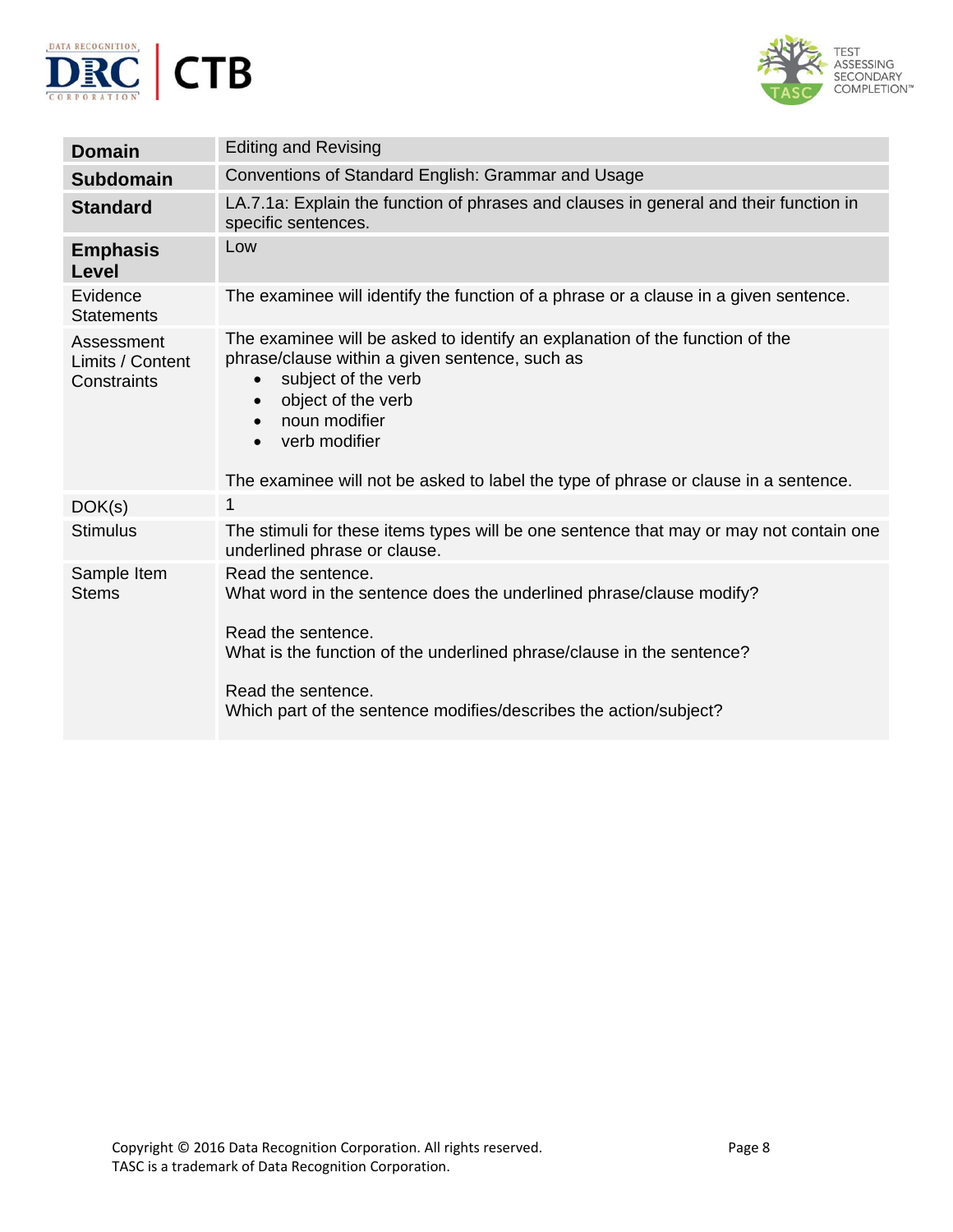



| <b>Domain</b>                                 | <b>Editing and Revising</b>                                                                                                                                                                      |
|-----------------------------------------------|--------------------------------------------------------------------------------------------------------------------------------------------------------------------------------------------------|
| <b>Subdomain</b>                              | Conventions of Standard English: Grammar and Usage                                                                                                                                               |
| <b>Standard</b>                               | LA.7.1b: Choose among simple, compound, complex, and compound-complex<br>sentences to signal differing relationships among ideas.                                                                |
| <b>Emphasis</b><br>Level                      | Low                                                                                                                                                                                              |
| Evidence<br><b>Statements</b>                 | The examinee will identify a sentence that most clearly, accurately, and/or logically<br>combines ideas given in three or four simple sentences.                                                 |
| Assessment<br>Limits / Content<br>Constraints | The examinee will be asked to determine the correct sentence, which best combines<br>the ideas of simple sentences into compound, complex, or compound-complex<br>sentences.                     |
|                                               | The examinee will not be asked to label sentence types.                                                                                                                                          |
| DOK(s)                                        | 2                                                                                                                                                                                                |
| <b>Stimulus</b>                               | Stimuli for these item types will be a list of three or four simple sentences that could be<br>combined in a variety of sentence structures that make the relationship among the<br>ideas clear. |
| Sample Item<br><b>Stems</b>                   | Read these sentences.<br>Which revision best combines the ideas in these sentences?                                                                                                              |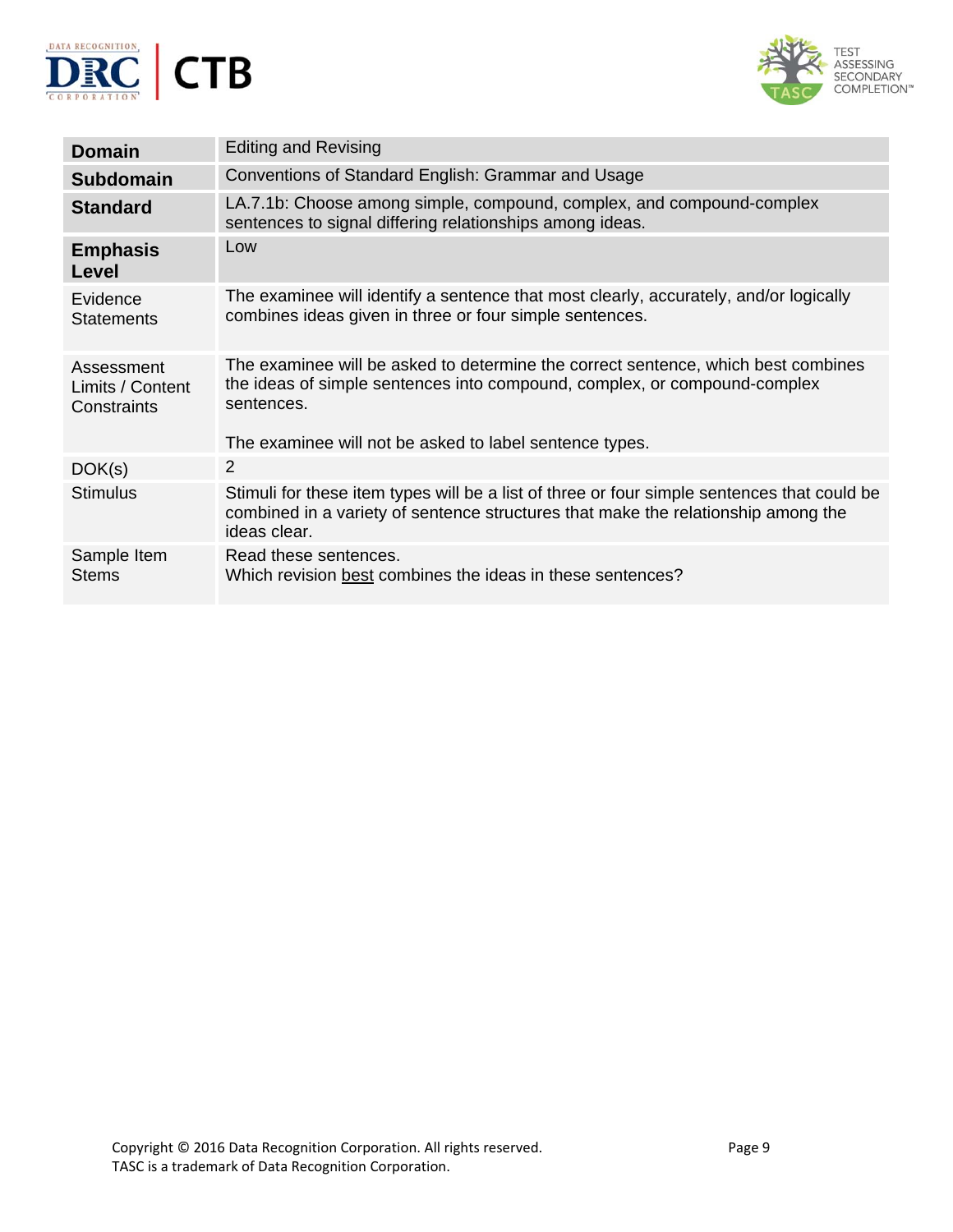



| <b>Domain</b>                                 | <b>Editing and Revising</b>                                                                                                                                                                                                                                                                                                                                                                                                                                                                                                                                                                                                                                                                                                                                                                                                                                                                                                                                                                                                                                  |
|-----------------------------------------------|--------------------------------------------------------------------------------------------------------------------------------------------------------------------------------------------------------------------------------------------------------------------------------------------------------------------------------------------------------------------------------------------------------------------------------------------------------------------------------------------------------------------------------------------------------------------------------------------------------------------------------------------------------------------------------------------------------------------------------------------------------------------------------------------------------------------------------------------------------------------------------------------------------------------------------------------------------------------------------------------------------------------------------------------------------------|
| <b>Subdomain</b>                              | Conventions of Standard English: Grammar and Usage                                                                                                                                                                                                                                                                                                                                                                                                                                                                                                                                                                                                                                                                                                                                                                                                                                                                                                                                                                                                           |
| <b>Standard</b>                               | LA.7.1c: Place phrases and clauses within a sentence, recognizing and correcting<br>misplaced and dangling modifiers.                                                                                                                                                                                                                                                                                                                                                                                                                                                                                                                                                                                                                                                                                                                                                                                                                                                                                                                                        |
| <b>Emphasis</b><br>Level                      | Low                                                                                                                                                                                                                                                                                                                                                                                                                                                                                                                                                                                                                                                                                                                                                                                                                                                                                                                                                                                                                                                          |
| Evidence<br><b>Statements</b>                 | The examinee will select a revised sentence that uses phrases and clauses<br>appropriately and does not include any misplaced or dangling modifiers.                                                                                                                                                                                                                                                                                                                                                                                                                                                                                                                                                                                                                                                                                                                                                                                                                                                                                                         |
| Assessment<br>Limits / Content<br>Constraints | The examinee will be asked to choose a revised sentence that meets the following<br>criteria:<br>contains no dangling or misplaced modifiers<br>$\bullet$<br>correctly combines three or four simple sentences into one sentence that does<br>$\bullet$<br>not contain a misplaced or dangling modifier<br>does not suggest a misleading relationship among the ideas through the<br>$\bullet$<br>incorrect use of connecting words<br>Alternately, the examinee may be asked to select a sentence that successfully<br>combines the ideas in several short sentences and that contains no dangling or<br>misplaced modifiers, such as the following:<br>sentences that begin with participial phrases immediately preceding the<br>$\bullet$<br>subject but not modifying the subject (often a result of passive voice)<br>sentences that contain a chain of prepositional phrases in which the modifying<br>$\bullet$<br>relationship among nouns becomes unclear or illogical<br>The examinee will not be asked to label dangling or misplaced modifiers. |
| DOK(s)                                        | 2                                                                                                                                                                                                                                                                                                                                                                                                                                                                                                                                                                                                                                                                                                                                                                                                                                                                                                                                                                                                                                                            |
| <b>Stimulus</b>                               | Stimuli for these item types will be a list of three or four simple sentences.                                                                                                                                                                                                                                                                                                                                                                                                                                                                                                                                                                                                                                                                                                                                                                                                                                                                                                                                                                               |
| Sample Item<br><b>Stems</b>                   | Read the sentence(s).<br>Which revision of the sentence(s) correctly restates the ideas?                                                                                                                                                                                                                                                                                                                                                                                                                                                                                                                                                                                                                                                                                                                                                                                                                                                                                                                                                                     |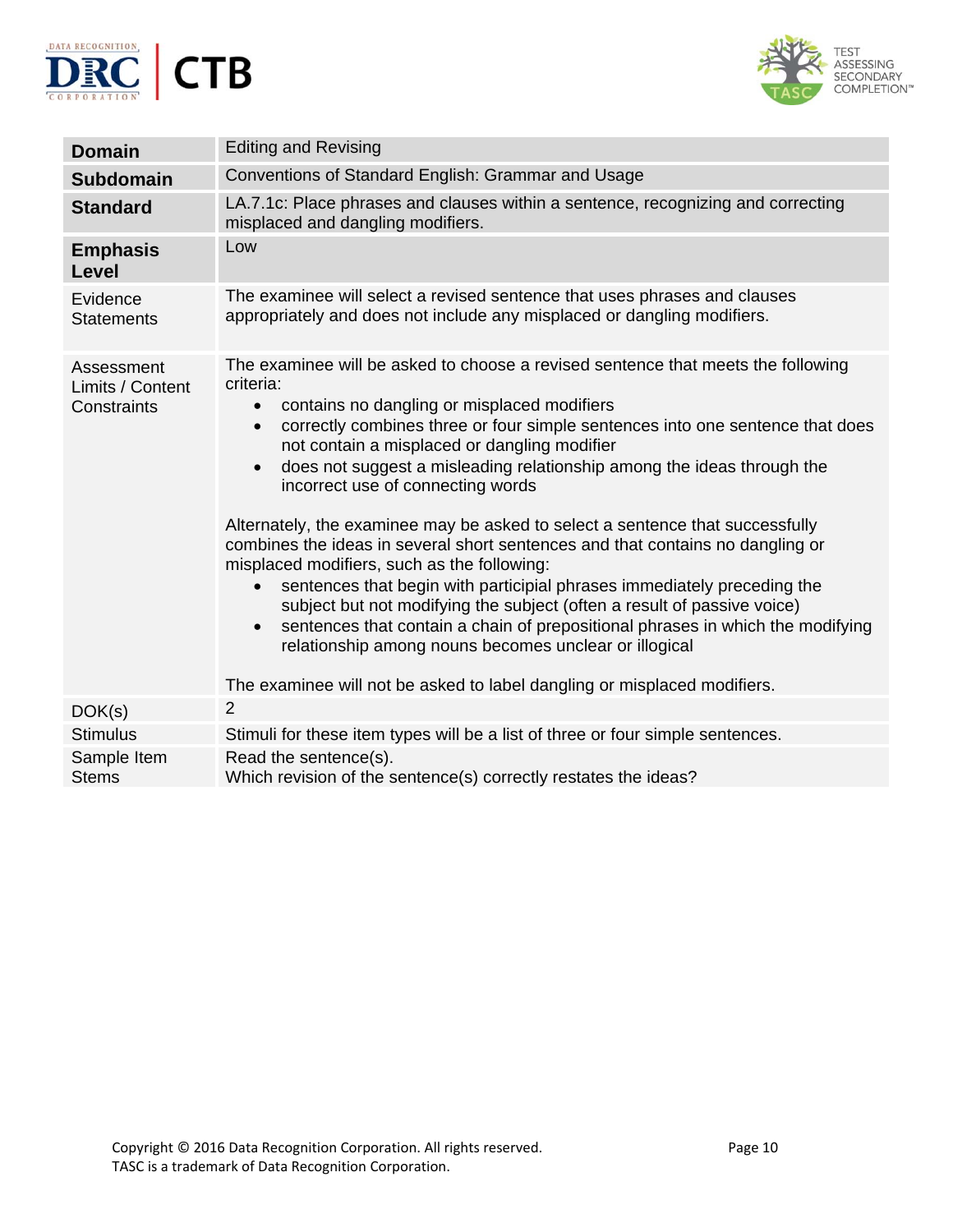



| Conventions of Standard English: Grammar and Usage                                                                                                                                                                                                                                                                                                                                                                                 |
|------------------------------------------------------------------------------------------------------------------------------------------------------------------------------------------------------------------------------------------------------------------------------------------------------------------------------------------------------------------------------------------------------------------------------------|
| LA.8.1a: Explain the function of verbals (gerunds, participles, infinitives) in general and<br>their function in particular sentences.                                                                                                                                                                                                                                                                                             |
| Low                                                                                                                                                                                                                                                                                                                                                                                                                                |
| The examinee will determine the function of verbals (gerunds, participles, infinitives) or<br>verbal phrases in a given sentence.                                                                                                                                                                                                                                                                                                  |
| The examinee will be asked to determine in a given sentence the function of verbals<br>or verbal phrases that may include the following:<br>subject of the verb<br>$\bullet$<br>object of the verb<br>$\bullet$<br>noun modifier<br>$\bullet$<br>adjective modifier<br>$\bullet$<br>adverb modifier<br>$\bullet$<br>The examinee will not be asked to label or identify verbals as such (e.g., gerund,<br>infinitive, participle). |
| 2                                                                                                                                                                                                                                                                                                                                                                                                                                  |
| Stimuli for these item types will be one sentence in which a verbal is present.                                                                                                                                                                                                                                                                                                                                                    |
| Read the sentence.<br>How does the underlined phrase function in the sentence?<br>Read the sentence.<br>What word is being modified by the underlined phrase in the sentence?                                                                                                                                                                                                                                                      |
|                                                                                                                                                                                                                                                                                                                                                                                                                                    |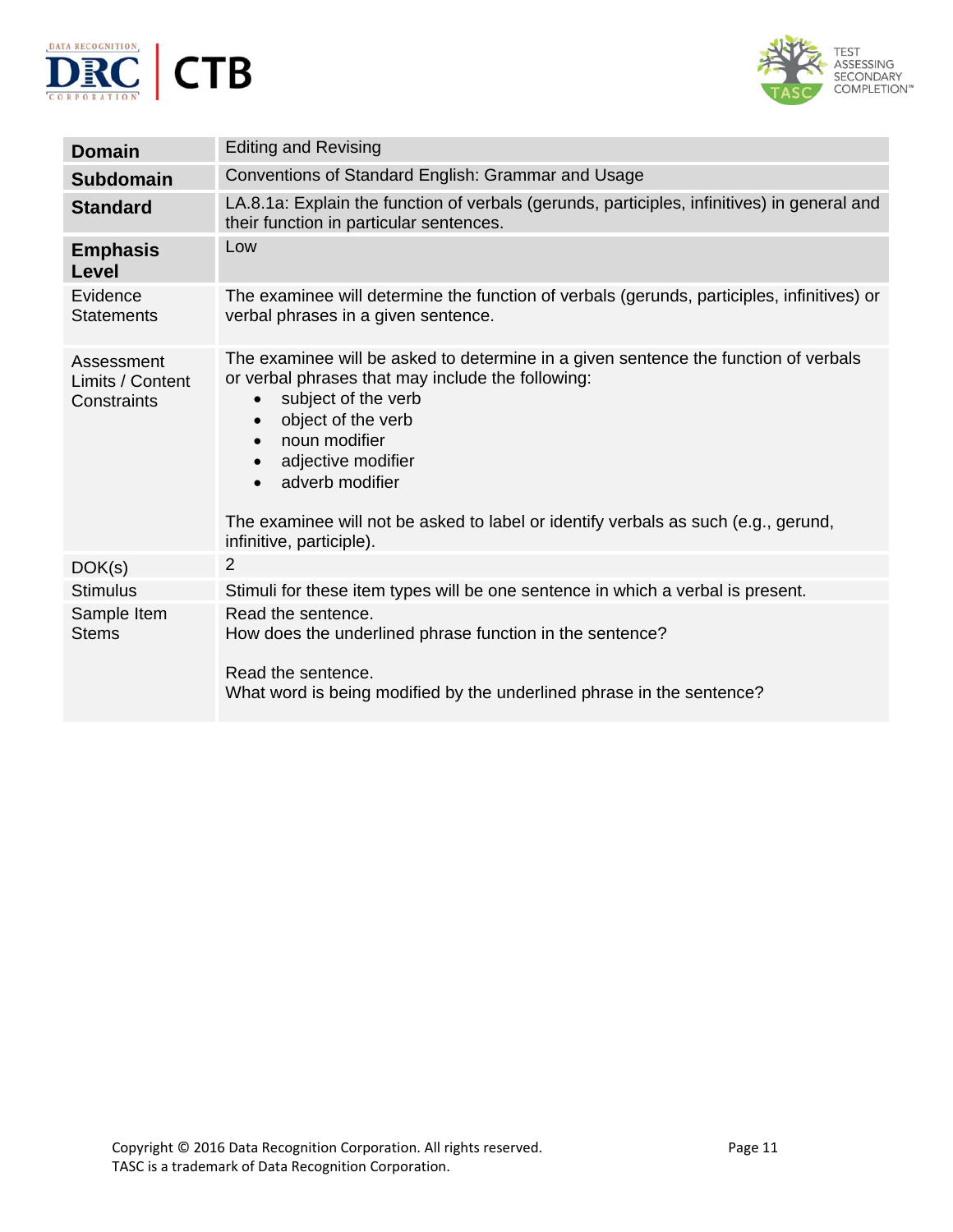



| <b>Domain</b>                                 | <b>Editing and Revising</b>                                                                                                                                                                                                 |
|-----------------------------------------------|-----------------------------------------------------------------------------------------------------------------------------------------------------------------------------------------------------------------------------|
| <b>Subdomain</b>                              | Conventions of Standard English: Grammar and Usage                                                                                                                                                                          |
| <b>Standard</b>                               | LA.8.1b: Form and use verbs in the active and passive voice.                                                                                                                                                                |
| <b>Emphasis</b><br><b>Level</b>               | <b>Medium</b>                                                                                                                                                                                                               |
| Evidence<br><b>Statements</b>                 | The examinee will identify sentences or revisions of given sentences that correctly use<br>either active or passive voice.                                                                                                  |
| Assessment<br>Limits / Content<br>Constraints | The examinee will be asked to identify sentences or determine revised sentences that<br>correctly use active or passive voice.                                                                                              |
| DOK(s)                                        | 1                                                                                                                                                                                                                           |
| <b>Stimulus</b>                               | Stimuli for these item types will be either a single sentence or a single sentence within<br>a paragraph that needs to be revised to correct an ineffective use of active or passive<br>voice.                              |
| Sample Item<br><b>Stems</b>                   | Read the sentence. [sentence using passive voice]<br>Which revision of the sentence correctly uses active voice?<br>Read the paragraph.<br>Which revision of the underlined sentence correctly uses [active/passive] voice? |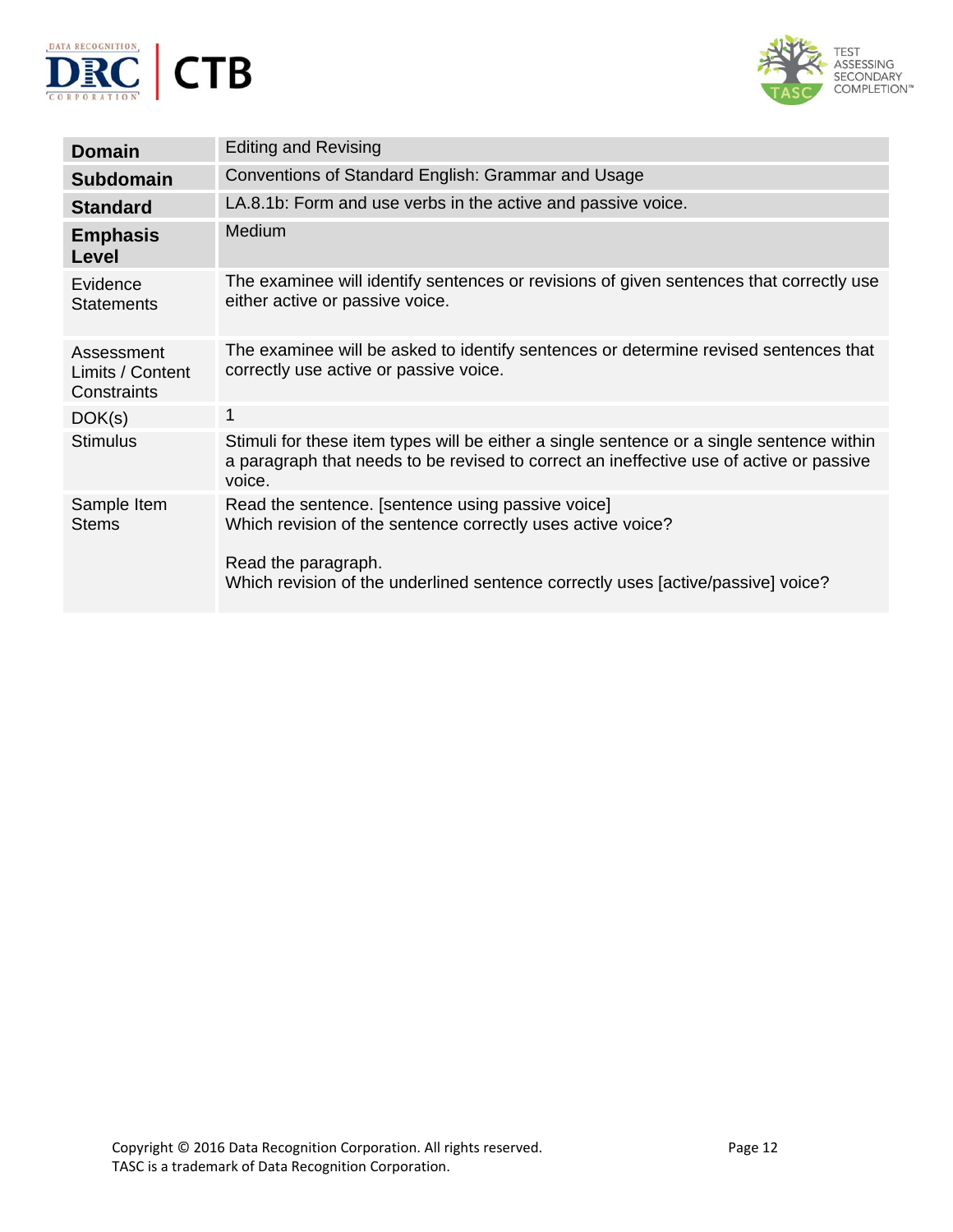



| <b>Domain</b>                                 | <b>Editing and Revising</b>                                                                                                                                                                                                                                                                                                                                                                                                                                                                                                                                                                                |
|-----------------------------------------------|------------------------------------------------------------------------------------------------------------------------------------------------------------------------------------------------------------------------------------------------------------------------------------------------------------------------------------------------------------------------------------------------------------------------------------------------------------------------------------------------------------------------------------------------------------------------------------------------------------|
| <b>Subdomain</b>                              | Conventions of Standard English: Grammar and Usage                                                                                                                                                                                                                                                                                                                                                                                                                                                                                                                                                         |
| <b>Standard</b>                               | LA.8.1c: Form and use verbs in the indicative, imperative, interrogative, conditional,<br>and subjunctive mood.                                                                                                                                                                                                                                                                                                                                                                                                                                                                                            |
| <b>Emphasis</b><br>Level                      | Low                                                                                                                                                                                                                                                                                                                                                                                                                                                                                                                                                                                                        |
| Evidence<br><b>Statements</b>                 | The examinee will select the revision of a given sentence that expresses an idea as a<br>fact, a command, a question, a condition, or a condition contrary to fact.                                                                                                                                                                                                                                                                                                                                                                                                                                        |
| Assessment<br>Limits / Content<br>Constraints | The examinee will be asked to determine a revision of a given sentence that does one<br>of the following:<br>expresses the idea as a fact (indicative)<br>$\bullet$<br>expresses uncertainty (conditional)<br>$\bullet$<br>expresses an idea that is contrary to fact (subjunctive)<br>$\bullet$<br>expresses a command (imperative)<br>$\bullet$<br>directs someone to take action (imperative)<br>$\bullet$<br>The examinee will not be asked to do the following:<br>label the mood of a verb or verbs<br>$\bullet$<br>recognize the grammatical term mood in order to answer the question<br>$\bullet$ |
| DOK(s)                                        | $\overline{2}$                                                                                                                                                                                                                                                                                                                                                                                                                                                                                                                                                                                             |
| <b>Stimulus</b>                               | Stimuli for these item types will include either a single sentence or a brief four-<br>sentence paragraph in which one sentence may be underlined.                                                                                                                                                                                                                                                                                                                                                                                                                                                         |
| Sample Item<br><b>Stems</b>                   | Read the paragraph.<br>Which revision of the underlined sentence expresses the idea as a fact?<br>Read the paragraph.<br>Which revision of the underlined sentence is stated to express uncertainty?<br>Read the sentence.<br>Which revision of the sentence expresses an imperative?                                                                                                                                                                                                                                                                                                                      |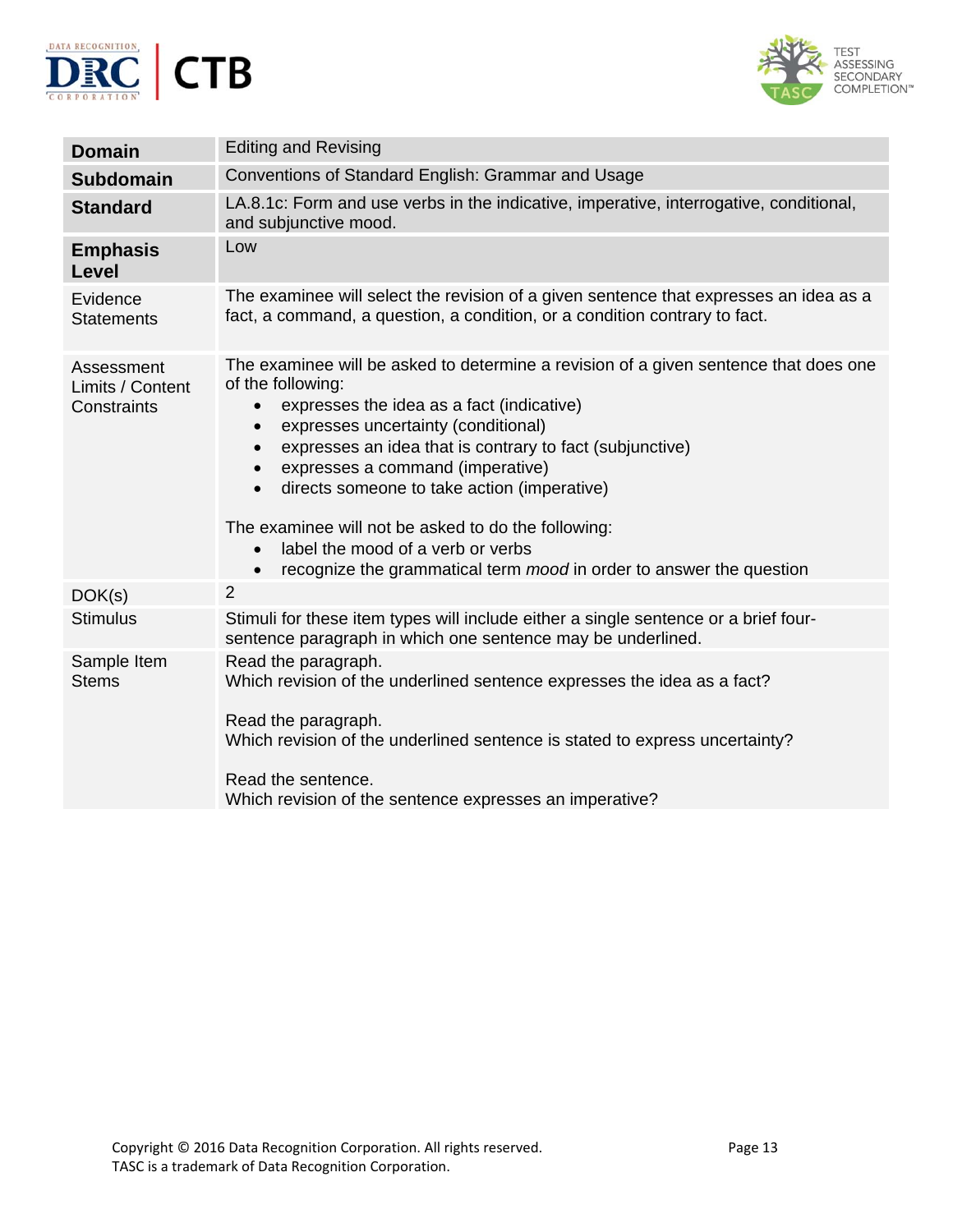



|                                               | <b>Editing and Revising</b>                                                                                                                                                                                                                                                                                                                                                                                                                                         |
|-----------------------------------------------|---------------------------------------------------------------------------------------------------------------------------------------------------------------------------------------------------------------------------------------------------------------------------------------------------------------------------------------------------------------------------------------------------------------------------------------------------------------------|
| <b>Domain</b>                                 |                                                                                                                                                                                                                                                                                                                                                                                                                                                                     |
| <b>Subdomain</b>                              | Conventions of Standard English: Grammar and Usage                                                                                                                                                                                                                                                                                                                                                                                                                  |
| <b>Standard</b>                               | LA.8.1d: Recognize and correct inappropriate shifts in verb voice and mood.                                                                                                                                                                                                                                                                                                                                                                                         |
| <b>Emphasis</b><br><b>Level</b>               | High                                                                                                                                                                                                                                                                                                                                                                                                                                                                |
| Evidence<br><b>Statements</b>                 | The examinee will select a revision of a given sentence that corrects an inappropriate<br>shift in verb voice or mood in a paragraph.                                                                                                                                                                                                                                                                                                                               |
| Assessment<br>Limits / Content<br>Constraints | The examinee will be asked to do the following:<br>determine when verb voice (active or passive) or mood (indicative, imperative,<br>$\bullet$<br>interrogative, conditional, subjunctive) is not consistent in an extended piece of<br>writing (e.g., a paragraph, a brief essay)<br>select a revision of a given sentence that corrects an ineffective shift in verb<br>$\bullet$<br>voice or mood<br>The examinee will not be asked to label verb voice or mood. |
| DOK(s)                                        | $\overline{2}$                                                                                                                                                                                                                                                                                                                                                                                                                                                      |
| <b>Stimulus</b>                               | A stimulus for this standard will be a four- to six-sentence paragraph written<br>consistently in either voice or mood with the exception of one or two sentences in<br>which voice or mood shifts inappropriately/ineffectively.                                                                                                                                                                                                                                   |
| Sample Item<br><b>Stems</b>                   | Read the paragraph.<br>Which revision of the underlined sentence in the paragraph maintains a consistent<br>voice?                                                                                                                                                                                                                                                                                                                                                  |
|                                               | Read the paragraph.<br>Which revision of the underlined sentence creates a consistent voice?                                                                                                                                                                                                                                                                                                                                                                        |
|                                               | Read the paragraph from a student essay.<br>In this social studies essay, the student wants to revise [underlined sentence] for<br>consistent use of active/passive. Which revision most effectively uses active/passive<br>voice?                                                                                                                                                                                                                                  |
|                                               | Read the paragraph.<br>Choose the revision that corrects the ineffective shift from active to passive voice.                                                                                                                                                                                                                                                                                                                                                        |
|                                               | Read the paragraph.<br>Choose two revisions of the sentences in which the mood of the verbs correctly<br>matches the rest of the paragraph.                                                                                                                                                                                                                                                                                                                         |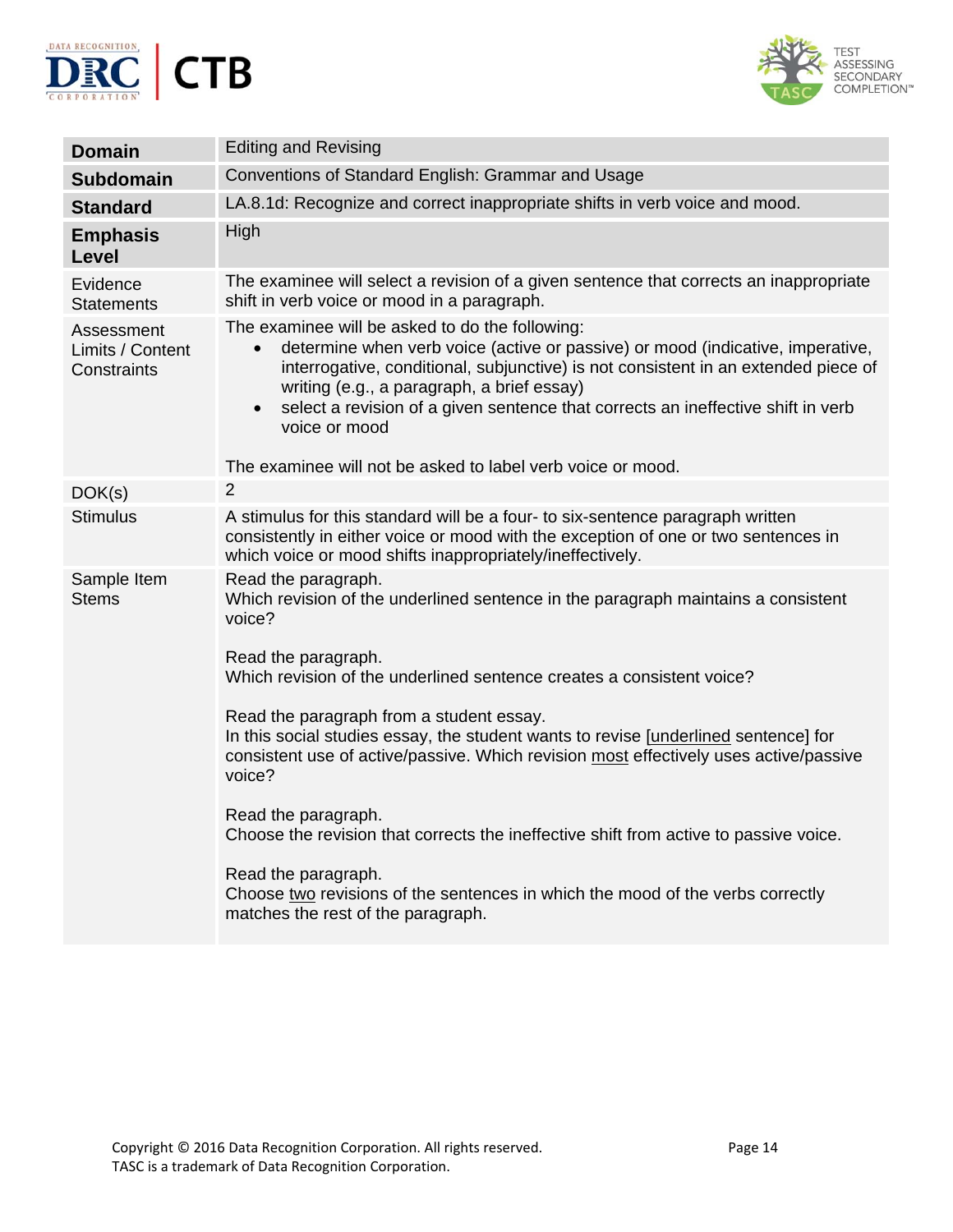



| <b>Domain</b>                                 | <b>Editing and Revising</b>                                                                                                                                                                                                                                                                                                                                                                                                                                                                                           |
|-----------------------------------------------|-----------------------------------------------------------------------------------------------------------------------------------------------------------------------------------------------------------------------------------------------------------------------------------------------------------------------------------------------------------------------------------------------------------------------------------------------------------------------------------------------------------------------|
| <b>Subdomain</b>                              | Conventions of Standard English: Grammar and Usage                                                                                                                                                                                                                                                                                                                                                                                                                                                                    |
| <b>Standard</b>                               | LA.9-10.1a: Use parallel structure.                                                                                                                                                                                                                                                                                                                                                                                                                                                                                   |
| <b>Emphasis</b><br><b>Level</b>               | High                                                                                                                                                                                                                                                                                                                                                                                                                                                                                                                  |
| Evidence<br><b>Statements</b>                 | The examinee will select sentences or revisions of given sentences that use parallel<br>structure correctly.                                                                                                                                                                                                                                                                                                                                                                                                          |
| Assessment<br>Limits / Content<br>Constraints | Items for this standard will focus on sentence elements that may include the following:<br>coordinated ideas: two or more words, phrases, or clauses that are usually<br>$\bullet$<br>connected with a coordinating conjunction (for, yet, and, but, or, nor, so)<br>compared and contrasted ideas: e.g., Her novel was praised more for its style<br>$\bullet$<br>than for its ideas. (noun and noun)<br>correlative constructions: when using both and, either or, neither nor,<br>$\bullet$<br>not only but (also) |
| DOK(s)                                        | 2                                                                                                                                                                                                                                                                                                                                                                                                                                                                                                                     |
| <b>Stimulus</b>                               | This standard may be measured without a stimulus. If used, the stimulus should only<br>be composed of three or four sentences that lead to a sentence combining item in<br>which students select the answer choice(s) with grammatically parallel elements.                                                                                                                                                                                                                                                           |
| Sample Item<br><b>Stems</b>                   | Which sentence is correctly written with appropriate parallel structure?<br>Read the sentences.<br>Which revision correctly uses parallel structure?                                                                                                                                                                                                                                                                                                                                                                  |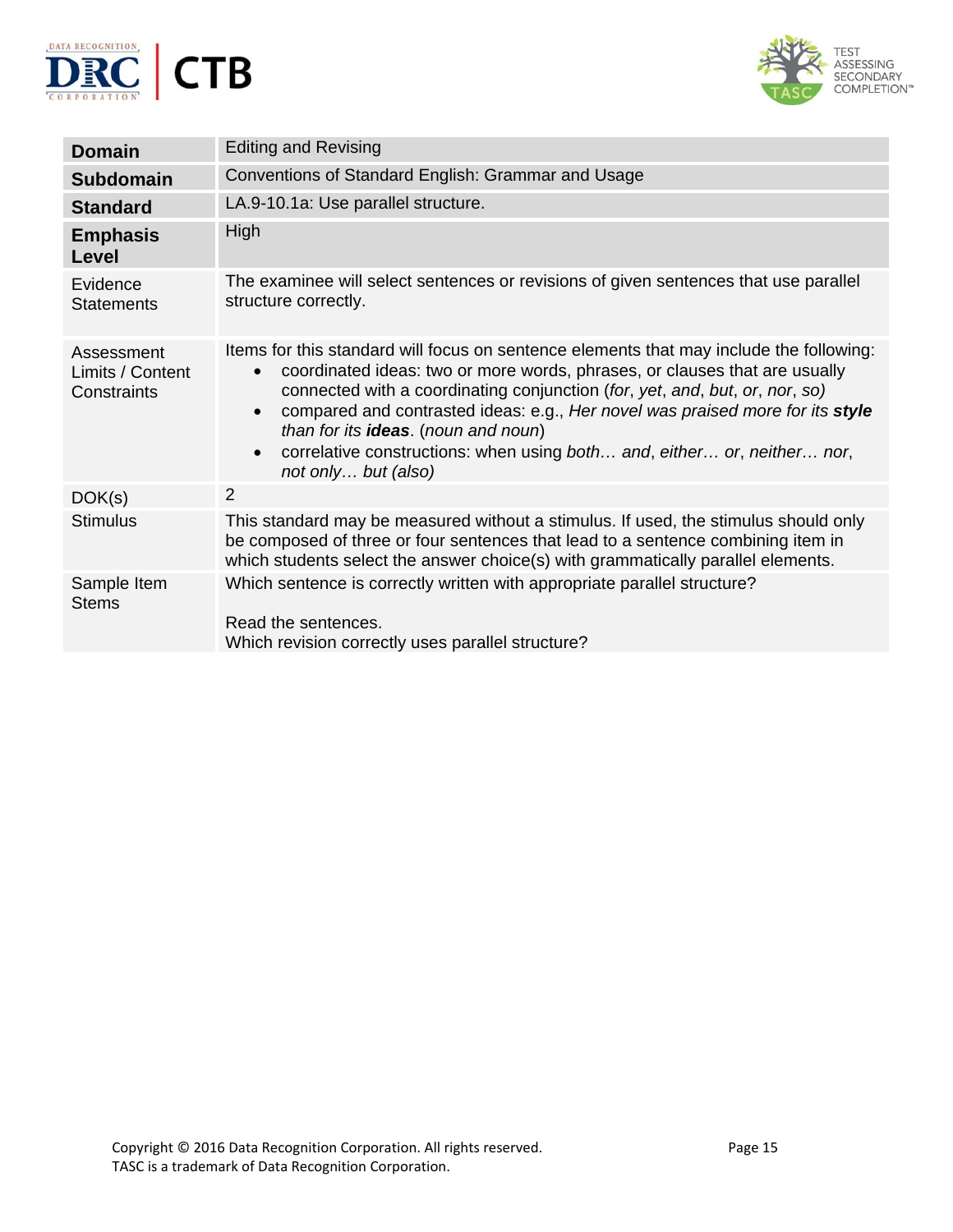



| <b>Domain</b>                                 | <b>Editing and Revising</b>                                                                                                                                                                                                                                                                                                                                                                                             |
|-----------------------------------------------|-------------------------------------------------------------------------------------------------------------------------------------------------------------------------------------------------------------------------------------------------------------------------------------------------------------------------------------------------------------------------------------------------------------------------|
| <b>Subdomain</b>                              | Conventions of Standard English: Grammar and Usage                                                                                                                                                                                                                                                                                                                                                                      |
| <b>Standard</b>                               | LA.9-10.1b: Use various types of phrases (noun, verb, adjectival, adverbial, participial,<br>prepositional, absolute) and clauses (independent, dependent; noun, relative,<br>adverbial) to convey specific meanings and add variety and interest to writing or<br>presentations.                                                                                                                                       |
| <b>Emphasis</b><br>Level                      | Medium                                                                                                                                                                                                                                                                                                                                                                                                                  |
| Evidence<br>statements                        | The examinee will use various types of phrases and/or clauses to express specific<br>meaning as well as to add variety and interest.                                                                                                                                                                                                                                                                                    |
| Assessment<br>Limits / Content<br>Constraints | The examinee will be asked to select a revision of a sentence that uses various types<br>of phrases and/or clauses to do the following:<br>clarify meaning, relationship between ideas, or purpose<br>$\bullet$<br>add variety or interest<br>$\bullet$<br>The examinee will not be asked to do the following:<br>label phrase or clause types<br>$\bullet$<br>identify sentences that correctly use parallel structure |
| DOK(s)                                        | 2                                                                                                                                                                                                                                                                                                                                                                                                                       |
| <b>Stimulus</b>                               | Stimuli for these item types may include a single isolated sentence, three or four brief<br>sentences that stand alone, or a single or multiple sentences in the context of a more<br>extended text (e.g., a paragraph or essay).                                                                                                                                                                                       |
| Sample Item<br><b>Stems</b>                   | Which revision of Sentence 3 is most effective in expressing the author's purpose of<br>/conveying the ideas to the reader/explaining the concept of _____ for the reader?<br>Which revision of the underlined sentence(s) in Paragraph 1 best make(s) the<br>paragraph more interesting?                                                                                                                               |
|                                               |                                                                                                                                                                                                                                                                                                                                                                                                                         |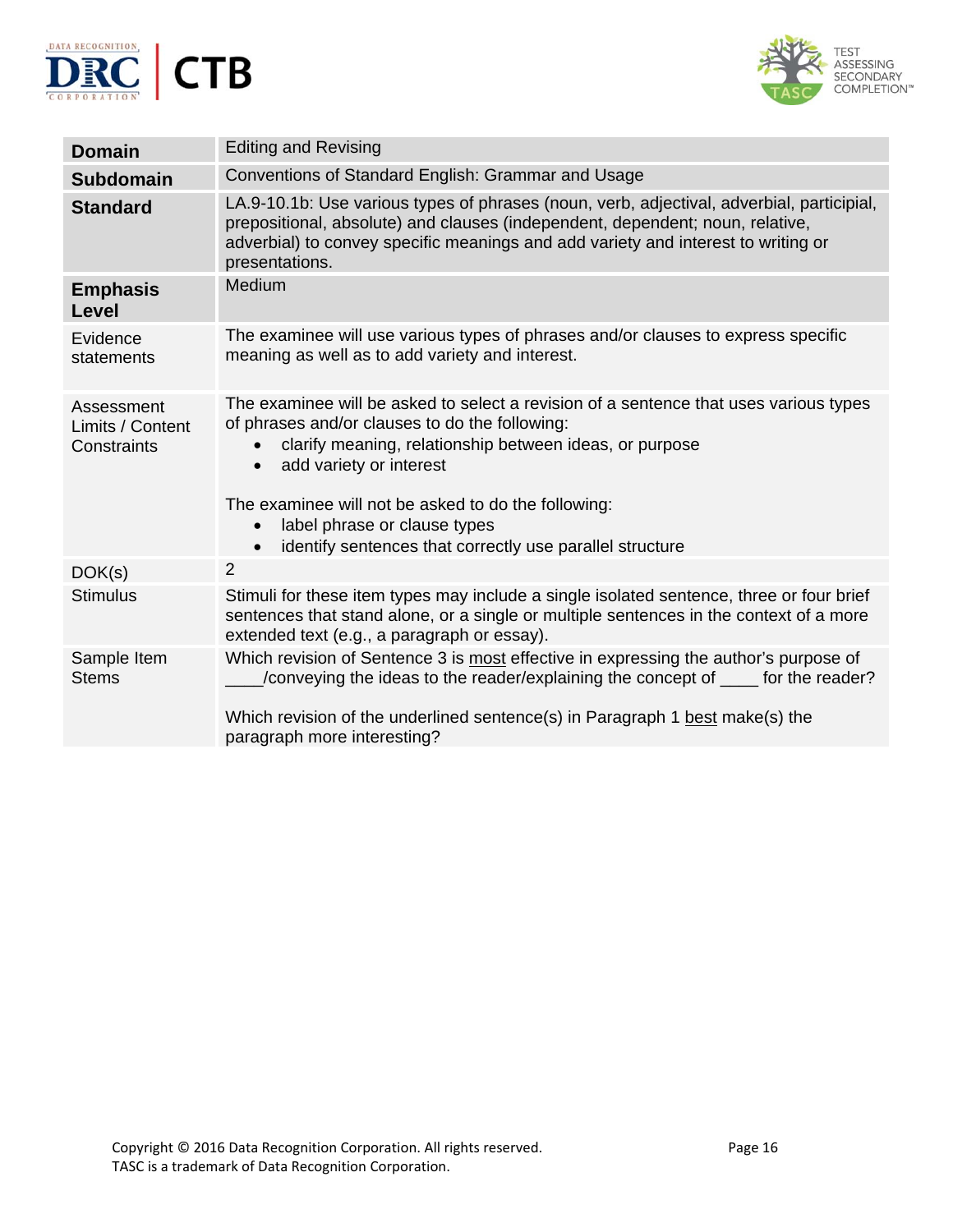



### **Sample Item**

#### Read these sentences.

Waiting for news about the flight delay, Sam looked for a quiet place in the noisy terminal to make a phone call. Jordan tried to find an outlet where she could plug in her computer.

Which revision most effectively shows the relationship of the ideas in the two sentences?

- A. Waiting for news about the flight delay, Sam, while Jordan tried to find an outlet where she could plug in her computer, looked for a quiet place in the noisy terminal to make a phone call.
- B. While waiting for news about the flight delay, Sam and Jordan looked for a quiet place in the noisy terminal to make a phone call and tried to find an outlet where she could plug in her computer.
- C. While waiting for news about the flight delay, Sam looked for a quiet place in the noisy terminal to make a phone call, as Jordan tried to find an outlet to plug in her computer.
- D. Waiting for news about the flight delay, Sam looked for a quiet place in the noisy terminal to make a phone call although Jordan tried to find an outlet to plug in her computer.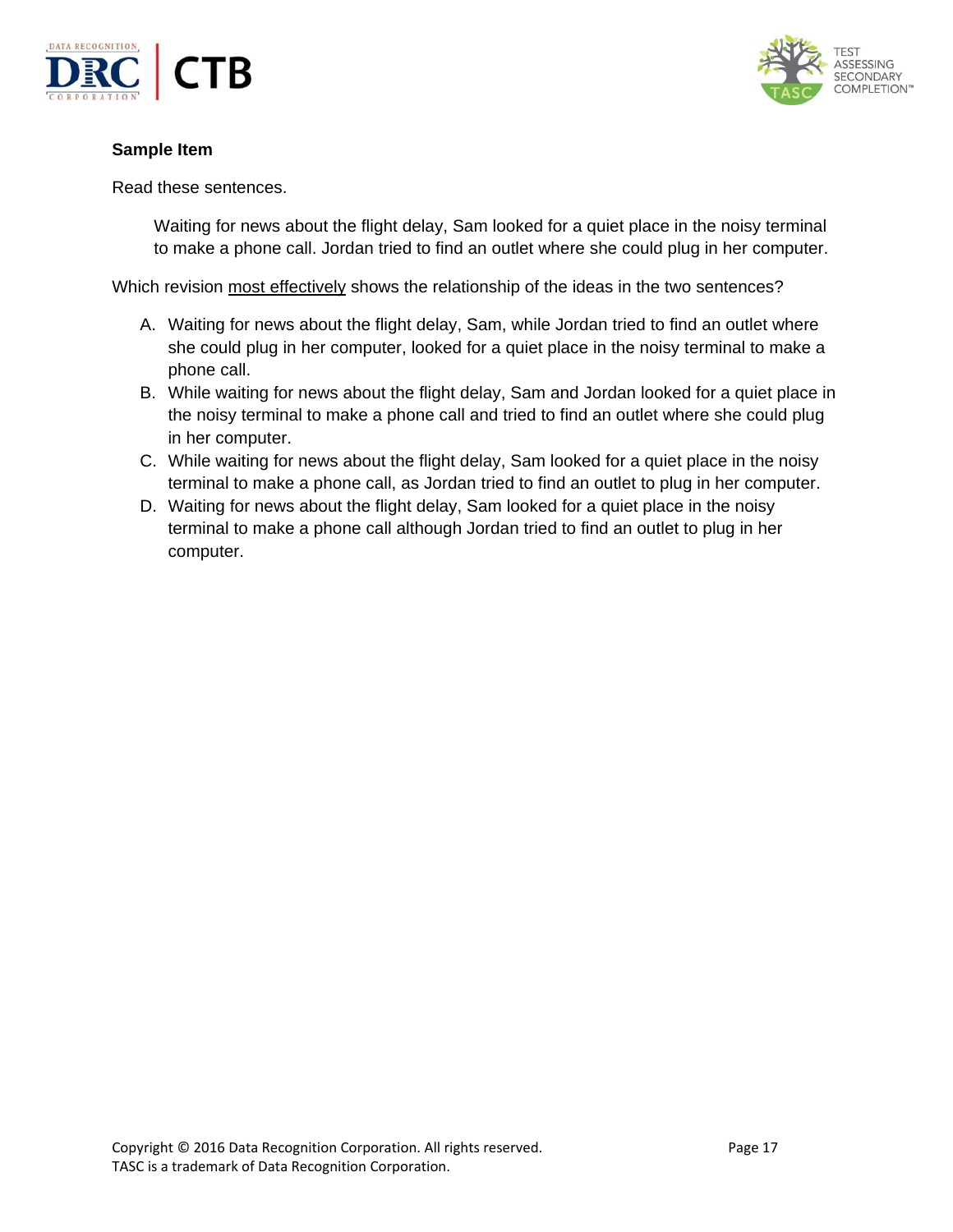



| <b>Domain</b>                                 | <b>Editing and Revising</b>                                                                                                                                                                                                                                                                            |
|-----------------------------------------------|--------------------------------------------------------------------------------------------------------------------------------------------------------------------------------------------------------------------------------------------------------------------------------------------------------|
| <b>Subdomain</b>                              | Conventions of Standard English: Capitalization, Punctuation, and Spelling                                                                                                                                                                                                                             |
| <b>Standard</b>                               | LA.7.2a: Use a comma to separate coordinate adjectives (e.g., It was a fascinating,<br>enjoyable movie but not He wore an old [,] green shirt).                                                                                                                                                        |
| <b>Emphasis</b><br>Level                      | Low                                                                                                                                                                                                                                                                                                    |
| Evidence<br><b>Statements</b>                 | The examinee will use commas to separate coordinate adjectives                                                                                                                                                                                                                                         |
| Assessment<br>Limits / Content<br>Constraints | The examinee will be asked to select a revision of a sentence that uses a comma to<br>punctuate coordinate adjectives.<br>The examinee will not be asked to do the following:<br>Label coordinate adjectives<br>$\bullet$<br>Identify coordinate adjectives that are correctly punctuated<br>$\bullet$ |
| DOK(s)                                        | 2 or 3                                                                                                                                                                                                                                                                                                 |
| <b>Stimulus</b>                               | Stimuli for these item types may include a single isolated sentence, three or four brief<br>sentences that stand alone, or a single or multiple sentences in the context of a more<br>extended text (e.g., a paragraph or essay).                                                                      |
| Sample Item<br><b>Stems</b>                   | Which revision of the underlined sentence in Paragraph 2 uses commas correctly?<br>Which sentence is correctly punctuated?                                                                                                                                                                             |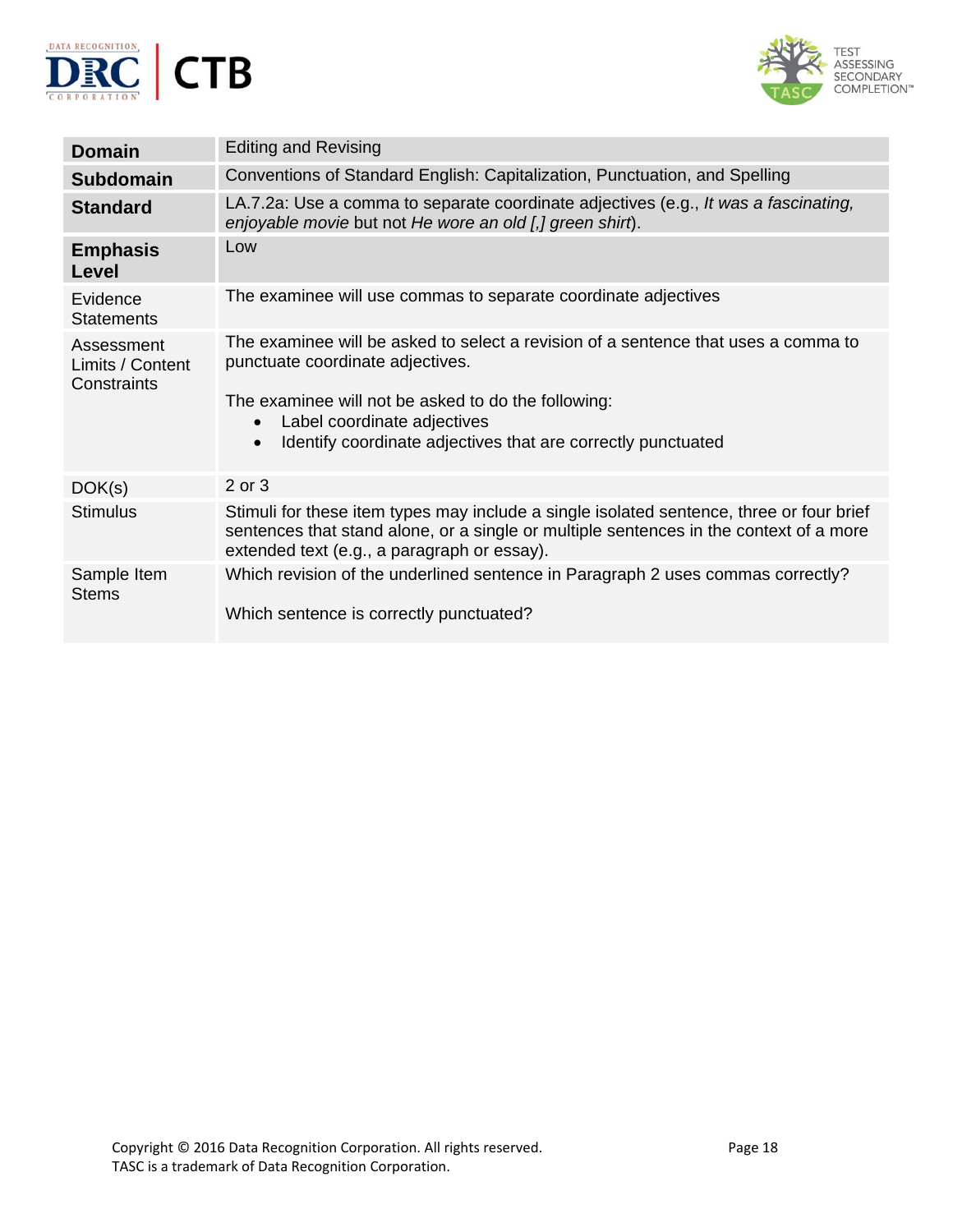



| <b>Domain</b>                                 | <b>Editing and Revising</b>                                                                                                                                                                                                                                                                                                                                                                                                                                                                                                                                                                                                                                                                                                                                                                                                                                                                                                                                                                                                                                                                                                                                                                                                                                                                                                                                                                                                                                                                                                                                                                                                                                                                                                                                                                                                                                                                   |
|-----------------------------------------------|-----------------------------------------------------------------------------------------------------------------------------------------------------------------------------------------------------------------------------------------------------------------------------------------------------------------------------------------------------------------------------------------------------------------------------------------------------------------------------------------------------------------------------------------------------------------------------------------------------------------------------------------------------------------------------------------------------------------------------------------------------------------------------------------------------------------------------------------------------------------------------------------------------------------------------------------------------------------------------------------------------------------------------------------------------------------------------------------------------------------------------------------------------------------------------------------------------------------------------------------------------------------------------------------------------------------------------------------------------------------------------------------------------------------------------------------------------------------------------------------------------------------------------------------------------------------------------------------------------------------------------------------------------------------------------------------------------------------------------------------------------------------------------------------------------------------------------------------------------------------------------------------------|
| <b>Subdomain</b>                              | Conventions of Standard English: Capitalization, Punctuation, and Spelling                                                                                                                                                                                                                                                                                                                                                                                                                                                                                                                                                                                                                                                                                                                                                                                                                                                                                                                                                                                                                                                                                                                                                                                                                                                                                                                                                                                                                                                                                                                                                                                                                                                                                                                                                                                                                    |
| <b>Standard</b>                               | LA.8.2a: Use punctuation (commas, ellipses, parentheses, dashes, parentheses) to<br>indicate a pause or break, or set off nonrestrictive/parenthetical elements.<br>Combination of standards: LA.6.21                                                                                                                                                                                                                                                                                                                                                                                                                                                                                                                                                                                                                                                                                                                                                                                                                                                                                                                                                                                                                                                                                                                                                                                                                                                                                                                                                                                                                                                                                                                                                                                                                                                                                         |
| <b>Emphasis</b><br>Level                      | High                                                                                                                                                                                                                                                                                                                                                                                                                                                                                                                                                                                                                                                                                                                                                                                                                                                                                                                                                                                                                                                                                                                                                                                                                                                                                                                                                                                                                                                                                                                                                                                                                                                                                                                                                                                                                                                                                          |
| Evidence<br><b>Statements</b>                 | The examinee will select a sentence in which punctuation is effectively used to<br>indicate a pause or a break or to set off nonrestrictive/parenthetical elements.                                                                                                                                                                                                                                                                                                                                                                                                                                                                                                                                                                                                                                                                                                                                                                                                                                                                                                                                                                                                                                                                                                                                                                                                                                                                                                                                                                                                                                                                                                                                                                                                                                                                                                                           |
| Assessment<br>Limits / Content<br>Constraints | The examinee will be asked to select a sentence in which an em dash or em dashes<br>are correctly used as strong marks of punctuation to indicate an interrupting thought:<br>between an independent clause and the thought (independent clause-<br>$\bullet$<br>thought); or<br>in a compound sentence (independent clause—thought—independent clause)<br>to set off an independent clause embedded in and interrupting the thoughts.<br>The examinee may be asked to select a sentence or sentences that use(s) commas<br>correctly to set off nonessential elements/parenthetical elements, such as the<br>following:<br>nonrestrictive relative clause<br>$\bullet$<br>nonrestrictive appositives<br>$\bullet$<br>other nonrestrictive modifiers<br>$\bullet$<br>Alternatively, the examinee may be asked recognize sentences that incorrectly use<br>commas to set off restrictive elements.<br>Autoscored items may require the examinee to demonstrate understanding of<br>commas used with nonrestrictive elements in combination with other types of<br>punctuation (e.g., semicolons, colons).<br>The examinee will not be asked to do the following:<br>label restrictive or nonrestrictive elements<br>recognize grammatical terminology<br>identify sentences in which a dash or dashes are used to set off an interrupting<br>element or elements<br>identify sentences in which sentence elements might, or might not, be<br>$\bullet$<br>restrictive depending on context unless that context is clearly provided (e.g., in<br>a stimulus)<br>discriminate between en dashes and em dashes<br>$\bullet$<br>select a sentence or sentences that correctly use an ellipsis to indicate a<br>$\bullet$<br>pause or break<br>select a sentence in which commas are used between items in a series, before<br>a coordinating conjunction joining two independent clauses, after an |
| DOK(s)                                        | introductory clause or phrase, or around parenthetical elements<br>$\overline{2}$                                                                                                                                                                                                                                                                                                                                                                                                                                                                                                                                                                                                                                                                                                                                                                                                                                                                                                                                                                                                                                                                                                                                                                                                                                                                                                                                                                                                                                                                                                                                                                                                                                                                                                                                                                                                             |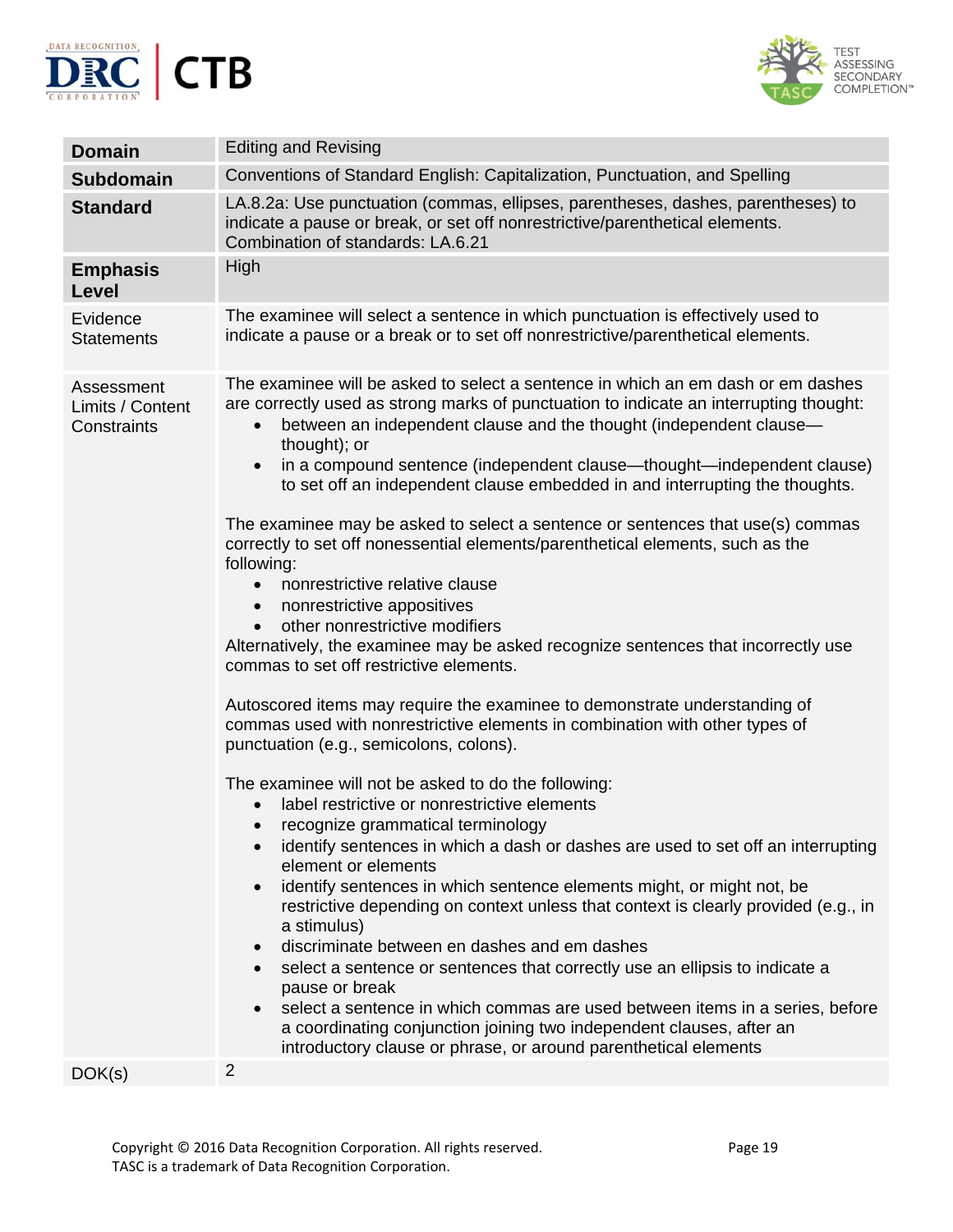



| <b>Stimulus</b>             | Stimuli are not required for this item type. However, a brief, four – to six–sentence<br>stimulus may be used.                            |
|-----------------------------|-------------------------------------------------------------------------------------------------------------------------------------------|
| Sample Item<br><b>Stems</b> | Which sentence uses commas correctly?                                                                                                     |
|                             | Which sentences use commas correctly?                                                                                                     |
|                             | Drag the correct punctuation into the boxes in the sentence. Some punctuation marks<br>may be used more than once or not at all.          |
|                             | Read the paragraph.<br>Which sentence correctly uses dashes to indicate a pause or break?                                                 |
|                             | Read the paragraph.<br>Which revision of the underlined sentences in the paragraph correctly uses dashes to<br>indicate a pause or break? |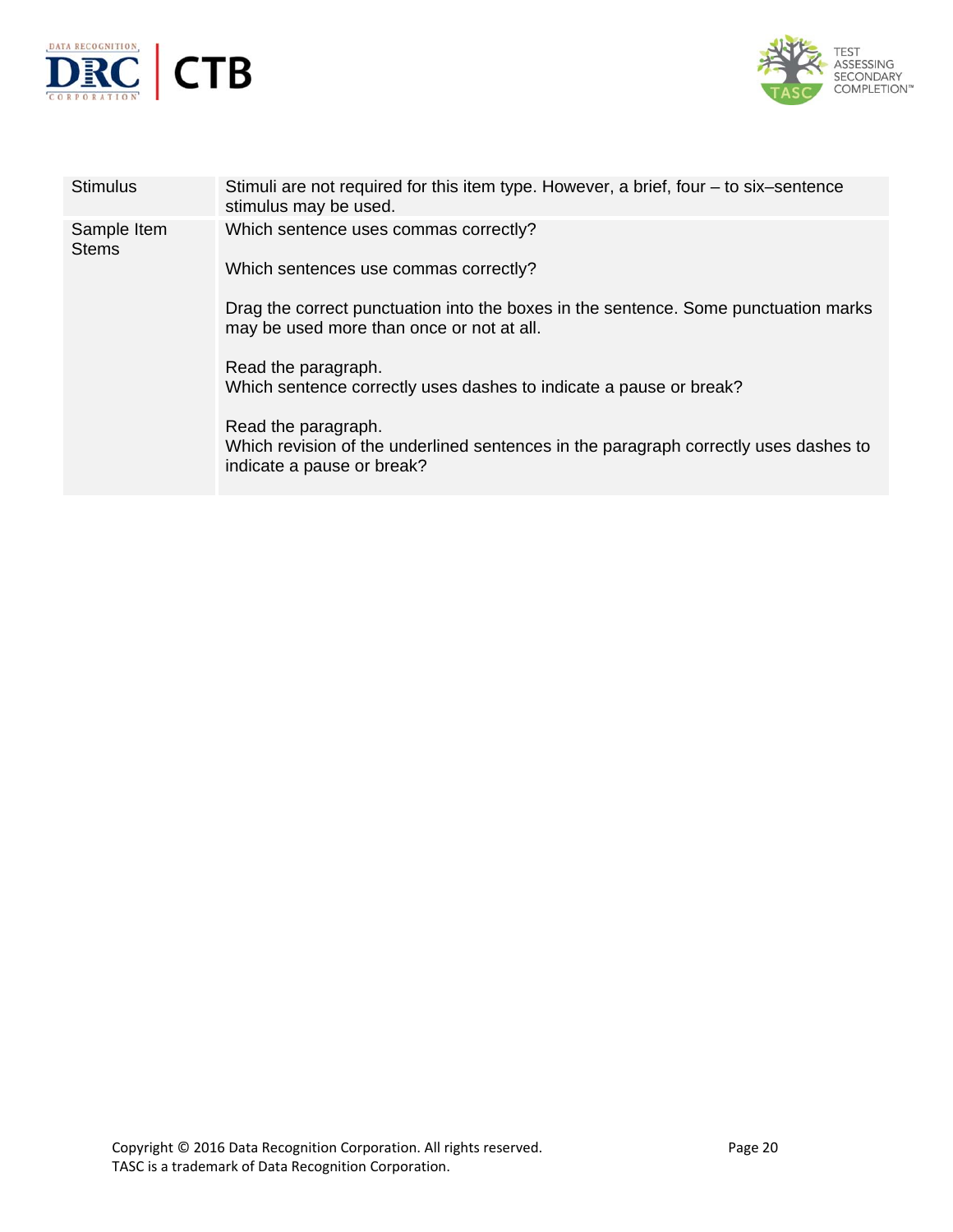



| <b>Domain</b>                                 | <b>Editing and Revising</b>                                                                                                                                                                                                                                                                                                                                                                                                                                                                                                                       |
|-----------------------------------------------|---------------------------------------------------------------------------------------------------------------------------------------------------------------------------------------------------------------------------------------------------------------------------------------------------------------------------------------------------------------------------------------------------------------------------------------------------------------------------------------------------------------------------------------------------|
| <b>Subdomain</b>                              | Conventions of Standard English: Capitalization, Punctuation, and Spelling                                                                                                                                                                                                                                                                                                                                                                                                                                                                        |
| <b>Standard</b>                               | LA.9-10.2a: Use a semicolon (and perhaps a conjunctive adverb) to link two or more<br>closely related independent clauses.                                                                                                                                                                                                                                                                                                                                                                                                                        |
| <b>Emphasis</b><br>Level                      | Medium                                                                                                                                                                                                                                                                                                                                                                                                                                                                                                                                            |
| Evidence<br>Statement                         | The examinee will use a semicolon correctly to link closely related independent<br>clauses.                                                                                                                                                                                                                                                                                                                                                                                                                                                       |
| Assessment<br>Limits / Content<br>Constraints | The examinee will be asked to select a sentence in which a semicolon is correctly<br>used between two closely related independent clauses or to correctly drag and drop a<br>semicolon or semicolons into the appropriate locations in a target sentence.<br>Technology-Enhanced items may require the examinee to demonstrate understanding<br>of semicolon use in combination with other types of punctuation (e.g., commas,<br>colons).<br>The examinee will not be asked to label independent or dependent clauses or phrases<br>of any type. |
| DOK(s)                                        | 1                                                                                                                                                                                                                                                                                                                                                                                                                                                                                                                                                 |
| <b>Stimulus</b>                               | Stimuli are not required for this item type. However, a single sentence or brief<br>paragraph may be used as a stimulus.                                                                                                                                                                                                                                                                                                                                                                                                                          |
| Sample Item<br><b>Stems</b>                   | Which sentence uses a semicolon correctly?<br>Which sentence is correctly punctuated? (Which two sentences are correctly<br>punctuated?)                                                                                                                                                                                                                                                                                                                                                                                                          |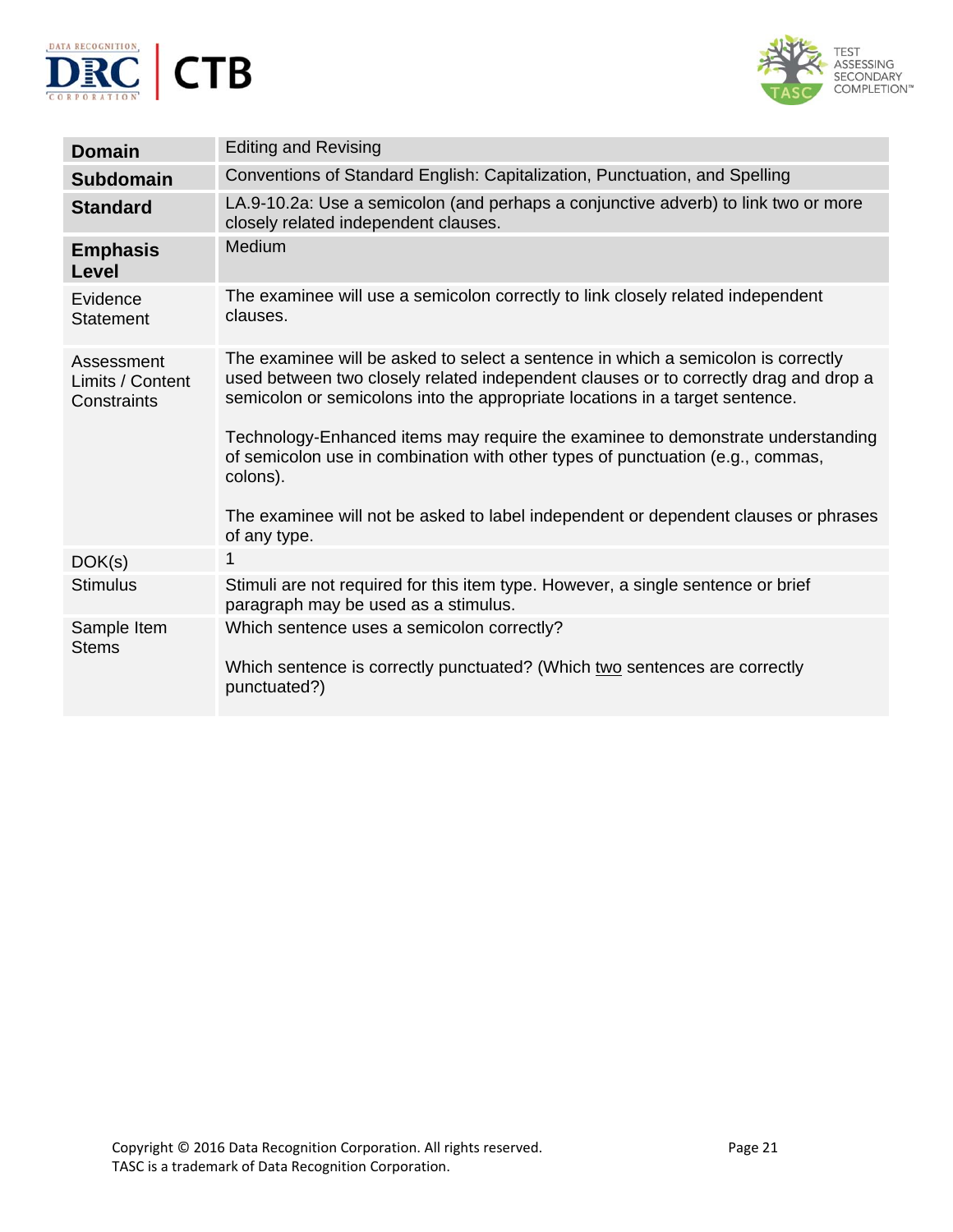



| <b>Domain</b>                                 | <b>Editing and Revising</b>                                                                                                                                                                                                                                                                                                                                                                                                                                                                                                                                                                                                                                                                                                                          |
|-----------------------------------------------|------------------------------------------------------------------------------------------------------------------------------------------------------------------------------------------------------------------------------------------------------------------------------------------------------------------------------------------------------------------------------------------------------------------------------------------------------------------------------------------------------------------------------------------------------------------------------------------------------------------------------------------------------------------------------------------------------------------------------------------------------|
| <b>Subdomain</b>                              | Conventions of Standard English: Capitalization, Punctuation, and Spelling                                                                                                                                                                                                                                                                                                                                                                                                                                                                                                                                                                                                                                                                           |
| <b>Standard</b>                               | LA.9-10.2b: Use a colon correctly to introduce a list or quotation.                                                                                                                                                                                                                                                                                                                                                                                                                                                                                                                                                                                                                                                                                  |
| <b>Emphasis</b><br>Level                      | Medium                                                                                                                                                                                                                                                                                                                                                                                                                                                                                                                                                                                                                                                                                                                                               |
| Evidence<br><b>Statement</b>                  | The examinee will determine correct use of a colon to introduce a list or quotation.                                                                                                                                                                                                                                                                                                                                                                                                                                                                                                                                                                                                                                                                 |
| Assessment<br>Limits / Content<br>Constraints | The examinee will be asked to select a sentence in which a colon is correctly used to<br>introduce a list or quotation.<br>Technology-Enhanced items may require the examinee to demonstrate understanding<br>of colon use in combination with other types of punctuation (e.g., semicolons,<br>commas).<br>The examinee will not be asked to select a sentence using a colon between<br>independent clauses in which the second independent clause explains or illustrates<br>the first.<br>The examinee will not be asked to select a response in which a vertical list is<br>preceded by a complete sentence (i.e., items measuring this standard will not focus on<br>whether or not a complete sentence precedes the colon in a vertical list). |
| DOK(s)                                        | $\overline{2}$                                                                                                                                                                                                                                                                                                                                                                                                                                                                                                                                                                                                                                                                                                                                       |
| <b>Stimulus</b>                               | Stimuli are not required for these item types. However, a single sentence or brief<br>paragraph may be used as a stimulus.                                                                                                                                                                                                                                                                                                                                                                                                                                                                                                                                                                                                                           |
| Sample Item<br><b>Stems</b>                   | Read the paragraph/sentences.<br>Which sentences correctly uses a colon?<br>Which sentence correctly uses a colon?<br>Read this sentence with missing punctuation.<br>Which punctuation mark belongs in the blank?<br>Drag the correct punctuation mark into the boxes in the sentence. Some punctuation<br>marks may be used more than once or not at all.                                                                                                                                                                                                                                                                                                                                                                                          |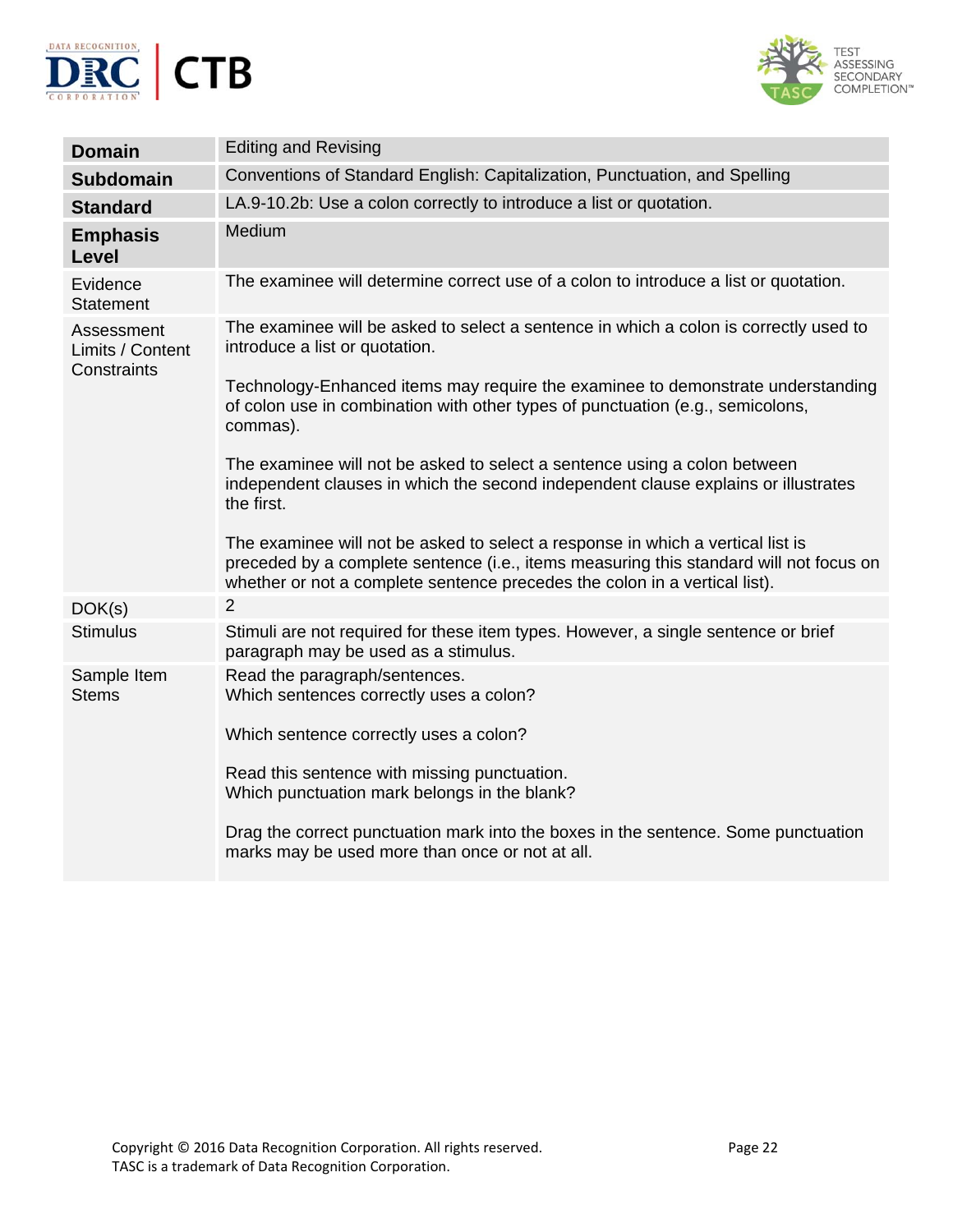



| <b>Domain</b>                                 | <b>Editing and Revising</b>                                                                                                                                                                                                                                                                                                                                                                                                                                                                                                                                                                                                                                                                                                                                                                                                                                                                                                                                                                               |
|-----------------------------------------------|-----------------------------------------------------------------------------------------------------------------------------------------------------------------------------------------------------------------------------------------------------------------------------------------------------------------------------------------------------------------------------------------------------------------------------------------------------------------------------------------------------------------------------------------------------------------------------------------------------------------------------------------------------------------------------------------------------------------------------------------------------------------------------------------------------------------------------------------------------------------------------------------------------------------------------------------------------------------------------------------------------------|
| <b>Subdomain</b>                              | Knowledge of Language                                                                                                                                                                                                                                                                                                                                                                                                                                                                                                                                                                                                                                                                                                                                                                                                                                                                                                                                                                                     |
| <b>Standard</b>                               | LA.6.3a: Vary sentence patterns for meaning, reader/listener interest, and style.<br>(progressive standard)                                                                                                                                                                                                                                                                                                                                                                                                                                                                                                                                                                                                                                                                                                                                                                                                                                                                                               |
| <b>Emphasis</b><br>Level                      | Medium                                                                                                                                                                                                                                                                                                                                                                                                                                                                                                                                                                                                                                                                                                                                                                                                                                                                                                                                                                                                    |
| Evidence<br><b>Statement</b>                  | The examinee will identify patterns of sentence variety that clarify meaning, enhance<br>reader/listener interest, and strengthen style.                                                                                                                                                                                                                                                                                                                                                                                                                                                                                                                                                                                                                                                                                                                                                                                                                                                                  |
| Assessment<br>Limits / Content<br>Constraints | Items will measure the targeted skill in a writing context appropriate in both content<br>and complexity for adult learners.<br>The examinee will be asked to select the best revision of an underlined<br>sentence/sentences from a stimulus which includes the writer's purpose and audience<br>to achieve a stated goal, such as the following:<br>to make the meaning clearer<br>$\bullet$<br>to add interest to the writing<br>$\bullet$<br>to strengthen stylistic effect<br>$\bullet$<br>The beginning of the item will provide the setup for the piece: writer, audience,<br>purpose, and context/task.<br>The examinee will not be asked to do the following:<br>label ineffective sentences or identify sentence patterns<br>$\bullet$<br>recognize grammatical terms such as syntax<br>$\bullet$<br>select a revision that addresses tone, level of diction/formality, or discrete word<br>$\bullet$<br>choice<br>select a revision without having a full context for the writing<br>$\bullet$ |
| DOK(s)                                        | $\overline{2}$                                                                                                                                                                                                                                                                                                                                                                                                                                                                                                                                                                                                                                                                                                                                                                                                                                                                                                                                                                                            |
| <b>Stimulus</b>                               | A paragraph introduced by a lead-in that provides audience, purpose, and context/task                                                                                                                                                                                                                                                                                                                                                                                                                                                                                                                                                                                                                                                                                                                                                                                                                                                                                                                     |
| Sample Item<br><b>Stems</b>                   | An employee is writing an article for the company newsletter about littering on<br>company grounds. Read the article.<br>In which revision of the underlined sentence is the point stated most clearly<br>and directly?<br>Which revision of the underlined sentence(s) adds variety and interest to the<br>$\bullet$<br>article?<br>A supervisor is writing a memo to employees about a new policy.<br>Which revision of the underlined sentence(s) expresses the ideas most<br>$\bullet$<br>effectively for the stated audience?                                                                                                                                                                                                                                                                                                                                                                                                                                                                        |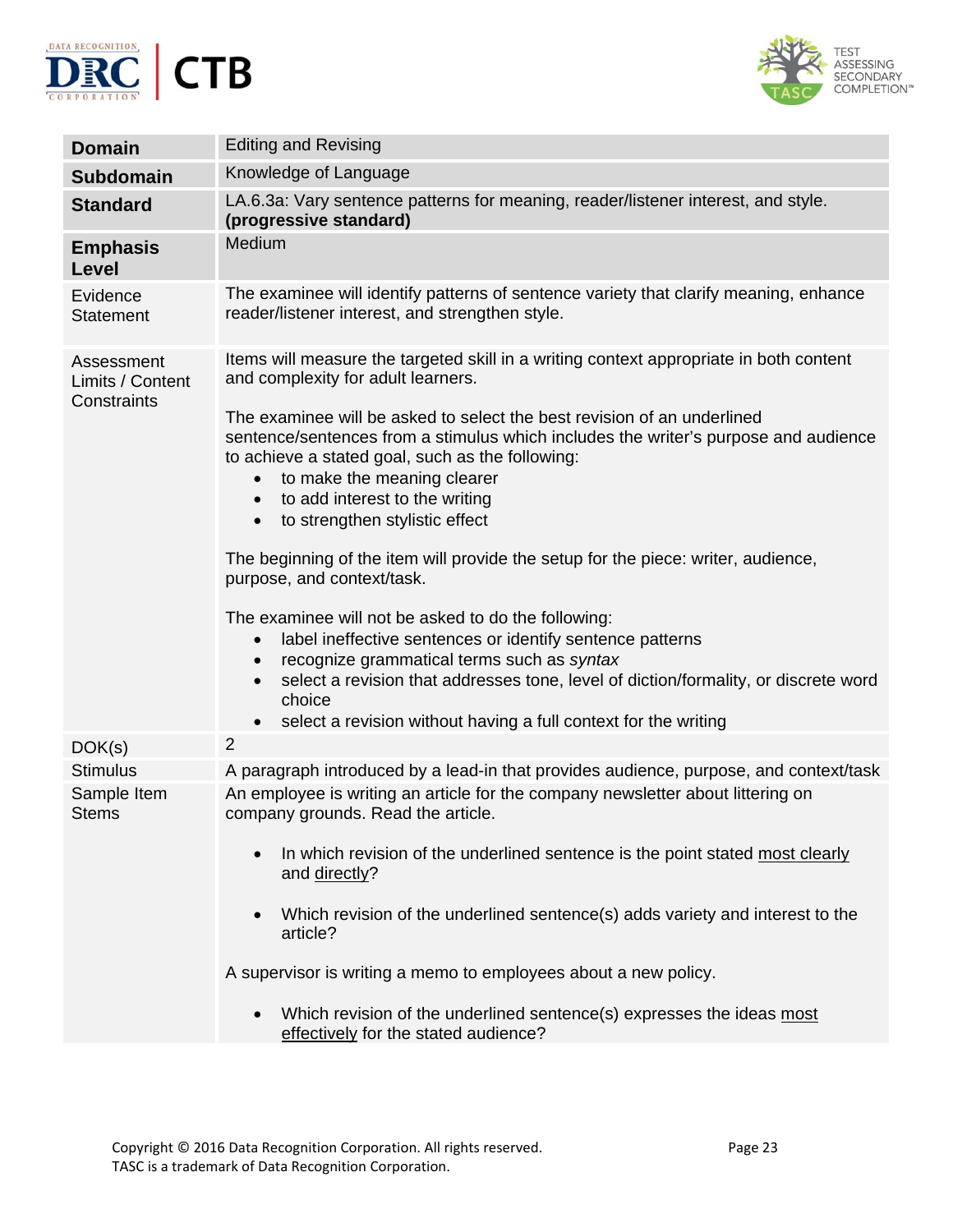



| <b>Domain</b>                                  | <b>Editing and Revising</b>                                                                                                                                                                                         |
|------------------------------------------------|---------------------------------------------------------------------------------------------------------------------------------------------------------------------------------------------------------------------|
| Subdomain                                      | Knowledge of Language                                                                                                                                                                                               |
| <b>Standard</b>                                | LA.6.3b: Maintain consistency in style and tone. (progressive standard)                                                                                                                                             |
| <b>Emphasis</b><br>Level                       | Low                                                                                                                                                                                                                 |
| Evidence<br><b>Statement</b>                   | The examinee will choose a revision of a given sentence or sentences in an extended<br>text that corrects an inconsistency in style and/or tone.                                                                    |
| Assessment<br>Limits / Content<br>Constraints  | Items will measure the targeted skill in a writing context appropriate in both content<br>and complexity for adult learners.<br>The examinee will be asked to select the best revision of an underlined sentence or |
|                                                | sentences in a stimulus which includes the writer's purpose and audience to correct<br>an inconsistency in style (level of formality) and/or tone.                                                                  |
|                                                | The beginning of the item will provide the setup for the piece: writer, audience,<br>purpose, and context/task, such as letters/posts/emails/newsletters/essays/reports.                                            |
|                                                | The examinee will not be asked to do the following:<br>identify sentences in which style or tone is ineffective<br>$\bullet$<br>select a revision without having a full context for the writing task<br>$\bullet$   |
| DOK(s)                                         | $\overline{2}$                                                                                                                                                                                                      |
| <b>Stimulus</b><br>Sample Item<br><b>Stems</b> | A paragraph introduced by a lead-in that provides audience, purpose, and context/task<br>An employee is writing a request to the department head asking for a raise. Read the<br>letter.                            |
|                                                | Which revision of the underlined sentence maintains a tone consistent with the<br>$\bullet$<br>rest of the letter (or post/email/newsletter/essay/report, depending on the<br>context)?                             |
|                                                | Which revision of the underlined sentence maintains the style established in<br>the rest of the letter (or post/email/newsletter/essay/report, depending on the<br>context)?                                        |
|                                                | Which revision best improves consistency of tone/style in the letter (or<br>$\bullet$<br>post/email/newsletter/essay/report, depending on the context)?                                                             |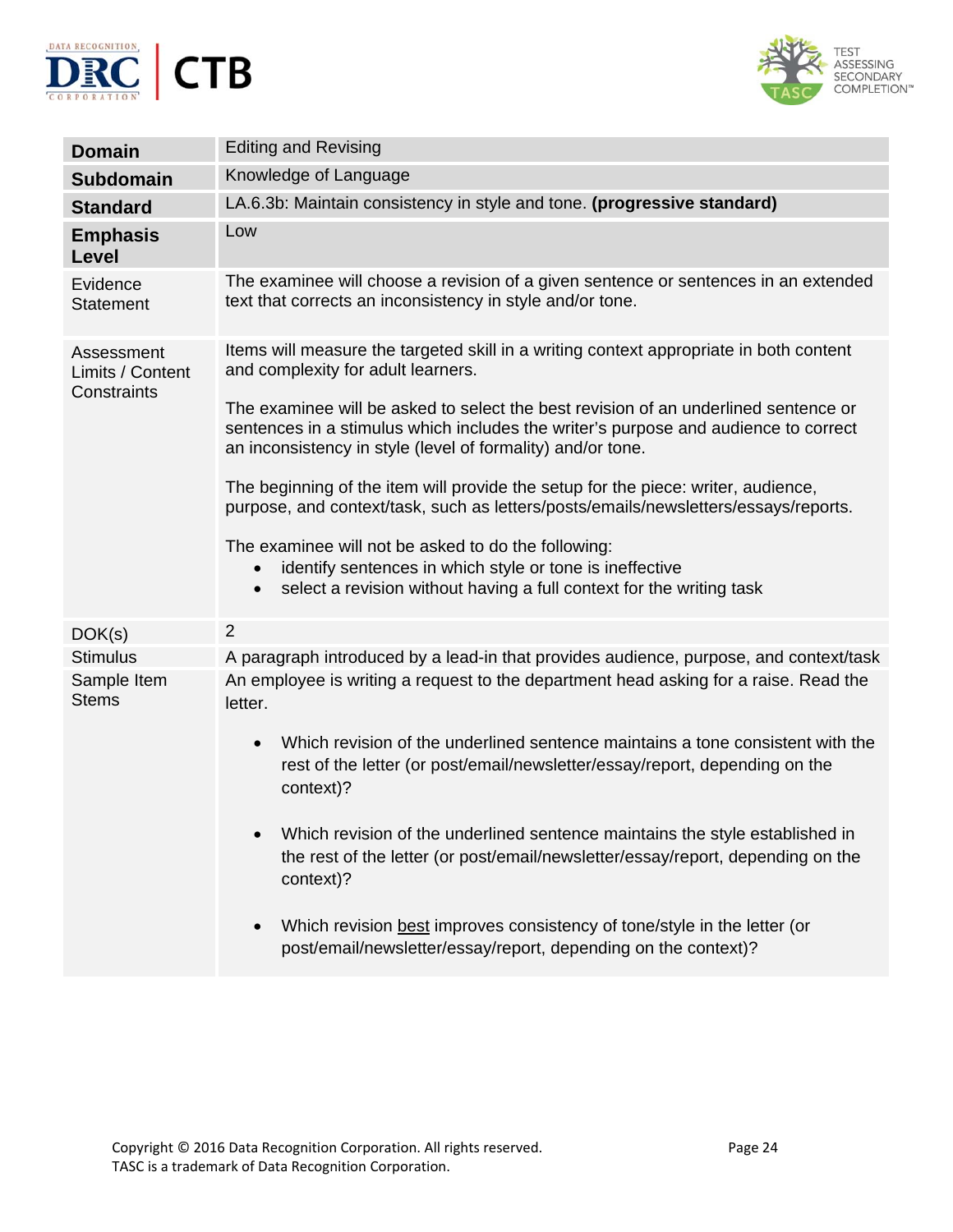



| <b>Domain</b>                                 | <b>Editing and Revising</b>                                                                                                                                                                                                                                                                                                                                                                                                                     |
|-----------------------------------------------|-------------------------------------------------------------------------------------------------------------------------------------------------------------------------------------------------------------------------------------------------------------------------------------------------------------------------------------------------------------------------------------------------------------------------------------------------|
| <b>Subdomain</b>                              | Knowledge of Language                                                                                                                                                                                                                                                                                                                                                                                                                           |
| <b>Standard</b>                               | LA.7.3a: Choose language that expresses ideas precisely and concisely, recognizing<br>and eliminating wordiness and redundancy. (progressive standard)                                                                                                                                                                                                                                                                                          |
| <b>Emphasis</b><br>Level                      | High                                                                                                                                                                                                                                                                                                                                                                                                                                            |
| Evidence<br><b>Statements</b>                 | The examinee will identify language based on a given stimulus that improves precision<br>and/or conciseness by eliminating wordiness and redundancy.                                                                                                                                                                                                                                                                                            |
| Assessment<br>Limits / Content<br>Constraints | The examinee will be asked to identify a revision of a phrase, clause, or sentence in<br>an extended piece that best states the ideas precisely and concisely or to identify a<br>revision that best combines the ideas in a few brief sentences so as to express those<br>ideas precisely and concisely, eliminating/avoiding wordiness and/or redundancy.<br>The examinee will not be asked to label words, phrases, clauses, or sentences as |
|                                               | wordy or redundant.                                                                                                                                                                                                                                                                                                                                                                                                                             |
| DOK(s)                                        | $\overline{2}$                                                                                                                                                                                                                                                                                                                                                                                                                                  |
| <b>Stimulus</b>                               | Three or four brief sentences, a developed paragraph, or an essay containing at least<br>one sentence in which the precision and clarity of word choice needs improvement                                                                                                                                                                                                                                                                       |
| Sample Item<br><b>Stems</b>                   | Read the essay.<br>Which revision of the underlined sentence(s) in Paragraph 3 combines the ideas<br>without redundancy?<br>Read the paragraph.<br>In which revision of the underlined sentence(s) is the word choice most clear and<br>precise?<br>Read the paragraph.                                                                                                                                                                         |
|                                               | Which revision of the sentences expresses the ideas most clearly and precisely?                                                                                                                                                                                                                                                                                                                                                                 |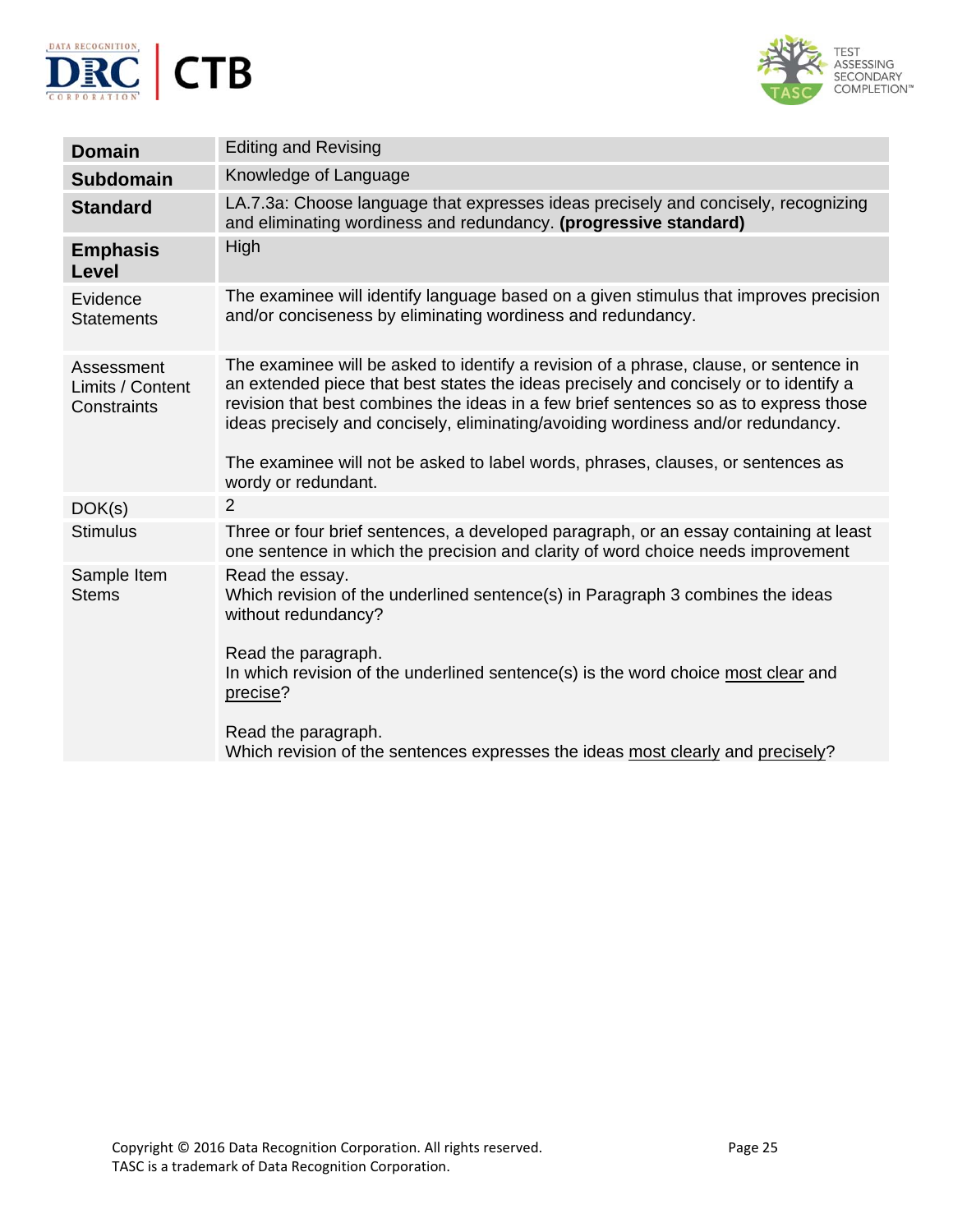



| <b>Domain</b>                                 | <b>Editing and Revising</b>                                                                                                                                                                                                                                                                                                                                                                                                                                                                                                                                                                                                                                                                                                                                                                                                                                                                                                                                                  |
|-----------------------------------------------|------------------------------------------------------------------------------------------------------------------------------------------------------------------------------------------------------------------------------------------------------------------------------------------------------------------------------------------------------------------------------------------------------------------------------------------------------------------------------------------------------------------------------------------------------------------------------------------------------------------------------------------------------------------------------------------------------------------------------------------------------------------------------------------------------------------------------------------------------------------------------------------------------------------------------------------------------------------------------|
|                                               |                                                                                                                                                                                                                                                                                                                                                                                                                                                                                                                                                                                                                                                                                                                                                                                                                                                                                                                                                                              |
| <b>Subdomain</b>                              | <b>Text Types and Purposes</b>                                                                                                                                                                                                                                                                                                                                                                                                                                                                                                                                                                                                                                                                                                                                                                                                                                                                                                                                               |
| <b>Standard</b>                               | WR.9-10.1a: Introduce precise claim(s), distinguish the claim(s) from alternate or<br>opposing claims, and create an organization that establishes clear relationships<br>among claim(s), counterclaims, reasons, and evidence.                                                                                                                                                                                                                                                                                                                                                                                                                                                                                                                                                                                                                                                                                                                                              |
| <b>Emphasis</b><br>Level                      | Low                                                                                                                                                                                                                                                                                                                                                                                                                                                                                                                                                                                                                                                                                                                                                                                                                                                                                                                                                                          |
| Evidence<br><b>Statements</b>                 | The examinee will select or write an effective one-sentence claim or full paragraph<br>that effectively introduces a given stimulus, that effectively states supporting<br>reasons/evidence for claims/counterclaims, and/or that effectively establishes clear<br>relationships among the ideas/details/claims of the stimulus.                                                                                                                                                                                                                                                                                                                                                                                                                                                                                                                                                                                                                                             |
| Assessment<br>Limits / Content<br>Constraints | The examinee will be asked to do one or two of the following:<br>select a sentence that best introduces a claim for a given argumentative<br>stimulus<br>select a revision of a given sentence that best introduces a claim in a given<br>$\bullet$<br>argumentative stimulus<br>write an introductory paragraph for a given stimulus that effectively states and<br>$\bullet$<br>focuses the claim developed in the argument<br>select a sentence that supports a given claim/counterclaim/evidence, and/or<br>$\bullet$<br>clarifies a given claim/counterclaim/evidence within a given stimulus<br>select the location within the stimulus where a given sentence should logically<br>$\bullet$<br>be added to establish relationships ideas/details/claims<br>The examinee will not be asked to label ineffective claims, ineffective statements of<br>opposing claims, or ineffectively stated reasons or evidence, or to create outlines of<br>hypothetical arguments. |
| DOK(s)                                        | 2, 3                                                                                                                                                                                                                                                                                                                                                                                                                                                                                                                                                                                                                                                                                                                                                                                                                                                                                                                                                                         |
| <b>Stimulus</b>                               | An argumentative paragraph or brief multi-paragraph essay                                                                                                                                                                                                                                                                                                                                                                                                                                                                                                                                                                                                                                                                                                                                                                                                                                                                                                                    |
| Sample Item<br><b>Stems</b>                   | Which revision of the underlined sentence most improves the clarity of the essay's<br>central claim?<br>Part A<br>The writer wants to add a supporting sentence to the paragraph/introduction. Which<br>sentence best supports a claim made in the paragraph/introduction?<br>Part B<br>Where in the paragraph/introduction should the sentence you selected in Part A be<br>placed?                                                                                                                                                                                                                                                                                                                                                                                                                                                                                                                                                                                         |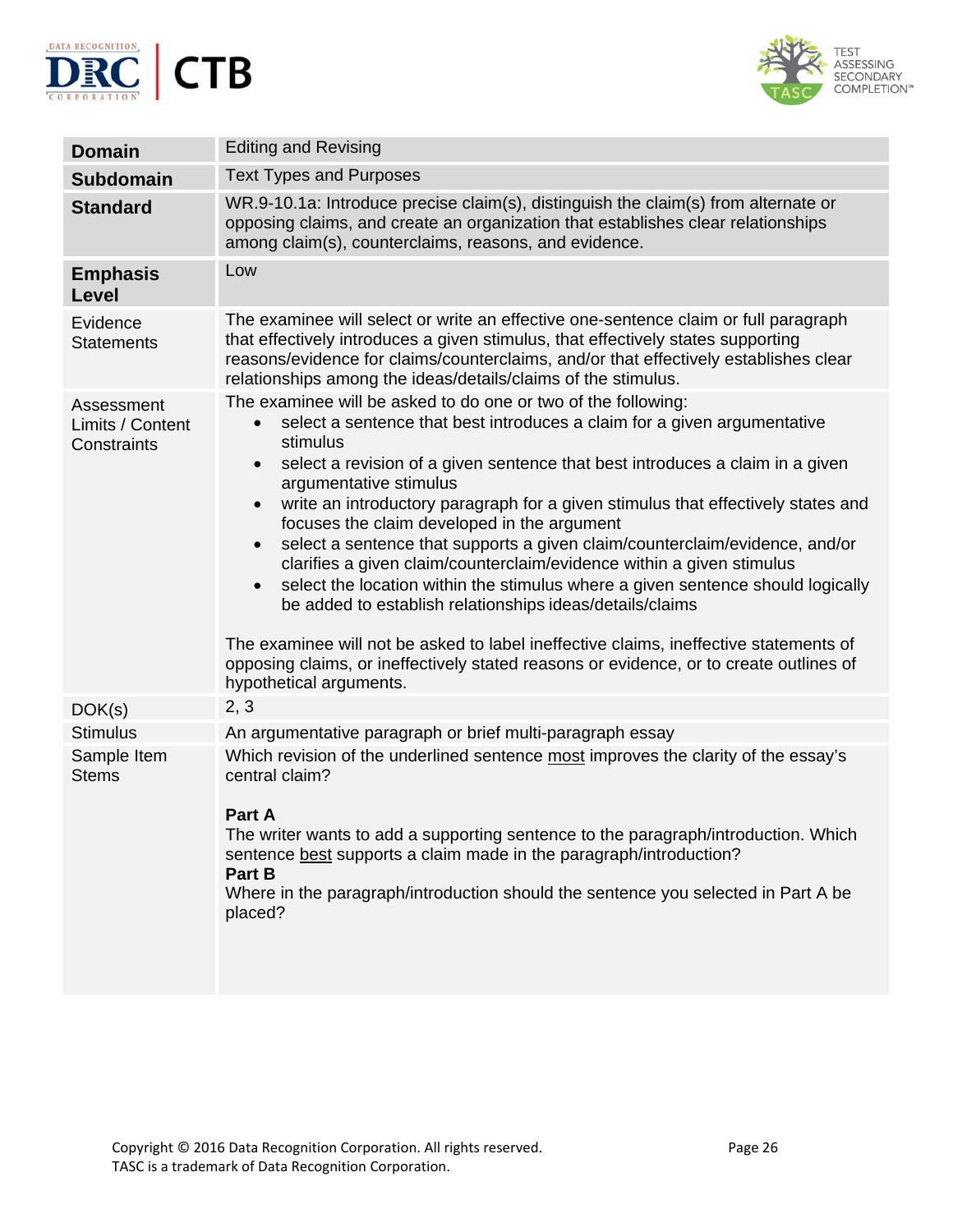



| <b>Domain</b>                                 | <b>Editing and Revising</b>                                                                                                                                                                                                                                                                                                                                                                                                                                                                                                                                                                                                                        |
|-----------------------------------------------|----------------------------------------------------------------------------------------------------------------------------------------------------------------------------------------------------------------------------------------------------------------------------------------------------------------------------------------------------------------------------------------------------------------------------------------------------------------------------------------------------------------------------------------------------------------------------------------------------------------------------------------------------|
| <b>Subdomain</b>                              | <b>Text Types and Purposes</b>                                                                                                                                                                                                                                                                                                                                                                                                                                                                                                                                                                                                                     |
| <b>Standard</b>                               | <b>CCR-AE Standard</b><br>WR.9-10.1b: Develop claim(s) and counterclaims fairly, supplying evidence for each<br>while pointing out the strengths and limitations of both in a manner that anticipates the<br>audience's knowledge level and concerns.                                                                                                                                                                                                                                                                                                                                                                                              |
| <b>Emphasis</b><br>Level                      | Low                                                                                                                                                                                                                                                                                                                                                                                                                                                                                                                                                                                                                                                |
| Evidence<br><b>Statements</b>                 | The examinee will determine appropriate development of and evidence for claims and<br>counterclaims.                                                                                                                                                                                                                                                                                                                                                                                                                                                                                                                                               |
| Assessment<br>Limits / Content<br>Constraints | The examinee will be asked to do the following:<br>identify textual evidence that supports a given claim or counterclaim<br>$\bullet$<br>identify a revision of a statement to more effectively support a given claim or<br>$\bullet$<br>counterclaim<br>identify a revision of a claim or counterclaim that states the point more fairly or<br>$\bullet$<br>objectively<br>identify a revision of a claim or counterclaim that best addresses a given<br>$\bullet$<br>audience's knowledge level and/or concerns, values, or biases<br>The examinee will not be asked to evaluate stand-alone evidence statements; a<br>stimulus must be present. |
| DOK(s)                                        | 2, 3                                                                                                                                                                                                                                                                                                                                                                                                                                                                                                                                                                                                                                               |
| <b>Stimulus</b>                               | An argumentative paragraph or brief multi-paragraph essay                                                                                                                                                                                                                                                                                                                                                                                                                                                                                                                                                                                          |
| Sample Item<br><b>Stems</b>                   | Read the paragraph/essay.<br>Which of these revisions best presents a balanced viewpoint?<br>Read the paragraph/essay.<br>Which of these sentences should the writer add to support this claim? Select two<br>options.<br>Read the paragraph/essay.<br>Which of these revisions most clearly considers the audience's level of knowledge?                                                                                                                                                                                                                                                                                                          |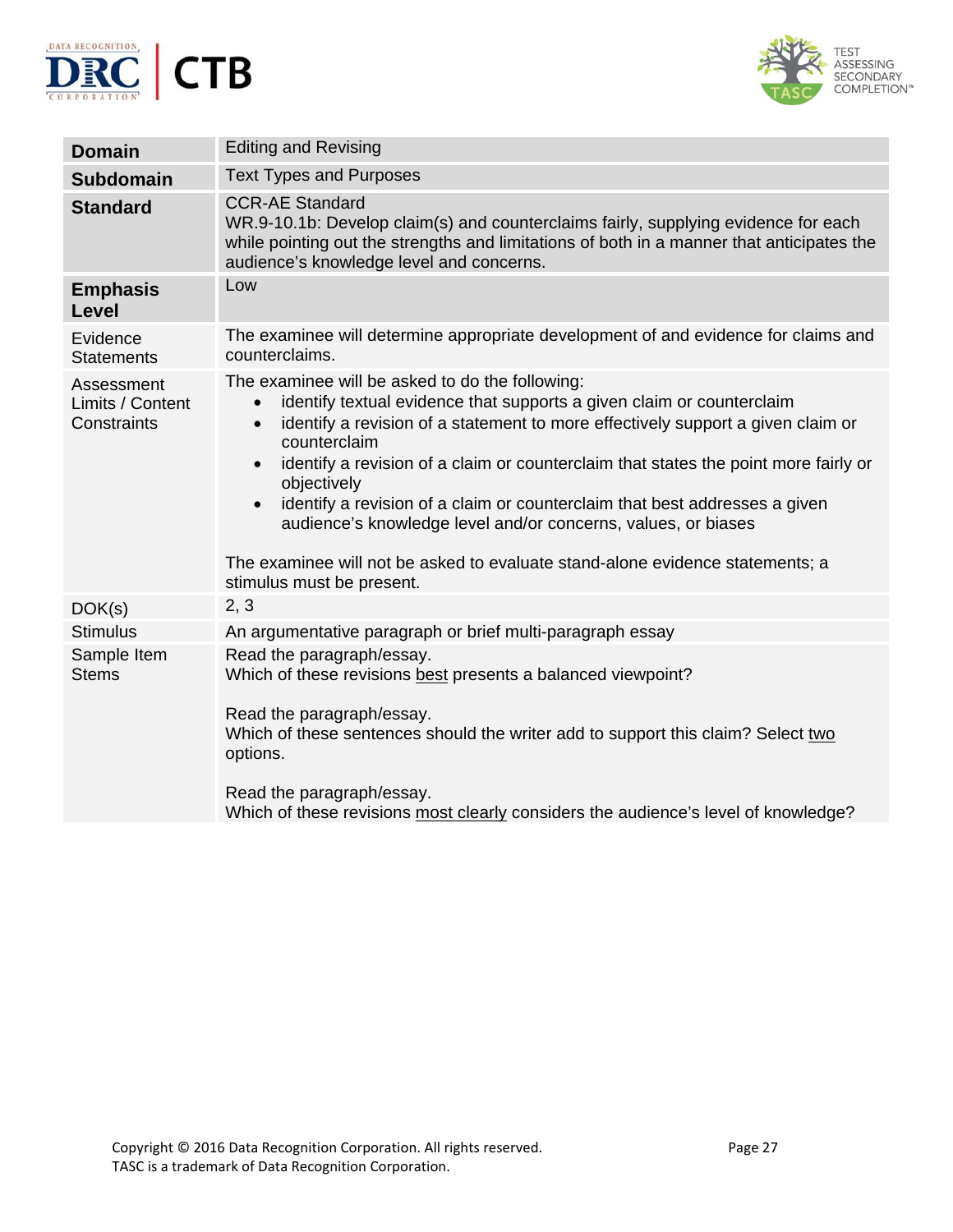



| <b>Domain</b>                                 | <b>Editing and Revising</b>                                                                                                                                                                                                                                                                                                                                                                                                                                                                                                                                                                                                                            |
|-----------------------------------------------|--------------------------------------------------------------------------------------------------------------------------------------------------------------------------------------------------------------------------------------------------------------------------------------------------------------------------------------------------------------------------------------------------------------------------------------------------------------------------------------------------------------------------------------------------------------------------------------------------------------------------------------------------------|
| <b>Subdomain</b>                              | <b>Text Types and Purposes</b>                                                                                                                                                                                                                                                                                                                                                                                                                                                                                                                                                                                                                         |
| <b>Standard</b>                               | WR.9-10.1c: Use words, phrases, and clauses to link the major sections of the text,<br>create cohesion, and clarify the relationships between claim(s) and reasons, between<br>reasons and evidence, and between claim(s) and counterclaim(s).                                                                                                                                                                                                                                                                                                                                                                                                         |
| <b>Emphasis</b><br>Level                      | Low                                                                                                                                                                                                                                                                                                                                                                                                                                                                                                                                                                                                                                                    |
| Evidence<br><b>Statements</b>                 | The examinee will select words, phrases, and/or clauses, or a revision of a complete<br>sentence or sentences, to improve cohesion and/or clarify the relationship between<br>claim(s) and reasons, between reasons and evidence, and between claim(s) and<br>counterclaim(s).                                                                                                                                                                                                                                                                                                                                                                         |
| Assessment<br>Limits / Content<br>Constraints | The examinee will be asked to select a revision that improves the effectiveness of<br>transitional strategies in a given argumentative stimulus. Strategies may include the<br>following:<br>the addition of a transitional word, phrase, or clause to a given sentence<br>$\bullet$<br>revision of a given sentence or section of extended text<br>$\bullet$<br>The examinee will not be asked to do the following:<br>select transitional words or phrases more appropriate to middle school or<br>elementary school (e.g., select the word however to replace the word<br>therefore)<br>re-order sentences within a paragraph or essay<br>$\bullet$ |
| DOK(s)                                        | 2, 3                                                                                                                                                                                                                                                                                                                                                                                                                                                                                                                                                                                                                                                   |
| <b>Stimulus</b>                               | An argumentative paragraph or brief multi-paragraph essay                                                                                                                                                                                                                                                                                                                                                                                                                                                                                                                                                                                              |
| Sample Item<br><b>Stems</b>                   | Read the essay.<br>The writer wants to revise the essay to better clarify the relationship between the<br>central claim and the evidence presented in Paragraph 4. Which revision best clarifies<br>the relationship?<br>Read the essay.<br>The writer wants to revise the essay to clarify the relationship between the underlined<br>sentences in Paragraph 5. Which revision of the underlined sentences best clarifies<br>the relationship?<br>Read the paragraph/essay.<br>Which phrase/clause could be added to the beginning of the underlined sentence in                                                                                      |
|                                               | Paragraph 2 to best link its ideas to those in Paragraph 4? (or, provides the best<br>transition between Paragraphs 3 and 4?)                                                                                                                                                                                                                                                                                                                                                                                                                                                                                                                          |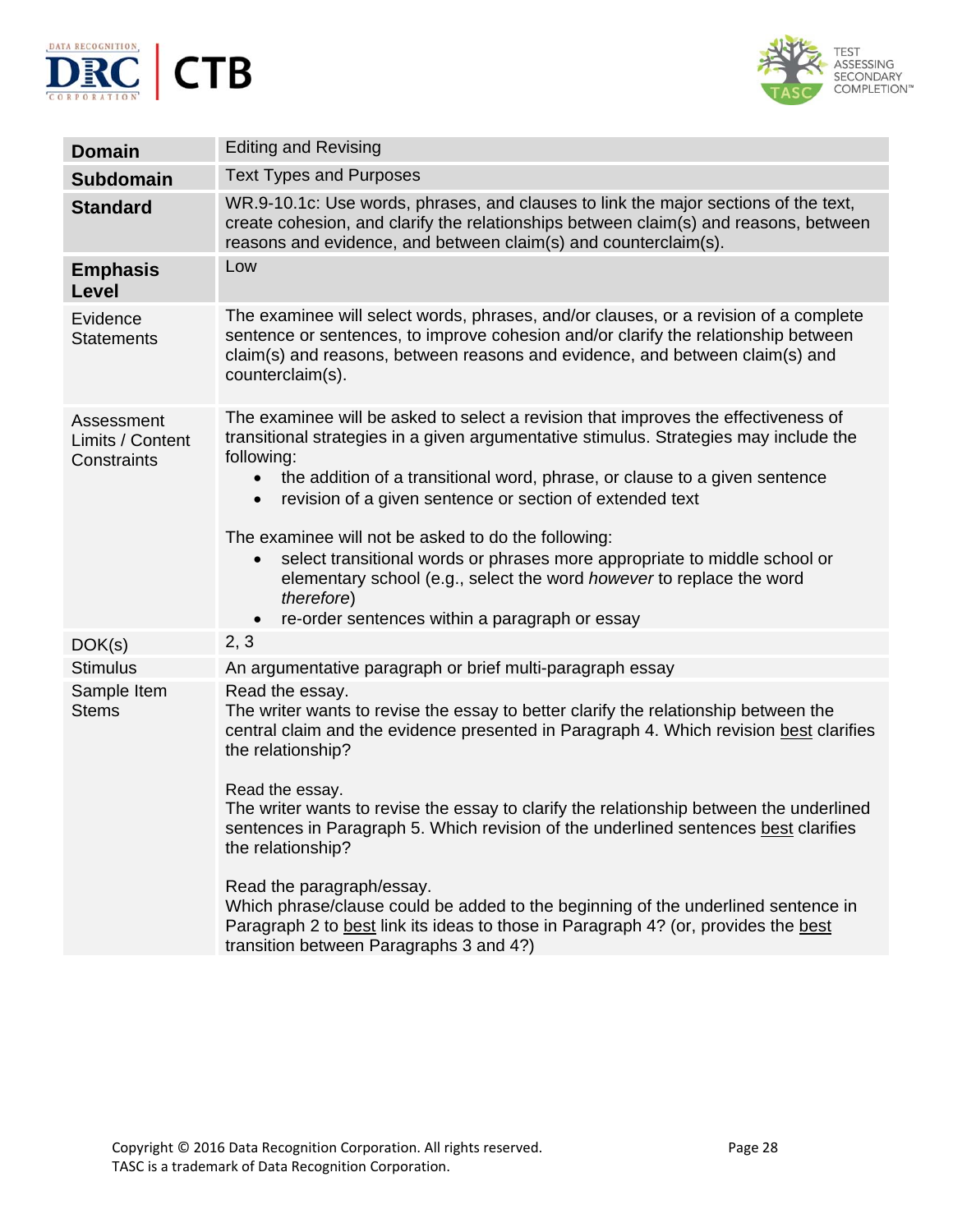



| <b>Domain</b>                                 | <b>Editing and Revising</b>                                                                                                                                                                                                                                                                                                                                                     |
|-----------------------------------------------|---------------------------------------------------------------------------------------------------------------------------------------------------------------------------------------------------------------------------------------------------------------------------------------------------------------------------------------------------------------------------------|
| <b>Subdomain</b>                              | <b>Text Types and Purposes</b>                                                                                                                                                                                                                                                                                                                                                  |
| <b>Standard</b>                               | WR.9-10.1d: Establish and maintain a formal style and objective tone while attending<br>to the norms and conventions of the discipline in which they are writing.                                                                                                                                                                                                               |
| <b>Emphasis</b><br><b>Level</b>               | Low                                                                                                                                                                                                                                                                                                                                                                             |
| Evidence<br><b>Statements</b>                 | The examinee will determine the establishment and maintenance of a formal and<br>objective tone.                                                                                                                                                                                                                                                                                |
| Assessment<br>Limits / Content<br>Constraints | The examinee will be asked to select a revision of a given sentence, portion of a<br>sentence, or sentences in an extended text to do the following:<br>correct an inconsistency in style and/or tone<br>$\bullet$<br>improve word choice to maintain a formal style and/or objective tone<br>$\bullet$<br>The examinee will not be asked to identify the tone of a given text. |
| DOK(s)                                        | 2, 3                                                                                                                                                                                                                                                                                                                                                                            |
| <b>Stimulus</b>                               | An argumentative paragraph or brief multi-paragraph essay                                                                                                                                                                                                                                                                                                                       |
| Sample Item<br><b>Stems</b>                   | Read the paragraph/essay.<br>The writer wants to revise Sentence 3 to create a more formal style/objective tone.<br>Which revision of the sentence best accomplishes this?<br>Read the paragraph/essay.<br>The writer wants to revise the underlined words in Sentence 2/Sentences 3 through 5                                                                                  |
|                                               | to establish a more formal style/objective tone. Which of these words/phrases/clauses<br>best accomplishes this?<br>Read the paragraph/essay.<br>Which revisions of the underlined phrases best maintain the formal tone of the                                                                                                                                                 |
|                                               | excerpt? Select two options.                                                                                                                                                                                                                                                                                                                                                    |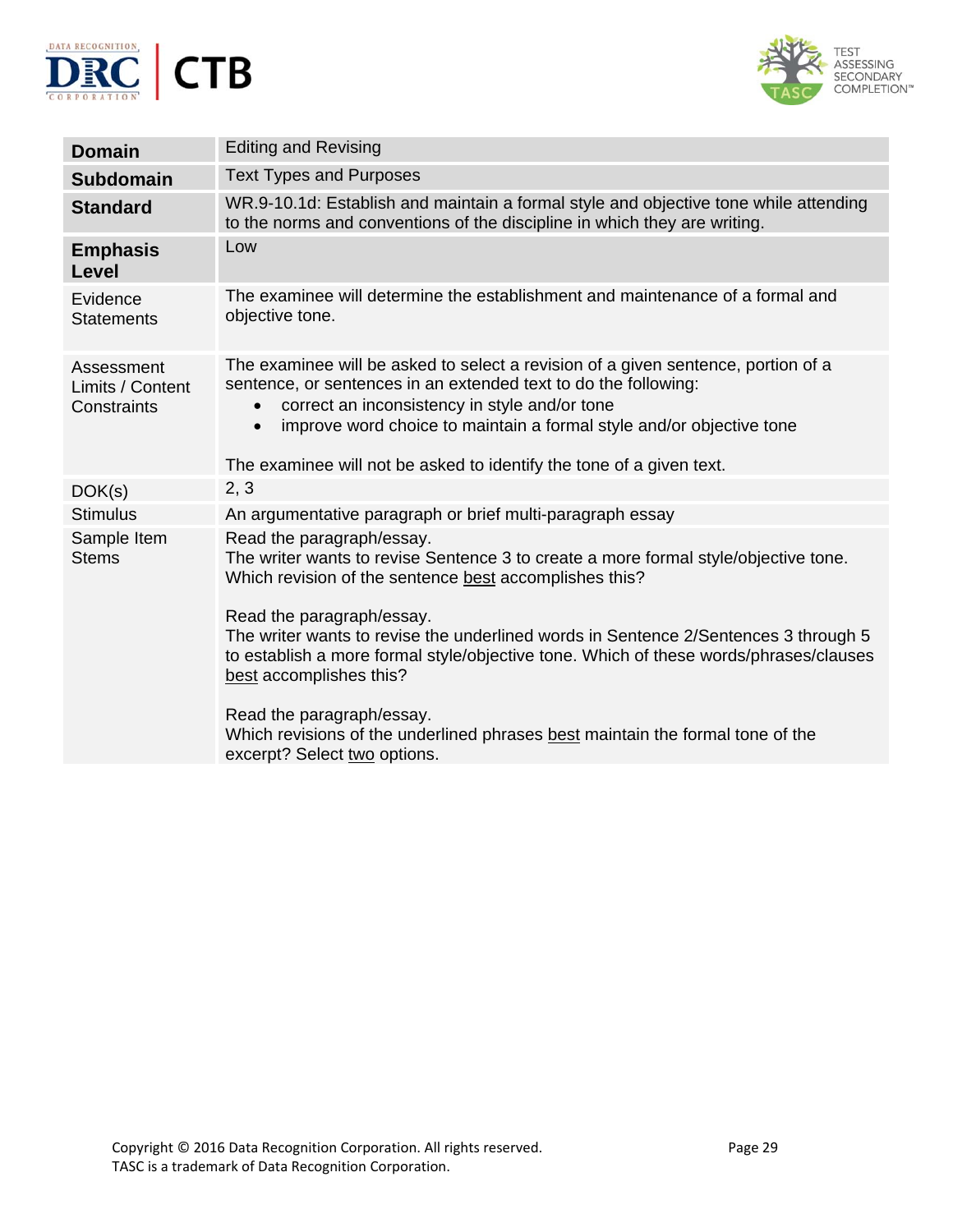



| <b>Domain</b>                                 | <b>Editing and Revising</b>                                                                                                                                                                                                                                                                                                                                                                                                                                                                                                                                     |
|-----------------------------------------------|-----------------------------------------------------------------------------------------------------------------------------------------------------------------------------------------------------------------------------------------------------------------------------------------------------------------------------------------------------------------------------------------------------------------------------------------------------------------------------------------------------------------------------------------------------------------|
| <b>Subdomain</b>                              | <b>Text Types and Purposes</b>                                                                                                                                                                                                                                                                                                                                                                                                                                                                                                                                  |
| <b>Standard</b>                               | WR.9-10.1e: Provide a concluding statement or section that follows from and supports<br>the argument presented.                                                                                                                                                                                                                                                                                                                                                                                                                                                 |
| <b>Emphasis</b><br>Level                      | Low                                                                                                                                                                                                                                                                                                                                                                                                                                                                                                                                                             |
| Evidence<br><b>Statements</b>                 | The examinee will identify or write effective conclusions based on given arguments.                                                                                                                                                                                                                                                                                                                                                                                                                                                                             |
| Assessment<br>Limits / Content<br>Constraints | The examinee will be asked to do the following:<br>compose a concluding paragraph that follows from and supports the argument<br>$\bullet$<br>presented in a given stimulus<br>compose a statement that effectively concludes the argument presented in a<br>$\bullet$<br>given stimulus<br>choose a revision of a given conclusion paragraph that more effectively follows<br>$\bullet$<br>from and supports the argument presented in a given stimulus<br>The examinee will not be asked to select a concluding statement or paragraph from<br>given options. |
| DOK(s)                                        | 2, 3                                                                                                                                                                                                                                                                                                                                                                                                                                                                                                                                                            |
| <b>Stimulus</b>                               | A brief argumentative paragraph or a multi-paragraph argumentative essay                                                                                                                                                                                                                                                                                                                                                                                                                                                                                        |
| Sample Item<br><b>Stems</b>                   | Read the essay/article.<br>The writer wants to revise the conclusion. Which sentence could be added to make<br>the conclusion more effective?                                                                                                                                                                                                                                                                                                                                                                                                                   |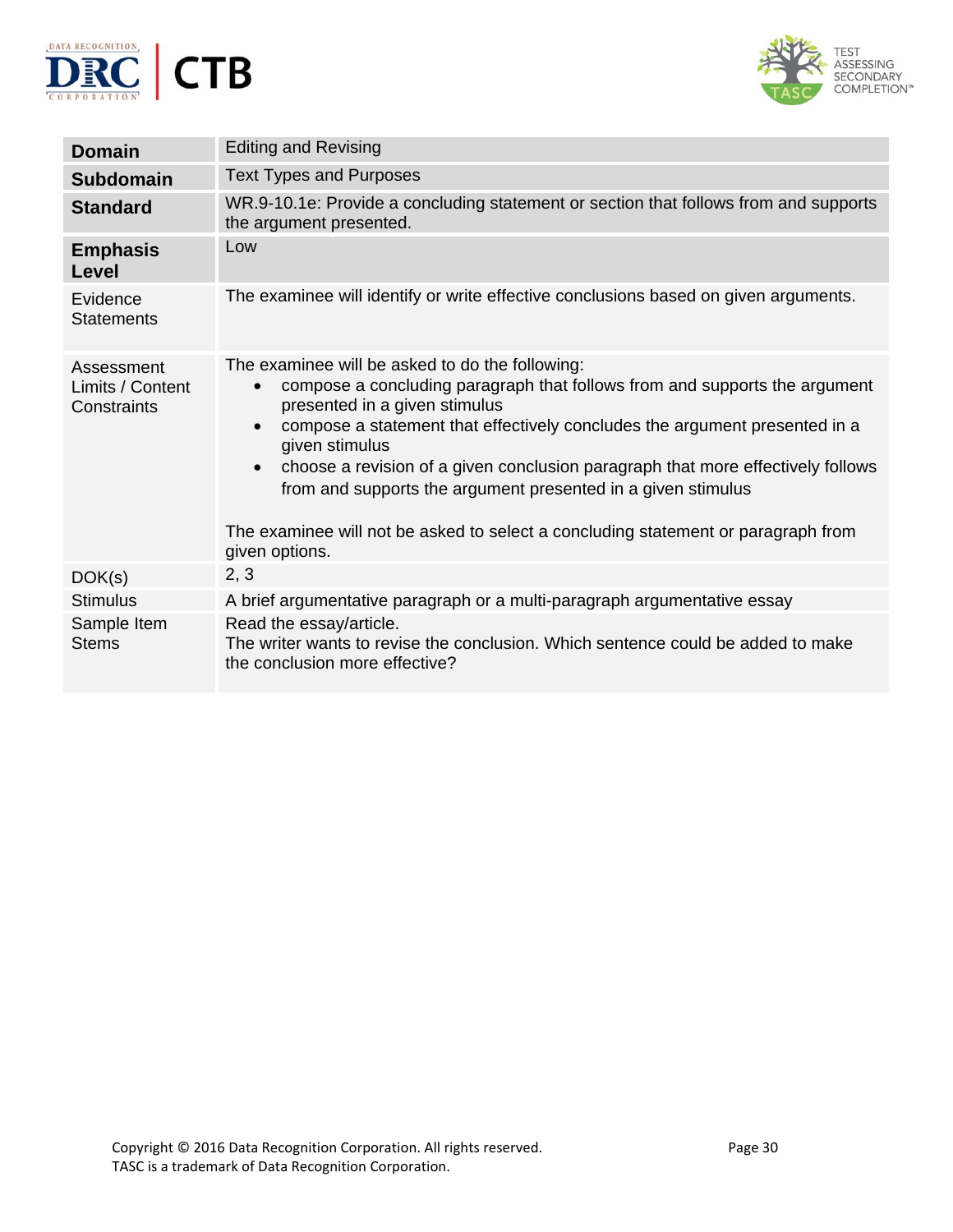



| <b>Domain</b>                                 | <b>Editing and Revising</b>                                                                                                                                                                                                                                                                                                                                                                                                                                                                                                                                                                                                                                                                                                                                                                                                                                                                       |
|-----------------------------------------------|---------------------------------------------------------------------------------------------------------------------------------------------------------------------------------------------------------------------------------------------------------------------------------------------------------------------------------------------------------------------------------------------------------------------------------------------------------------------------------------------------------------------------------------------------------------------------------------------------------------------------------------------------------------------------------------------------------------------------------------------------------------------------------------------------------------------------------------------------------------------------------------------------|
| <b>Subdomain</b>                              | <b>Text Types and Purposes</b>                                                                                                                                                                                                                                                                                                                                                                                                                                                                                                                                                                                                                                                                                                                                                                                                                                                                    |
| <b>Standard</b>                               | WR. 9-10.2a: Introduce a topic; organize complex ideas, concepts, and information to<br>make important connections and distinctions; include formatting (e.g., headings),<br>graphics (e.g., figures, tables), and multimedia when useful to aiding comprehension.                                                                                                                                                                                                                                                                                                                                                                                                                                                                                                                                                                                                                                |
| <b>Emphasis</b><br>Level                      | Low                                                                                                                                                                                                                                                                                                                                                                                                                                                                                                                                                                                                                                                                                                                                                                                                                                                                                               |
| Evidence<br><b>Statements</b>                 | The examinee will write an effective introductory paragraph for a given stimulus or<br>identify a revision of a sentence(s) that improves organization in a given stimulus.                                                                                                                                                                                                                                                                                                                                                                                                                                                                                                                                                                                                                                                                                                                       |
| Assessment<br>Limits / Content<br>Constraints | The examinee will be asked to do the following:<br>write an effective introductory paragraph to a given informative stimulus<br>$\bullet$<br>select a revision or re-ordering of a sentence or sentences within a given<br>$\bullet$<br>informative stimulus to improve the organization of complex ideas, concepts,<br>and information<br>The examinee will not be asked to do the following:<br>select or construct headings, graphics, or multimedia tools related to a given<br>$\bullet$<br>informative stimulus<br>write headings for the sections of a given informative stimulus<br>$\bullet$<br>write an introduction for an informative topic where the stimulus is an outline<br>$\bullet$<br>(rather than a brief one- or multi-paragraph essay/report/article)<br>select an introduction, or the revision of an introduction, to a given stimulus<br>$\bullet$<br>from given options |
| DOK(s)                                        | 2, 3                                                                                                                                                                                                                                                                                                                                                                                                                                                                                                                                                                                                                                                                                                                                                                                                                                                                                              |
| <b>Stimulus</b>                               | An informative paragraph or brief informative multi-paragraph essay/report/article                                                                                                                                                                                                                                                                                                                                                                                                                                                                                                                                                                                                                                                                                                                                                                                                                |
| Sample Item<br><b>Stems</b>                   | Read the essay/report/article.<br>Which revision of the underlined sentence(s) in Paragraph 3 most improves the<br>organization of ideas in that paragraph?<br>Read the essay/report/article.<br>The writer wants to re-order the sentences in Paragraph 4 to improve the organization<br>of ideas. Which sequence creates the most effective/clear/logical organization of<br>ideas?                                                                                                                                                                                                                                                                                                                                                                                                                                                                                                             |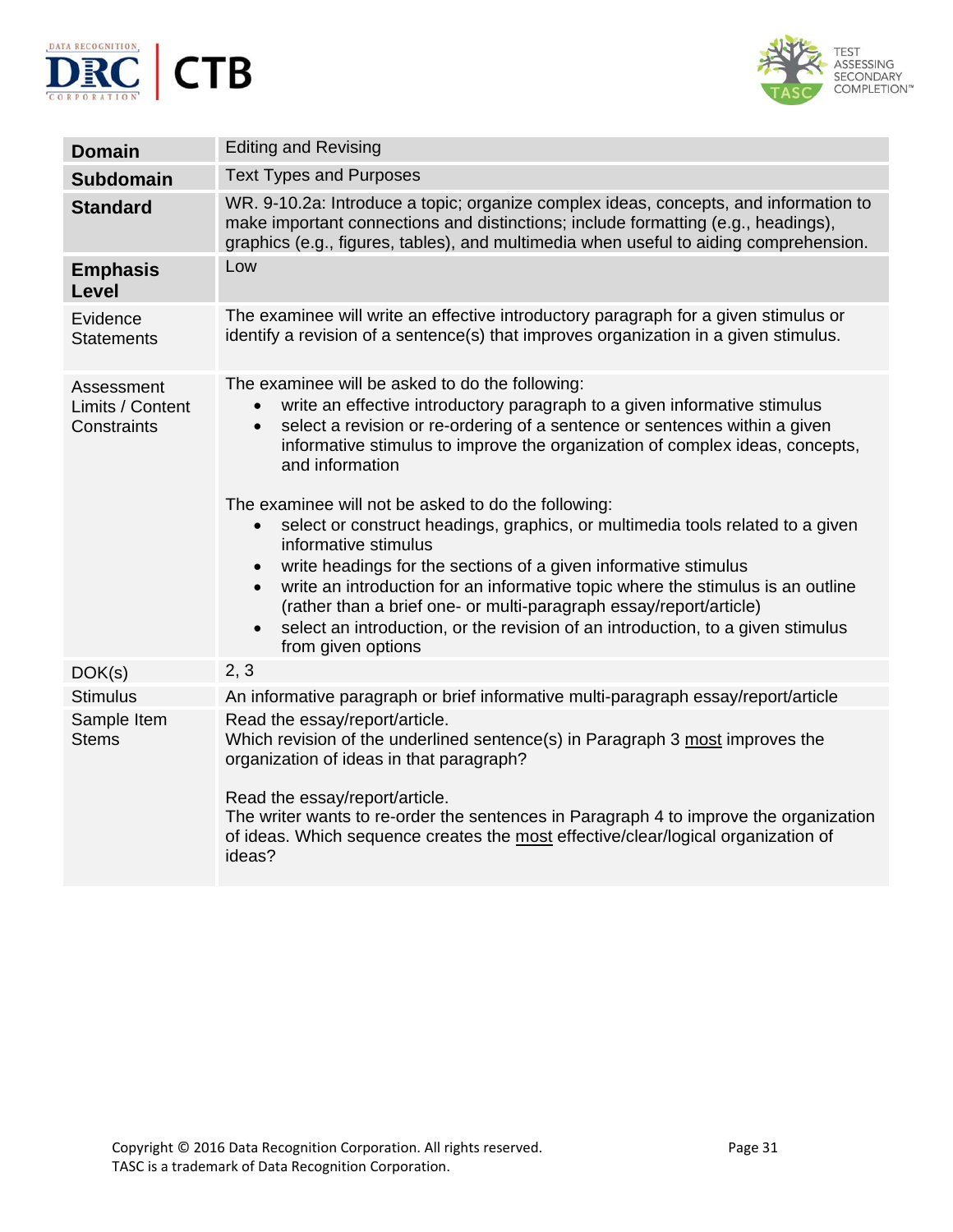



| <b>Domain</b>                                 | <b>Editing and Revising</b>                                                                                                                                                                                                                                                                                                                                                                                                                                                                                                                       |
|-----------------------------------------------|---------------------------------------------------------------------------------------------------------------------------------------------------------------------------------------------------------------------------------------------------------------------------------------------------------------------------------------------------------------------------------------------------------------------------------------------------------------------------------------------------------------------------------------------------|
| <b>Subdomain</b>                              | <b>Text Types and Purposes</b>                                                                                                                                                                                                                                                                                                                                                                                                                                                                                                                    |
| <b>Standard</b>                               | WR.9-10.2b: Develop the topic with well-chosen, relevant, and sufficient facts,<br>extended definitions, concrete details, quotations, or other information and examples<br>appropriate to the audience's knowledge of the topic.                                                                                                                                                                                                                                                                                                                 |
| <b>Emphasis</b><br>Level                      | Low                                                                                                                                                                                                                                                                                                                                                                                                                                                                                                                                               |
| Evidence<br><b>Statements</b>                 | The examinee will identify the effective development of a topic through well-chosen,<br>relevant, and sufficient facts, extended definitions, concrete details, quotations, or<br>other information and examples appropriate to the audience's knowledge of the topic.                                                                                                                                                                                                                                                                            |
| Assessment<br>Limits / Content<br>Constraints | The examinee will be asked to identify a statement or statements to add to a brief,<br>informative stimulus to further develop the topic for an audience or to identify a<br>revision of a statement or statements. Statements may include the following:<br>well-chosen, relevant facts<br>$\bullet$<br>extended definitions<br>$\bullet$<br>concrete details<br>$\bullet$<br>quotations<br>$\bullet$<br>other information and/or examples<br>$\bullet$<br>The examinee will not be asked to select a statement to add to an outline of a topic. |
| DOK(s)                                        | 2, 3                                                                                                                                                                                                                                                                                                                                                                                                                                                                                                                                              |
| <b>Stimulus</b>                               | An informative paragraph or brief multi-paragraph informative essay                                                                                                                                                                                                                                                                                                                                                                                                                                                                               |
| Sample Item<br><b>Stems</b>                   | Read the essay.<br>Which sentence should be added to Paragraph 5 to further develop the underlined<br>sentence?<br>Read the essay.<br>Which of these examples should the author add to further develop the ideas in the<br>paragraph/Paragraph 2 of the essay? Select two options.                                                                                                                                                                                                                                                                |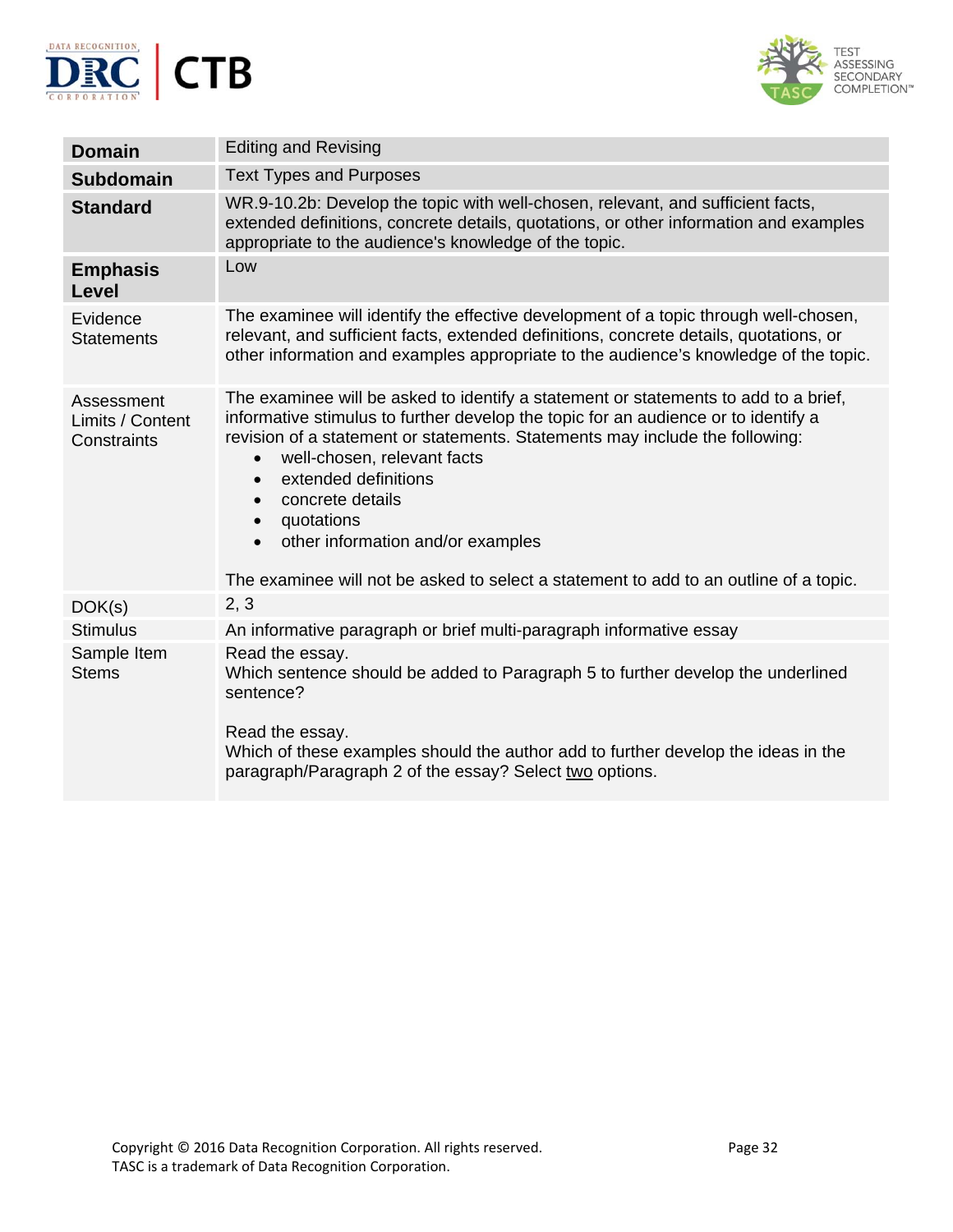



| <b>Domain</b>                                 | <b>Editing and Revising</b>                                                                                                                                                                                                                                                                           |
|-----------------------------------------------|-------------------------------------------------------------------------------------------------------------------------------------------------------------------------------------------------------------------------------------------------------------------------------------------------------|
| <b>Subdomain</b>                              | <b>Text Types and Purposes</b>                                                                                                                                                                                                                                                                        |
| <b>Standard</b>                               | WR.9-10.2c: Use appropriate and varied transitions to link the major sections of the<br>text, create cohesion, and clarify the relationships among complex ideas and<br>concepts.                                                                                                                     |
| <b>Emphasis</b><br>Level                      | Low                                                                                                                                                                                                                                                                                                   |
| Evidence<br><b>Statements</b>                 | The examinee will determine effective transitions to link major sections of text, create<br>cohesion, and clarify the relationships among complex ideas and concepts.                                                                                                                                 |
| Assessment<br>Limits / Content<br>Constraints | The examinee may be asked to select appropriate and varied transitions to add to a<br>given informational stimulus to link sections of text, improve cohesion, and/or clarify<br>the relationship between complex ideas and concepts.                                                                 |
|                                               | Alternately, the examinee may be asked to revise transitional devices in a given<br>informative stimulus to link sections of text, improve cohesion, and/or clarify the<br>relationship among complex ideas and concepts.                                                                             |
|                                               | The answer choices for possible transition strategies may include the following:<br>the addition of a transitional word, phrase, or clause to a given sentence<br>$\bullet$<br>revision of a given sentence or section of extended text<br>$\bullet$                                                  |
|                                               | The examinee will not be asked to do the following:<br>select transitional words or phrases more appropriate to middle school or<br>$\bullet$<br>elementary school (e.g., selecting the word however to replace the word<br>therefore)<br>re-order sentences within a paragraph or essay<br>$\bullet$ |
| DOK(s)                                        | 2, 3                                                                                                                                                                                                                                                                                                  |
| <b>Stimulus</b>                               | An informative paragraph or a brief informative multi-paragraph essay/article/report                                                                                                                                                                                                                  |
| Sample Item<br><b>Stems</b>                   | Read the essay/article/report.<br>The writer wants to revise by clarifying the relationship between the ideas/concepts in<br>the underlined sentences in Paragraph 3. Which revision best clarifies the<br>relationship?                                                                              |
|                                               | Read the essay/article/report.<br>The writer wants to revise by clarifying the relationship between the underlined<br>sentence in Paragraph 5 and the surrounding text. Which revision of the underlined<br>sentence best clarifies the relationship?                                                 |
|                                               | Read the essay/article/report.<br>Which transitional expression should be added to the beginning of Sentence 4 to best<br>clarify its relationship to the preceding sentence?                                                                                                                         |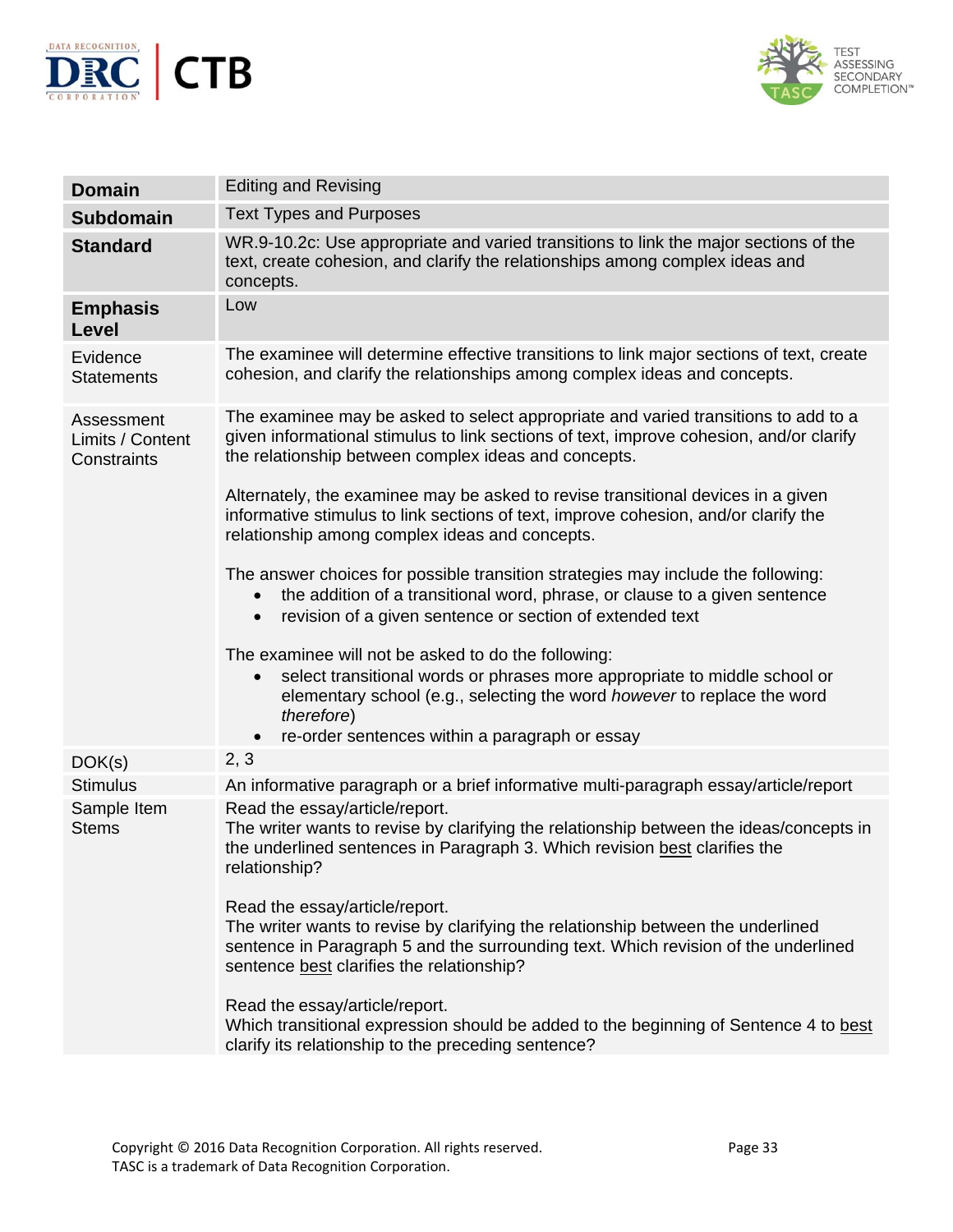



| <b>Domain</b>                                 | <b>Editing and Revising</b>                                                                                                                                                                                                                                                                                                                                                                                                                                                              |
|-----------------------------------------------|------------------------------------------------------------------------------------------------------------------------------------------------------------------------------------------------------------------------------------------------------------------------------------------------------------------------------------------------------------------------------------------------------------------------------------------------------------------------------------------|
| <b>Subdomain</b>                              | <b>Text Types and Purposes</b>                                                                                                                                                                                                                                                                                                                                                                                                                                                           |
| <b>Standard</b>                               | WR.9-10.2d: Use precise language and domain-specific vocabulary to manage the<br>complexity of the topic.                                                                                                                                                                                                                                                                                                                                                                                |
| <b>Emphasis</b><br><b>Level</b>               | Low                                                                                                                                                                                                                                                                                                                                                                                                                                                                                      |
| Evidence<br><b>Statements</b>                 | The examinee will identify precise language and domain-specific vocabulary that<br>manages the complexity of a given topic.                                                                                                                                                                                                                                                                                                                                                              |
| Assessment<br>Limits / Content<br>Constraints | The examinee will be asked to identify a revision of words existing in a given<br>informative stimulus to improve precision of word choice, including the use of domain-<br>specific vocabulary to clarify the topic, subtopics, facts, examples, definitions, and<br>concepts.<br>The examinee will not be asked to do the following:<br>identify revisions of words in stand-alone sentences<br>$\bullet$<br>use metaphors, similes, or analogies in revising word choice<br>$\bullet$ |
| DOK(s)                                        | 2, 3                                                                                                                                                                                                                                                                                                                                                                                                                                                                                     |
| <b>Stimulus</b>                               | An informative paragraph or a brief informative paragraph or multi-paragraph essay                                                                                                                                                                                                                                                                                                                                                                                                       |
| Sample Item<br><b>Stems</b>                   | Read the paragraph/essay.<br>Which revision of the underlined sentence best clarifies the central idea using precise<br>language?<br>Read the paragraph.<br>Which revisions of the underlined sections in Sentences 3 and 4 best improve precise<br>word choice? Select two options.                                                                                                                                                                                                     |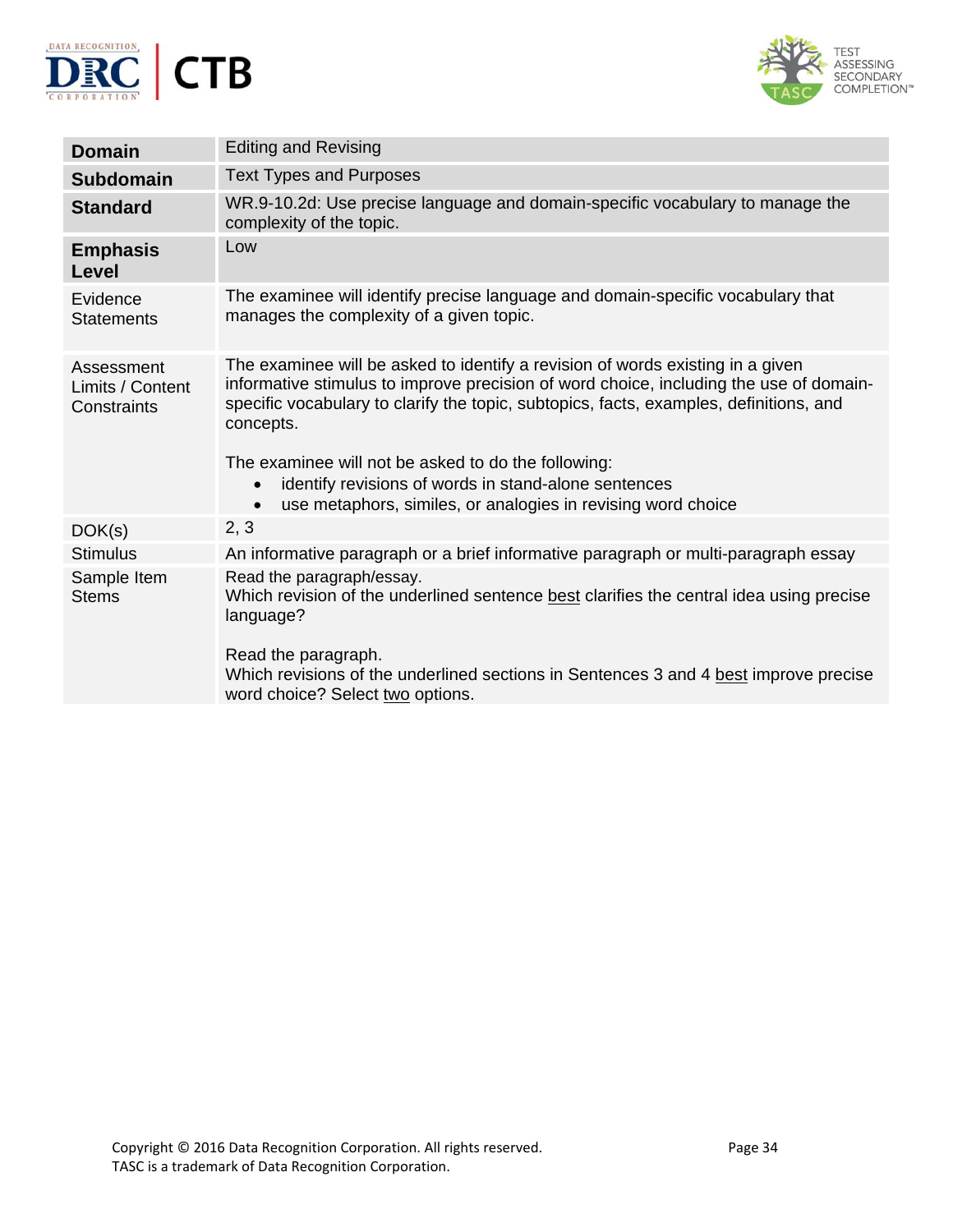



| <b>Domain</b>                                 | <b>Editing and Revising</b>                                                                                                                                                                                                                                                                                                                                      |
|-----------------------------------------------|------------------------------------------------------------------------------------------------------------------------------------------------------------------------------------------------------------------------------------------------------------------------------------------------------------------------------------------------------------------|
| <b>Subdomain</b>                              | <b>Text Types and Purposes</b>                                                                                                                                                                                                                                                                                                                                   |
| <b>Standard</b>                               | WR.9-10.2e: Establish and maintain a formal style and objective tone while attending<br>to the norms and conventions of the discipline in which they are writing.                                                                                                                                                                                                |
| <b>Emphasis</b><br>Level                      | Low                                                                                                                                                                                                                                                                                                                                                              |
| Evidence<br><b>Statements</b>                 | The examinee will determine the use of formal style and objective tone in a given<br>stimulus.                                                                                                                                                                                                                                                                   |
| Assessment<br>Limits / Content<br>Constraints | The examinee will be asked to select a revision of a given sentence, portion of a<br>sentence, or sentences in extended informative text to correct an inconsistency in<br>style and/or tone or to improve word choice in maintaining a formal style and/or<br>objective tone.<br>The examinee will not be asked to identify the tone of a given text.           |
| DOK(s)                                        | 2, 3                                                                                                                                                                                                                                                                                                                                                             |
| <b>Stimulus</b>                               | An informative paragraph or a brief multi-paragraph essay.                                                                                                                                                                                                                                                                                                       |
| Sample Item<br><b>Stems</b>                   | Read the essay.<br>The writer wants to revise Sentence 5 (or the underlined words in Sentence 5 or<br>Sentences 4 through 6) to create a more formal style/objective tone. Which revision<br>best accomplishes this task?<br>Read the excerpt.<br>Which revisions of the underlined phrases best maintain the formal tone of the<br>excerpt? Select two options. |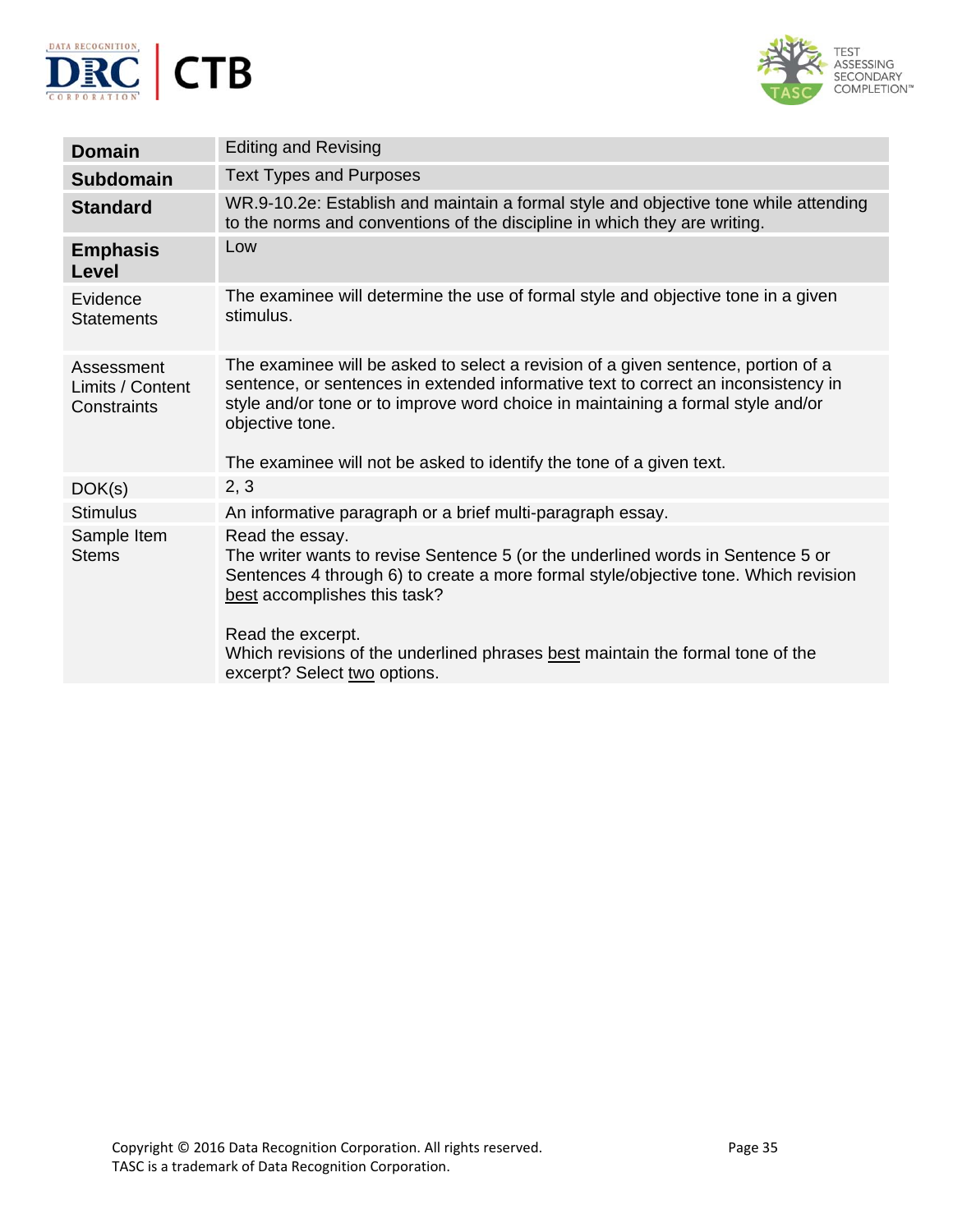



| <b>Domain</b>                                 | <b>Editing and Revising</b>                                                                                                                                                                                                                                                                                                                                                                                                                                                                                                                                                                |
|-----------------------------------------------|--------------------------------------------------------------------------------------------------------------------------------------------------------------------------------------------------------------------------------------------------------------------------------------------------------------------------------------------------------------------------------------------------------------------------------------------------------------------------------------------------------------------------------------------------------------------------------------------|
| <b>Subdomain</b>                              | <b>Text Types and Purposes</b>                                                                                                                                                                                                                                                                                                                                                                                                                                                                                                                                                             |
| <b>Standard</b>                               | WR.9-10.2f: Provide a concluding statement or section that follows from and supports<br>the information or explanation presented (e.g., articulating implications or the<br>significance of the topic).                                                                                                                                                                                                                                                                                                                                                                                    |
| <b>Emphasis</b><br>Level                      | Low                                                                                                                                                                                                                                                                                                                                                                                                                                                                                                                                                                                        |
| Evidence<br><b>Statements</b>                 | The examinee will write effective conclusions based on a given informative stimulus.                                                                                                                                                                                                                                                                                                                                                                                                                                                                                                       |
| Assessment<br>Limits / Content<br>Constraints | The examinee may be asked to do the following:<br>compose a multi-sentence conclusion that follows from and supports the<br>$\bullet$<br>information presented in a given stimulus<br>revise a given multi-sentence conclusion so that it more effectively follows from<br>$\bullet$<br>and supports the information presented in a given stimulus<br>compose an appropriate closing sentence that effectively concludes the<br>$\bullet$<br>argument presented in a given stimulus<br>The examinee will not be asked to select a concluding statement or paragraph from<br>given options. |
| DOK(s)                                        | 2, 3                                                                                                                                                                                                                                                                                                                                                                                                                                                                                                                                                                                       |
| <b>Stimulus</b>                               | An informative paragraph or excerpt from an essay/article/report.                                                                                                                                                                                                                                                                                                                                                                                                                                                                                                                          |
| Sample Item<br><b>Stems</b>                   | Read the paragraph<br>This summary paragraph lacks a concluding sentence. Which revision of the<br>underlined sentence is the best conclusion for the paragraph?<br>Read the excerpt from an essay/article/report<br>The concluding paragraph is weak. Which revision of the paragraph is most effective?                                                                                                                                                                                                                                                                                  |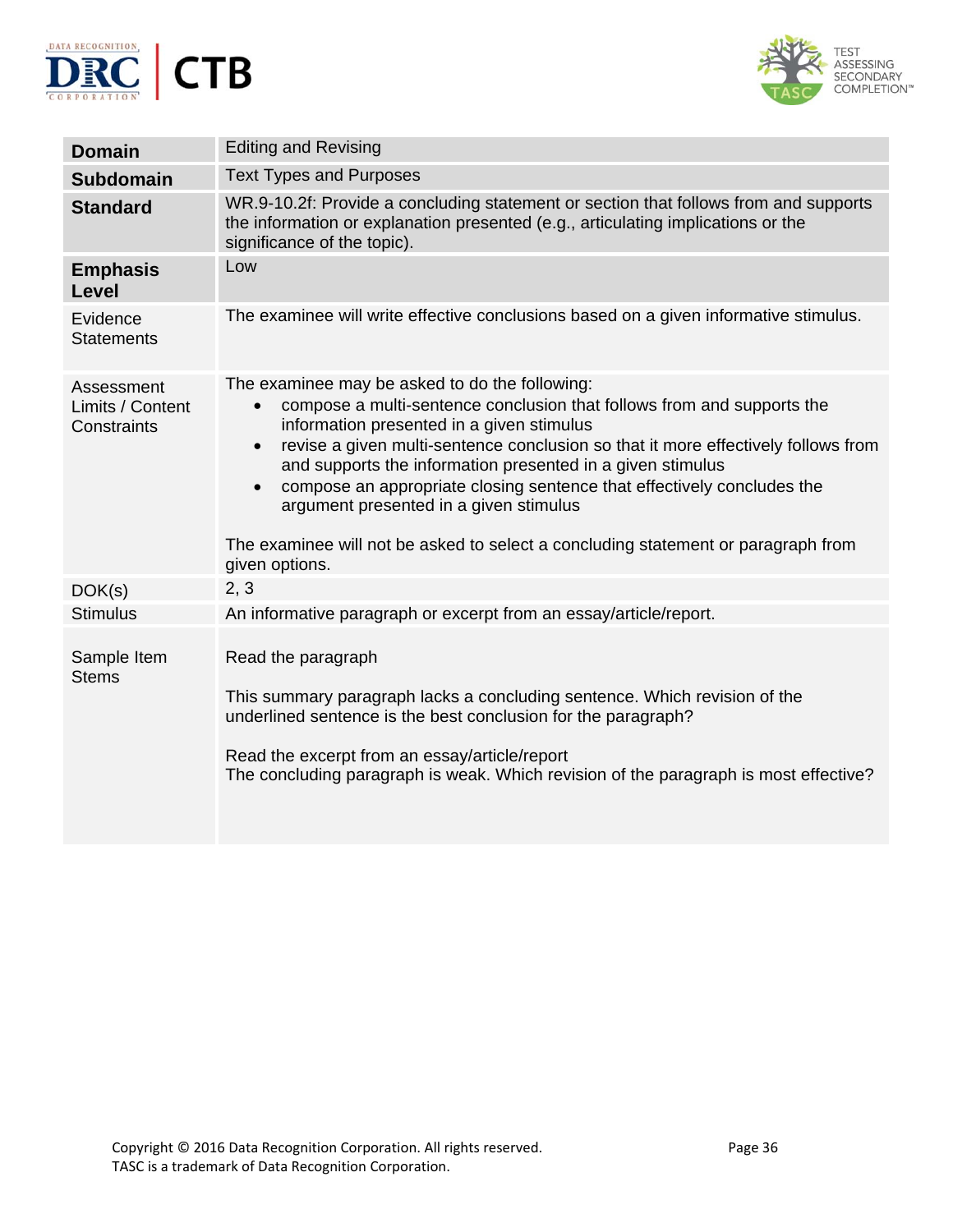



| <b>Essay Writing</b>                                                                                                                                                                                                                                                                                                                                                                                                                                                                                                                                                                                                                                                                                                                                                                                                                                                                                                                                                                                                                                                                                                                                                                                                                                                                                                                                                                                                                                                                                                                                                                                                                                                                                                                                                                                                                                                                                                                                                                                                                                                                                                                                                                                                                |
|-------------------------------------------------------------------------------------------------------------------------------------------------------------------------------------------------------------------------------------------------------------------------------------------------------------------------------------------------------------------------------------------------------------------------------------------------------------------------------------------------------------------------------------------------------------------------------------------------------------------------------------------------------------------------------------------------------------------------------------------------------------------------------------------------------------------------------------------------------------------------------------------------------------------------------------------------------------------------------------------------------------------------------------------------------------------------------------------------------------------------------------------------------------------------------------------------------------------------------------------------------------------------------------------------------------------------------------------------------------------------------------------------------------------------------------------------------------------------------------------------------------------------------------------------------------------------------------------------------------------------------------------------------------------------------------------------------------------------------------------------------------------------------------------------------------------------------------------------------------------------------------------------------------------------------------------------------------------------------------------------------------------------------------------------------------------------------------------------------------------------------------------------------------------------------------------------------------------------------------|
| <b>Text Types and Purposes</b>                                                                                                                                                                                                                                                                                                                                                                                                                                                                                                                                                                                                                                                                                                                                                                                                                                                                                                                                                                                                                                                                                                                                                                                                                                                                                                                                                                                                                                                                                                                                                                                                                                                                                                                                                                                                                                                                                                                                                                                                                                                                                                                                                                                                      |
| WR.9-10.1. Write arguments to support claims in an analysis of substantive topics or<br>texts, using valid reasoning and relevant and sufficient evidence. (item is aligned to all<br>WR.9-10.1 standards, 1a-1e)                                                                                                                                                                                                                                                                                                                                                                                                                                                                                                                                                                                                                                                                                                                                                                                                                                                                                                                                                                                                                                                                                                                                                                                                                                                                                                                                                                                                                                                                                                                                                                                                                                                                                                                                                                                                                                                                                                                                                                                                                   |
| High                                                                                                                                                                                                                                                                                                                                                                                                                                                                                                                                                                                                                                                                                                                                                                                                                                                                                                                                                                                                                                                                                                                                                                                                                                                                                                                                                                                                                                                                                                                                                                                                                                                                                                                                                                                                                                                                                                                                                                                                                                                                                                                                                                                                                                |
| The examinee will compose an effective on-demand text-based argumentative essay<br>on a given topic.                                                                                                                                                                                                                                                                                                                                                                                                                                                                                                                                                                                                                                                                                                                                                                                                                                                                                                                                                                                                                                                                                                                                                                                                                                                                                                                                                                                                                                                                                                                                                                                                                                                                                                                                                                                                                                                                                                                                                                                                                                                                                                                                |
| The examinee will be asked to compose an argumentative essay on a given topic in<br>an on-demand writing context that requires the examinee to do the following:<br>read two paired stimuli that present opposing positions on a single topic<br>$\bullet$<br>evaluate the claims in each argumentative stimulus<br>$\bullet$<br>choose one side in the debate and compose an original argumentative essay<br>$\bullet$<br>that establishes and supports a clear claim<br>develop both judicious use of the information in the paired stimuli and reasons,<br>$\bullet$<br>evidence, and examples, as well as illustrations drawn from the examinee's<br>own personal experience as appropriate, selected and organized to serve the<br>essay's purpose<br>In the composition of the essay, the examinee will be asked to demonstrate an ability<br>to do the following:<br>create an effective introduction that clearly establishes the claim to be proven<br>and distinguishes the claim from alternate or opposing claims<br>create an effective organizational structure within individual paragraphs and<br>$\bullet$<br>the essay as a whole<br>develop claims and counterclaims fairly and effectively for an audience,<br>$\bullet$<br>providing evidence for each<br>synthesize information in the given stimuli so as to support the examinee's own<br>argument while appropriately attributing ideas and language drawn from the<br>stimuli<br>effectively manage transitional strategies so as to create cohesion within and<br>between paragraphs and clarify relationships between claim(s) and reasons,<br>reasons and evidence, and claim(s) and counterclaims<br>establish and maintain a formal style and effective tone throughout the essay<br>$\bullet$<br>create an effective conclusion that follows from and supports the argument<br>$\bullet$<br>presented<br>control grammar, usage, and punctuation so as not to introduce errors that<br>$\bullet$<br>interfere with meaning or the overall effectiveness of the examinee's own<br>essay<br>The examinee will not be required to rely on prior, specialized, or academic knowledge<br>in order to compose an effective, original argumentative essay. |
| 3                                                                                                                                                                                                                                                                                                                                                                                                                                                                                                                                                                                                                                                                                                                                                                                                                                                                                                                                                                                                                                                                                                                                                                                                                                                                                                                                                                                                                                                                                                                                                                                                                                                                                                                                                                                                                                                                                                                                                                                                                                                                                                                                                                                                                                   |
|                                                                                                                                                                                                                                                                                                                                                                                                                                                                                                                                                                                                                                                                                                                                                                                                                                                                                                                                                                                                                                                                                                                                                                                                                                                                                                                                                                                                                                                                                                                                                                                                                                                                                                                                                                                                                                                                                                                                                                                                                                                                                                                                                                                                                                     |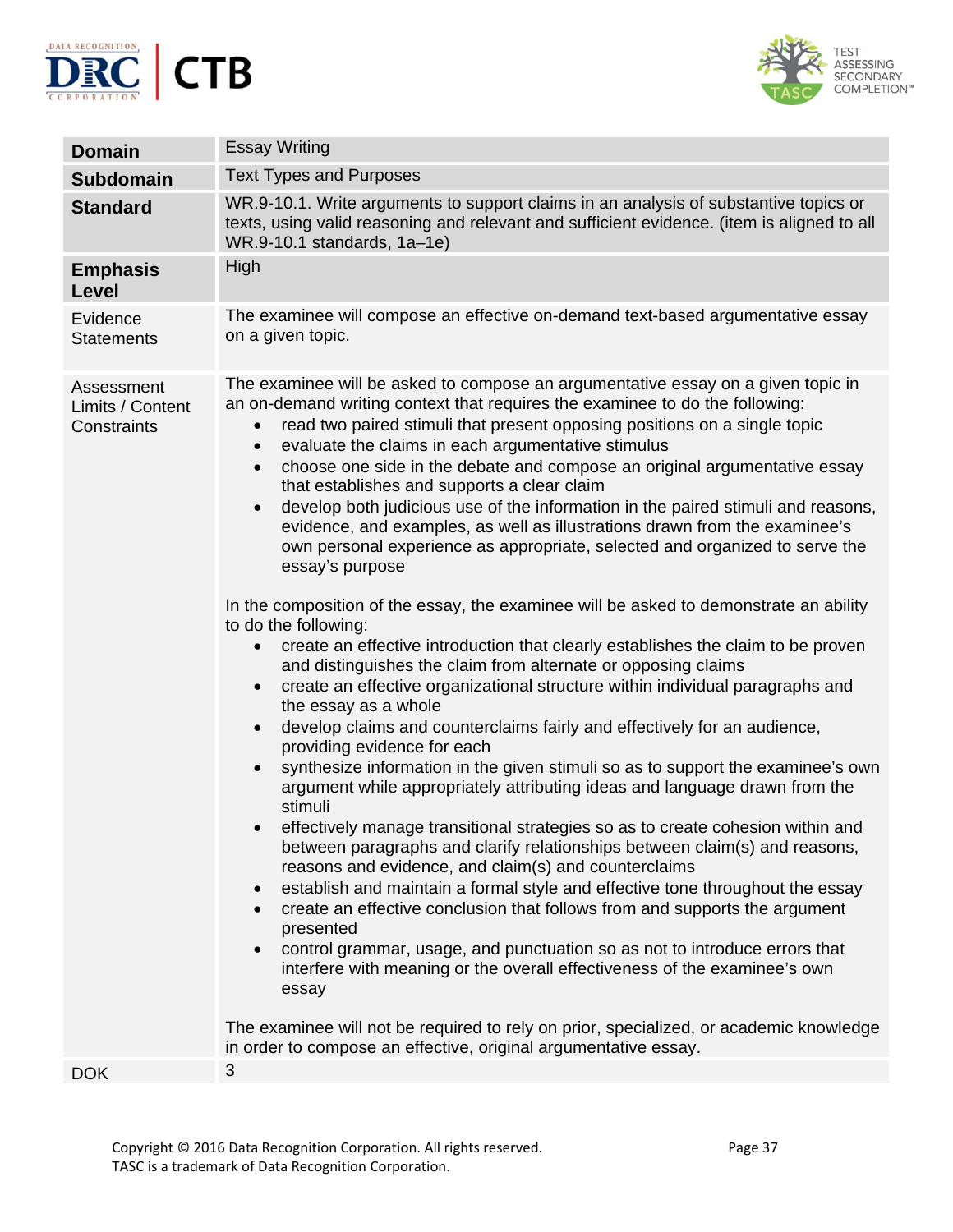



| Stimuli                     | Well-focused paired argumentative passages (not to exceed 900 words total), each of<br>which takes one side or the other in a debate or controversy that is meaningful and<br>appropriate for adult learners and that support stated claims and counterclaims with<br>evidence, sound reasoning, facts, definitions, examples, and/or illustrations |
|-----------------------------|-----------------------------------------------------------------------------------------------------------------------------------------------------------------------------------------------------------------------------------------------------------------------------------------------------------------------------------------------------|
| Sample Item<br><b>Stems</b> | All argumentative writing prompts will follow the same format. See sample item below.                                                                                                                                                                                                                                                               |

### **Sample Item**

There is an ongoing debate in the public domain as to whether free public libraries are still practical in today's world. What are the implications for society of a "free" public library system? Has the time come for cities to consider requiring patrons to pay a fee to use library services?

Weigh the claims on both sides, and then write an argumentative essay supporting either side of the debate in which you argue for or against the free library system. Be sure to use information from both texts in your argumentative essay.

#### **Before you begin planning and writing, read the two texts:**

- 1. The Worthwhile Investment in Free Public Libraries
- 2. Can We Afford "Free" Libraries?

As you read the texts, think about what details from the texts you might use in your argumentative essay. You may take notes as you read.

After reading the texts, create a plan for your argumentative essay. Think about ideas, facts, definitions, details, and other information and examples you want to use. Think about how you will introduce your topic and what the main topic will be for each paragraph.

#### **Now write your argumentative essay. Be sure to:**

- Introduce your claim.
- Support your claim with logical reasoning and relevant evidence from the passages.
- Acknowledge and address alternate or opposing claims.
- Organize the reasons and evidence logically.
- Use words, phrases, and clauses to connect your ideas and to clarify the relationships among claims, counterclaims, reasons, and evidence.
- Establish and maintain a formal style.
- Provide a concluding statement or section that follows from and supports the argument presented.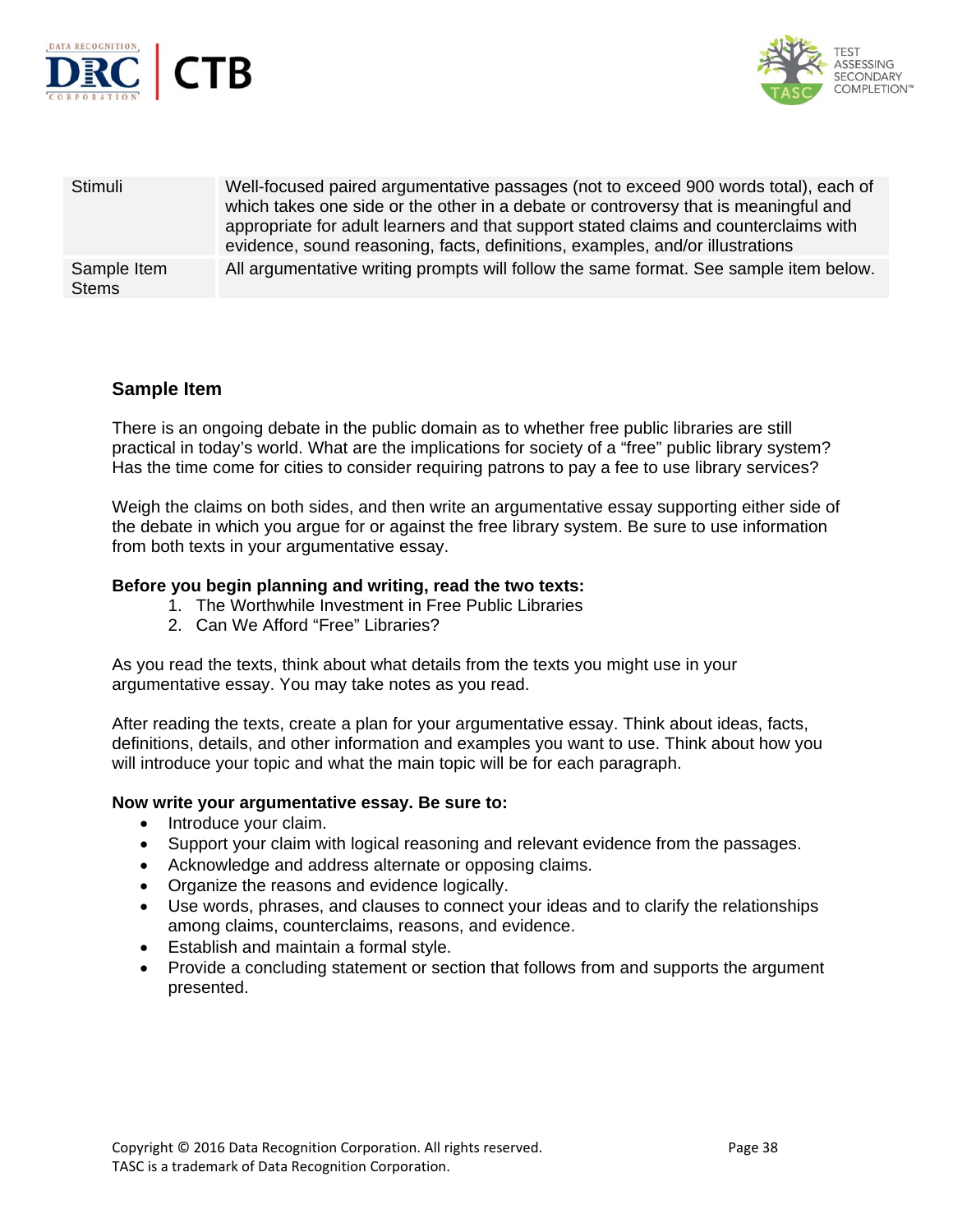



#### **The Worthwhile Investment in Free Public Libraries**

According to the *Fiscal Year 2010 Report on Public Libraries in the United States*, public libraries are anchors in the community, serving a broad constituency with both traditional services and new ones that reflect the changing needs of populations. Free public libraries return a big bang for a small tax-dollar buck, providing services that many citizens would find cost-prohibitive if they had to pay a fee for them. Mindy Rice Withrow, writing in the blog *The Discarded Image*, gives three practical reasons public libraries should be supported by public funds.

- 1. Libraries fight brain drain: in many communities young people leave town for college, never to return because they find better opportunities in college towns and bigger cities. Libraries offer the opportunity for self-education, both to those who cannot afford college and to those who have made a commitment to their home communities. This helps combat brain-drain of a community and contributes to long-term survival and growth.
- 2. Libraries are repositories of local history: the more a community knows about its own story, the more likely people are to work together to keep it a great place to live and work and to raise the next generation. Participating in a bigger story inspires innovation, collaboration, and a desire to invest in those around you.
- 3. Libraries provide community services: many local libraries offer tax-filing help, provide meeting space for various support groups, teach SAT prep classes, hold cultural heritage clubs, lead CPR and babysitting classes, and more. At the library, one can learn how to look for a job, the proper way to fill out an application, and interview skills. Libraries are a hub of community activity and vitality.

Education, though, involves more than just reading books. Libraries provide access to cultural treasures in music and film, and they underscore the fact that we live in a global society by exposing people to languages and cultures they may not otherwise know exist. Eric Riley, of Wordpress blog, points out that public libraries are free and public for a reason. Our society believes that social mobility is gained by access to education, and barriers to access keep our population impoverished. Paying a fee for library service amounts to such a barrier.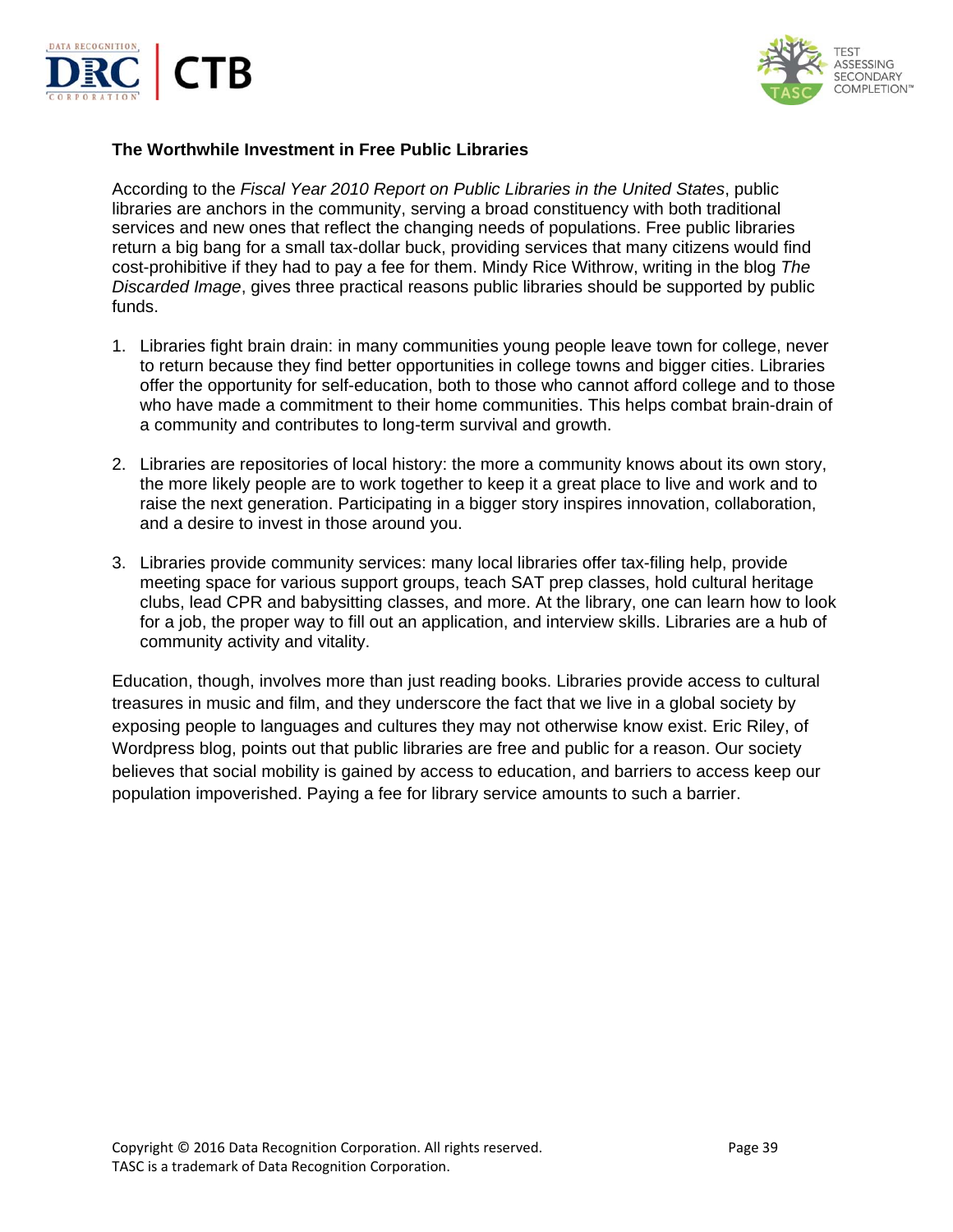



#### **Can We Afford "Free" Libraries?**

In a period of economic recession, one way that municipal governments can lower the tax burden across the base is to charge fees for services used by specific groups, such as library services. Although about 85% of library funding comes from federal, state, and local taxes, the majority of taxpayers in a municipality do not use the public library. More frequently, the gathering of information is done at home over the Internet, and so some could argue that the public library is losing some of its relevance. That is not to say that such services should not be offered, only that government baseline funding should be offset by an operational revenue collected in fees. The model for today's nonprofit public library is well over 100 years old, but paying for these services has remained unchanged.

Calling public libraries "free" is a misnomer since they cost their communities (composed of taxpayers, tuition payers, and donors) a substantial amount of money in acquiring collections, facilities, personnel, and technology. And not to be overlooked is the fact that authors and publishers are deprived of potential income because they make less revenue from books that are borrowed than they do from books that are purchased. In order to be relevant to communities today, libraries must provide so much more than books to their patrons: they must amass large collections of newspapers, magazines, periodicals, films, music, and computer terminals and software—none of which are "free." (And any media which rely on technology must be updated as the technology changes over time.)

These tax dollars could be spent on projects and services that better serve the community. When governments are looking at major budget cuts to law enforcement, EMT and fire services, and public works employees, is it completely unfounded to ask users of the library to pay nominal fees when borrowing items? The collection of these monies could save valuable jobs and services in other areas of a community and allow the library to continue to operate without absorbing funds that could better serve other areas.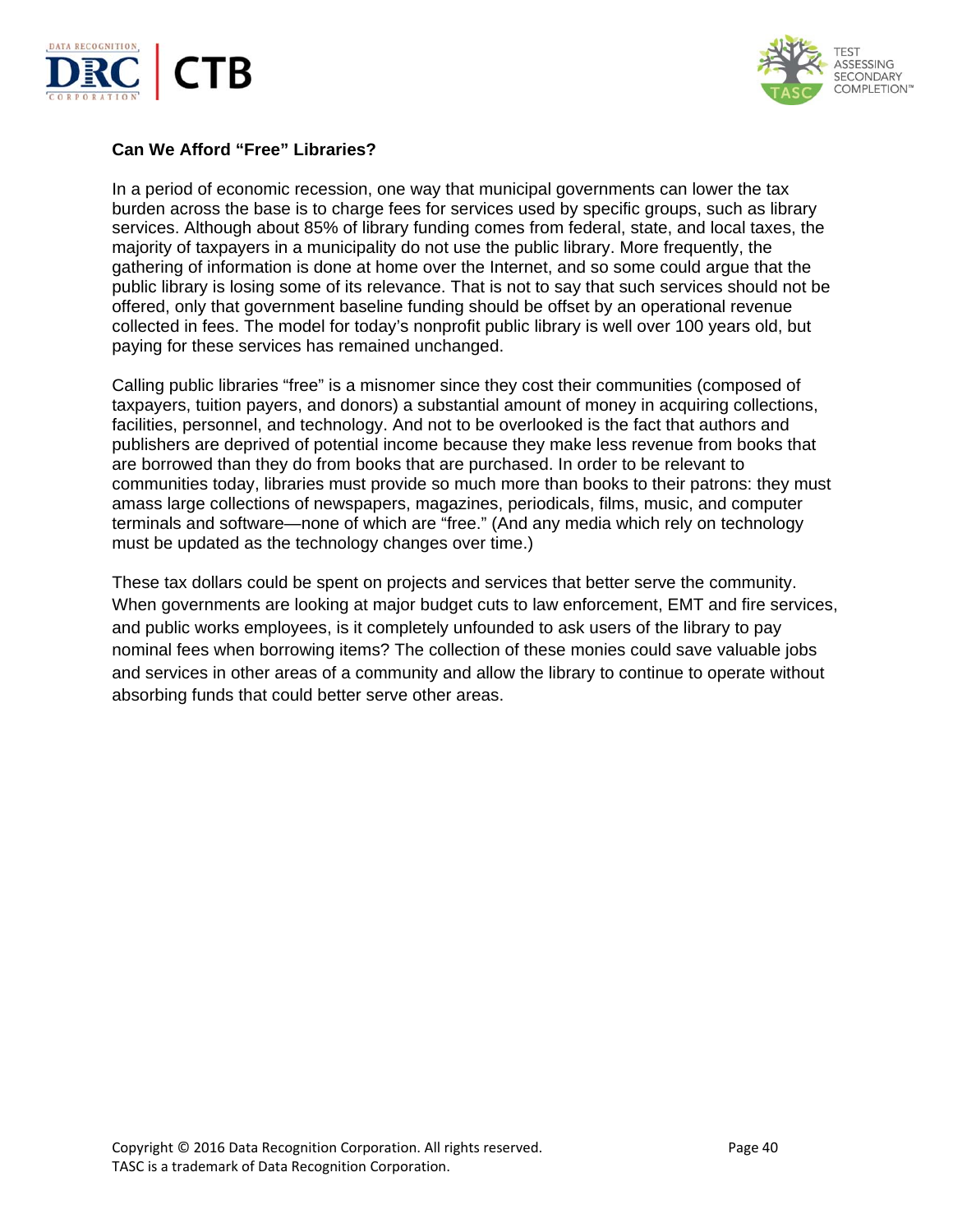



| <b>Domain</b>                                 | Writing                                                                                                                                                                                                                                                                                                                                                                                                                                                                                                                                                                                                                                                                                                                                                                                                                                                                                                                                                                                                                                                                                                                                                                                                                                                                                                                                                                                                                                                                                                                                                                                                                                                                                                                                                                                                                                                                                                                                                                                                                                                                                                                                                                                                                                                                                                     |
|-----------------------------------------------|-------------------------------------------------------------------------------------------------------------------------------------------------------------------------------------------------------------------------------------------------------------------------------------------------------------------------------------------------------------------------------------------------------------------------------------------------------------------------------------------------------------------------------------------------------------------------------------------------------------------------------------------------------------------------------------------------------------------------------------------------------------------------------------------------------------------------------------------------------------------------------------------------------------------------------------------------------------------------------------------------------------------------------------------------------------------------------------------------------------------------------------------------------------------------------------------------------------------------------------------------------------------------------------------------------------------------------------------------------------------------------------------------------------------------------------------------------------------------------------------------------------------------------------------------------------------------------------------------------------------------------------------------------------------------------------------------------------------------------------------------------------------------------------------------------------------------------------------------------------------------------------------------------------------------------------------------------------------------------------------------------------------------------------------------------------------------------------------------------------------------------------------------------------------------------------------------------------------------------------------------------------------------------------------------------------|
| <b>Subdomain</b>                              | <b>Text Types and Purposes</b>                                                                                                                                                                                                                                                                                                                                                                                                                                                                                                                                                                                                                                                                                                                                                                                                                                                                                                                                                                                                                                                                                                                                                                                                                                                                                                                                                                                                                                                                                                                                                                                                                                                                                                                                                                                                                                                                                                                                                                                                                                                                                                                                                                                                                                                                              |
| <b>Standard</b>                               | WR.9-10.2. Write informative/explanatory texts to examine and convey complex ideas,<br>concepts, and information clearly and accurately through the effective selection,<br>organization, and analysis of content. (item is aligned to all WR.9-10.2 standards, 2a–<br>2f)                                                                                                                                                                                                                                                                                                                                                                                                                                                                                                                                                                                                                                                                                                                                                                                                                                                                                                                                                                                                                                                                                                                                                                                                                                                                                                                                                                                                                                                                                                                                                                                                                                                                                                                                                                                                                                                                                                                                                                                                                                  |
| <b>Emphasis</b><br><b>Level</b>               | High                                                                                                                                                                                                                                                                                                                                                                                                                                                                                                                                                                                                                                                                                                                                                                                                                                                                                                                                                                                                                                                                                                                                                                                                                                                                                                                                                                                                                                                                                                                                                                                                                                                                                                                                                                                                                                                                                                                                                                                                                                                                                                                                                                                                                                                                                                        |
| Evidence<br><b>Statements</b>                 | The examinee will compose an effective on-demand text-based informative essay on<br>a given topic.                                                                                                                                                                                                                                                                                                                                                                                                                                                                                                                                                                                                                                                                                                                                                                                                                                                                                                                                                                                                                                                                                                                                                                                                                                                                                                                                                                                                                                                                                                                                                                                                                                                                                                                                                                                                                                                                                                                                                                                                                                                                                                                                                                                                          |
| Assessment<br>Limits / Content<br>Constraints | The examinee will be asked to compose an informative essay on a given topic in an<br>on-demand writing context that requires the examinee to do the following:<br>read two paired stimuli (not to exceed 900 words total) that provide<br>$\bullet$<br>complementary information about a shared topic<br>synthesize the information in each stimulus and compose an original, focused,<br>$\bullet$<br>purposeful, informative essay that makes judicious use of the information in the<br>paired stimuli, selected and organized to serve the examinee's purpose in<br>writing and further developed with reasons, evidence, examples, and<br>illustrations drawn from the examinee's own personal experience as<br>appropriate.<br>In the composition of the essay, the examinee will be asked to demonstrate an ability<br>to do the following:<br>create an effective, appropriate introduction that establishes a purpose and<br>$\bullet$<br>focus for the information to come<br>create an effective organizational structure within individual paragraphs and<br>$\bullet$<br>the essay as a whole<br>develop the topic with well-chosen, relevant, and sufficient facts, extended<br>$\bullet$<br>definitions, concrete details, quotations, or other information and examples<br>appropriate to the audience<br>synthesize information in the given stimuli so as to support the examinee's own<br>$\bullet$<br>purpose while appropriately attributing ideas, concepts, information, and<br>language drawn from the stimuli<br>effectively manage transitional strategies so as to create cohesion within and<br>$\bullet$<br>between paragraphs and clarify relationships among complex ideas and<br>concepts<br>use precise language and domain-specific vocabulary to manage the<br>$\bullet$<br>complexity of the topic<br>establish and maintain a formal style and objective tone throughout the essay<br>$\bullet$<br>create an effective conclusion that follows from and supports the information<br>$\bullet$<br>presented<br>control grammar, usage, and punctuation so as not to introduce errors that<br>interfere with meaning or the overall effectiveness of the examinee's own<br>essay<br>The examines will not be asked to rely on prior, specialized, or assetomic knowledge |

The examinee will not be asked to rely on prior, specialized, or academic knowledge to compose an effective, original informative essay.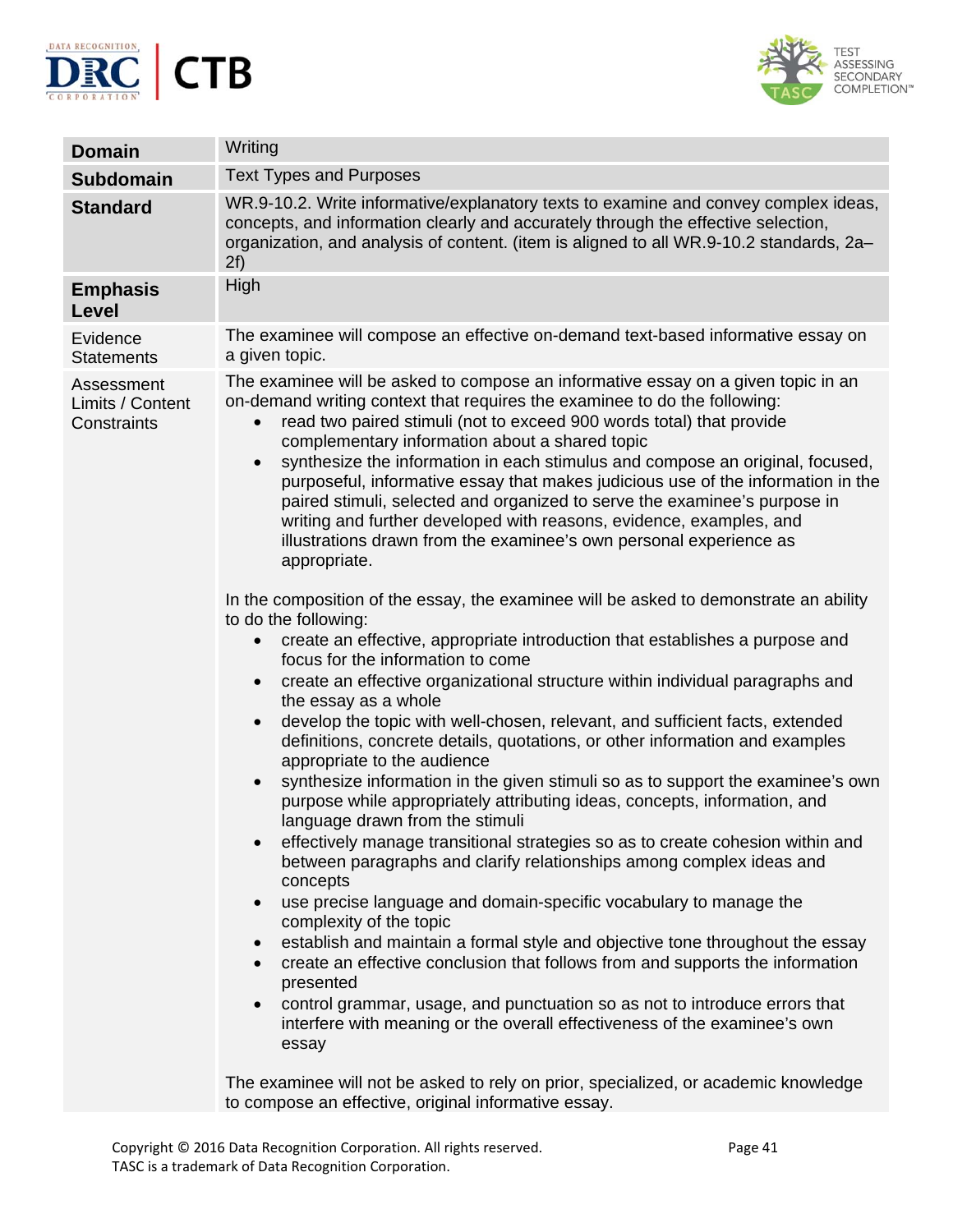



| DOK(s)                      |                                                                                                                                                                                                                   |
|-----------------------------|-------------------------------------------------------------------------------------------------------------------------------------------------------------------------------------------------------------------|
| Stimuli                     | Well-focused paired informative passages (not to exceed 900 words total), each of<br>which develops and supports complementary aspects of a shared topic that is<br>meaningful and appropriate for adult learners |
| Sample Item<br><b>Stems</b> | All informative writing prompts will follow the same format. See sample item below.                                                                                                                               |

### **Sample Item**

Although rates vary with the economy, between 16 and 32 percent of high school students hold part-time jobs. Proponents of students in the workforce say that employment teaches time management and responsibility while providing income and useful experiences. Opponents say that mixing school and jobs adds stress and adult temptations to a student's life while reducing the time available for study and extracurricular activities. Is it possible to create a balance?

Read both texts and then write an informational essay on students in the workforce. Be sure to use information from both texts in your essay.

#### **Before you begin planning and writing, read the two texts:**

- 1. Benefits of Part-time Work
- 2. Employment Disadvantages

As you read the texts, think about what details from the texts you might use in your informative essay. You may take notes as you read.

After reading the texts, create a plan for your informative essay. Think about ideas, facts, definitions, details, and other information and examples you want to use. Think about how you will introduce your topic and what the main topic will be for each paragraph.

#### **Now, write your informational essay. Be sure to:**

- Use information from the two texts so that your essay includes important details from both texts.
- Introduce the topic clearly, provide a focus, and organize information in a way that makes sense.
- Develop the topic with facts, definitions, details, quotations, or other information and examples related to the topic.
- Use appropriate and varied transitions to create cohesion.
- Clarify the relationship among ideas and concepts.
- Use clear language and vocabulary to inform about the topic.
- Provide a conclusion that follows the information presented
- Check your work for correct grammar, usage, capitalization, spelling, and punctuation.

*In the exam, passages follow.*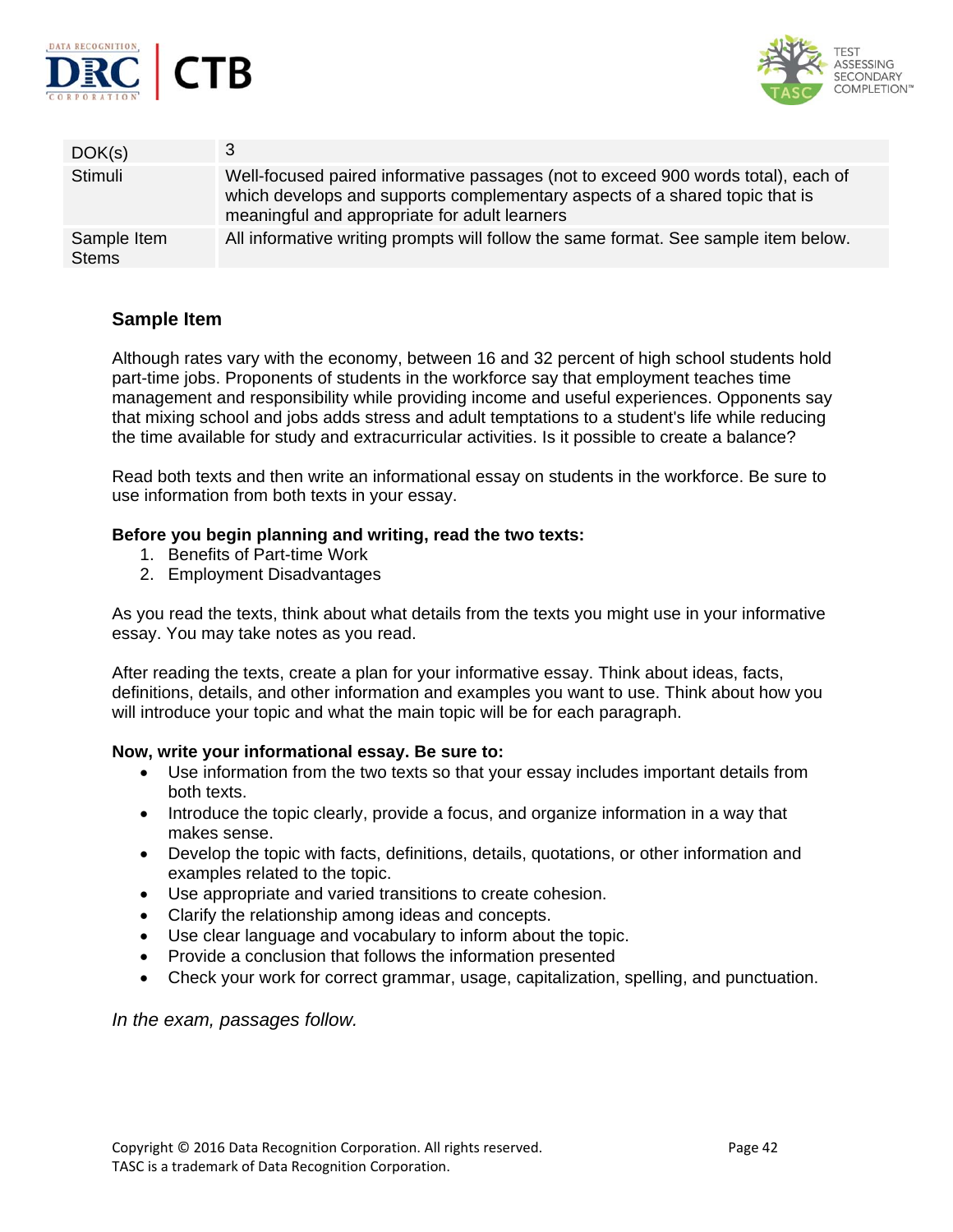



# **4. Other Test Specifications**

### **a) Scoring Rules**

### **Multiple-Choice (MC) Items**

MC items have four answer options with a single correct response. These items are worth 1 point each. An examinee receives 1 point for a correct response and 0 points for an incorrect response.

### **Autoscored Items**

Autoscored item types that are offered on both print and online forms are included in the TASC subtest in Writing. These item types include Multiple-Selected Response (MSR), Evidence-Based Selected Response (EBSR), and Technology Enhanced items such as Drag and Drop (DND) and Dropdown List items. Autoscored items worth 1 point and autoscored items worth 2 points are included in both online and print forms. Technology Enhanced items (which appear only online) have companion items on the print forms. These companion items are presented as MSR, EBSR, or two-part multiple choice or two-part multiple select items such that the companion item assesses the same skill at the same level of rigor as the TE item. An examinee can receive partial credit for each of these item types as described below.

#### MSR

Multiple-Selected Response (MSR) items may ask examinees to identify two or three correct responses. When responding to items that have three correct answers, examinees will earn 2 points for identifying all three correct responses and 1 point for identifying two correct responses. An examinee will receive 0 points for identifying 0 or 1 correct responses. When responding to items that have two correct answers, examinees will receive 1 point for identifying both correct responses and 0 points for identifying 0 or 1 correct responses. Each MSR item in the Writing subtest has either five or six answer options. An examinee responds by selecting (filling in a bubble in the answer document or the online testing environment) up to the specified number of answer options, and each item indicates how many correct responses should be selected. MSR items appear in both print and online forms.

### EBSR

An Evidence-Based Selected-Response item is a two-part item worth 2 points. Part A asks the examinee to select the correct conclusion or inference from four or five answer choices. Part B asks the examinee to select the evidence that supports the conclusion/inference selected in Part A. Part B may have one or two correct answers. Part B will include four to six answer options. Conditional scoring is applied when scoring EBSR items. That is, if an examinee selects the correct answers for both parts, 2 points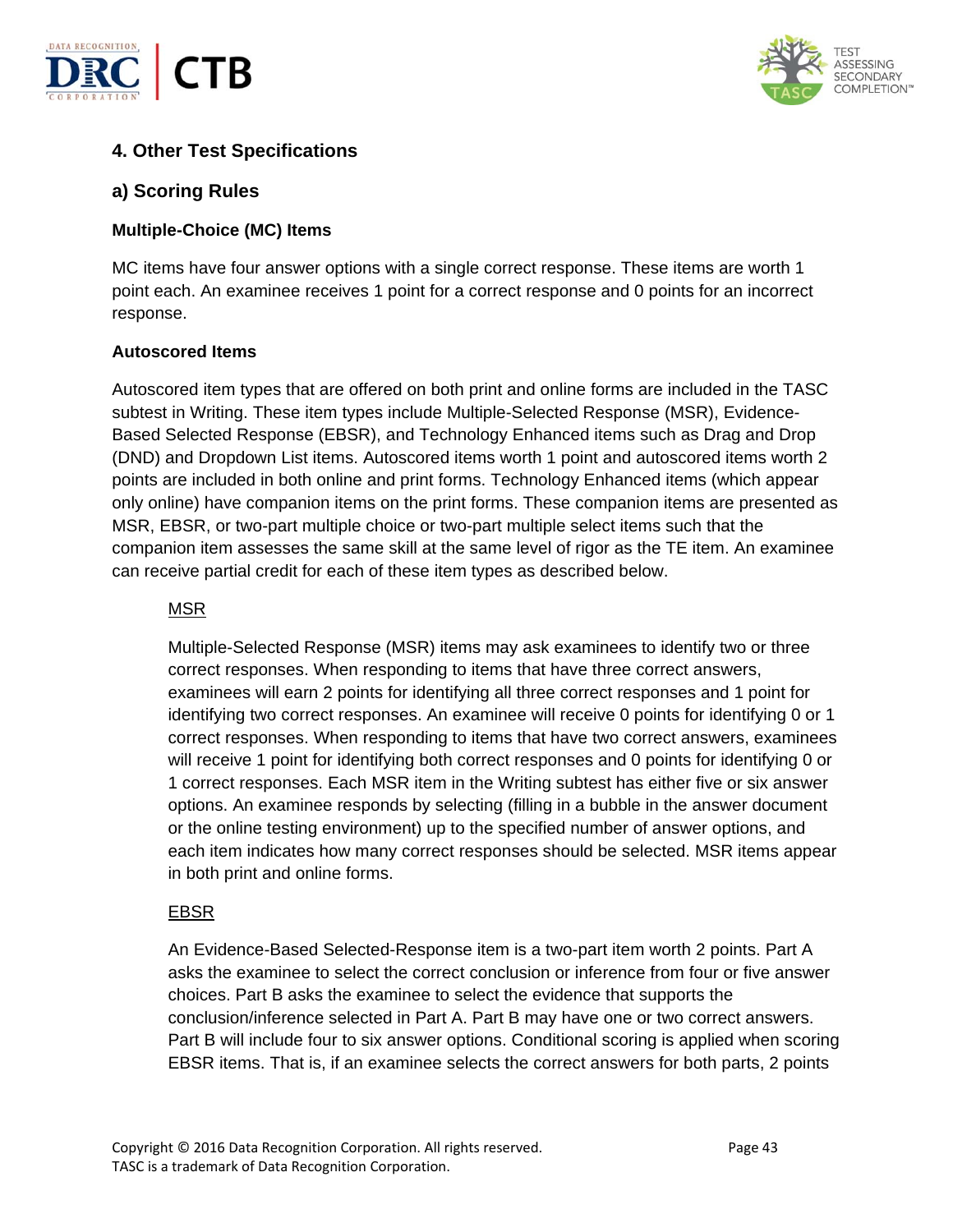



are awarded. If only Part A is correct, 1 point is awarded. If Part A is incorrect but Part B is correct or if both Parts are incorrect, 0 points are awarded.

### Two-Part Multiple Choice or Two-Part Multiple Select

A Two-Part Multiple Choice or Two-Part Multiple Select item is typically used as the print companion of a technology-enhanced item. As such, it may be worth 1 or 2 points, depending on the point value of the accompanying online item. If the item is worth 2 points, the scoring of the two parts is independent, and examinees may receive one point for each part.

#### DND

Drag and Drop (DND) items ask examinees to drag responses to two or more drop areas, or response areas. These items may be worth 1 or 2 points, depending on the number of responses that are expected. If a DND item is worth 2 points, an examinee will receive 2 points for a completely correct response and 1 point for a response that is at least 50% correct (e.g., if an examinee is asked to complete a table comparing two passages by dragging each of three sentences into the diagram, the examinee would receive 2 points for all three sentences correctly placed, 1 point for 2 sentences correctly placed, and 0 points for 0-1 sentences correctly placed).

### Dropdown List

Dropdown List items ask examinees to drag responses to two or more drop areas, or response areas. These items may be worth 1 or 2 points, depending on the number of responses that are expected. If a Dropdown List item is worth 2 points, an examinee will receive 2 points for a completely correct response and 1 point for a partially correct response (e.g., if an examinee is asked to complete two sentences by selecting from dropdown lists within each sentence, the examinee would receive 2 points for correctly completing both sentences, 1 point for correctly completing one sentence, and 0 points for not correctly completing either sentence).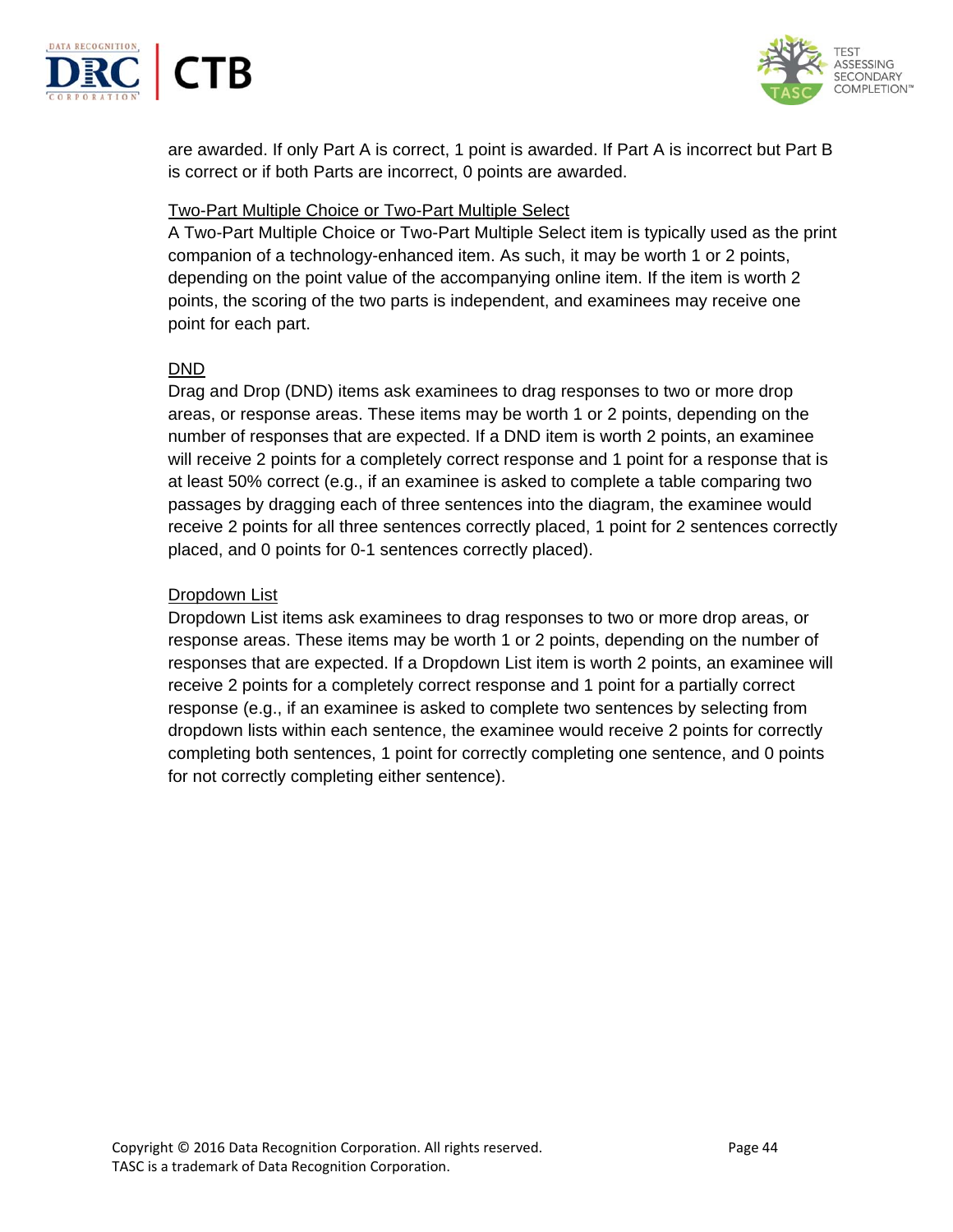



# **b) Scoring Rubrics**

# **Extended Constructed-Response Scoring Rubrics**

The stand-alone Extended Constructed-Response requires the examinee to compose a fully developed text-based argumentative or informative essay. Responses are scored with either the argumentative 4-point holistic rubric or the informative 4-point holistic rubric.

# **Scoring Rubric—Argumentative Essay**

### **Score: 4**

# **The response is a well-developed essay that develops and supports an argument from both texts.**

- Effectively introduces a claim
- Uses an organizational strategy to present reasons and relevant evidence
- Acknowledges and counters opposing claims, as appropriate
- Uses precise and purposeful word choice
- Uses words, phrases, and/or clauses that effectively connect and show relationships among ideas
- Uses and maintains an appropriate tone
- Provides a strong concluding statement or section that logically follows from the ideas presented
- Has no errors in usage and conventions that interfere with meaning.

### **Score: 3**

### **The response is a complete essay that develops and supports an argument.**

- Clearly introduces a claim
- Uses reasoning and evidence to support a claim
- Uses an organizational structure to present reasons and relevant evidence
- Attempts to acknowledge and/or counter opposing claims, as appropriate
- Uses clear word choice
- Uses words and/or phrases to connect ideas
- Uses an appropriate tone
- Provides a concluding statement or section that follows from the ideas presented
- Has few, if any, errors in usage and conventions that interfere with meaning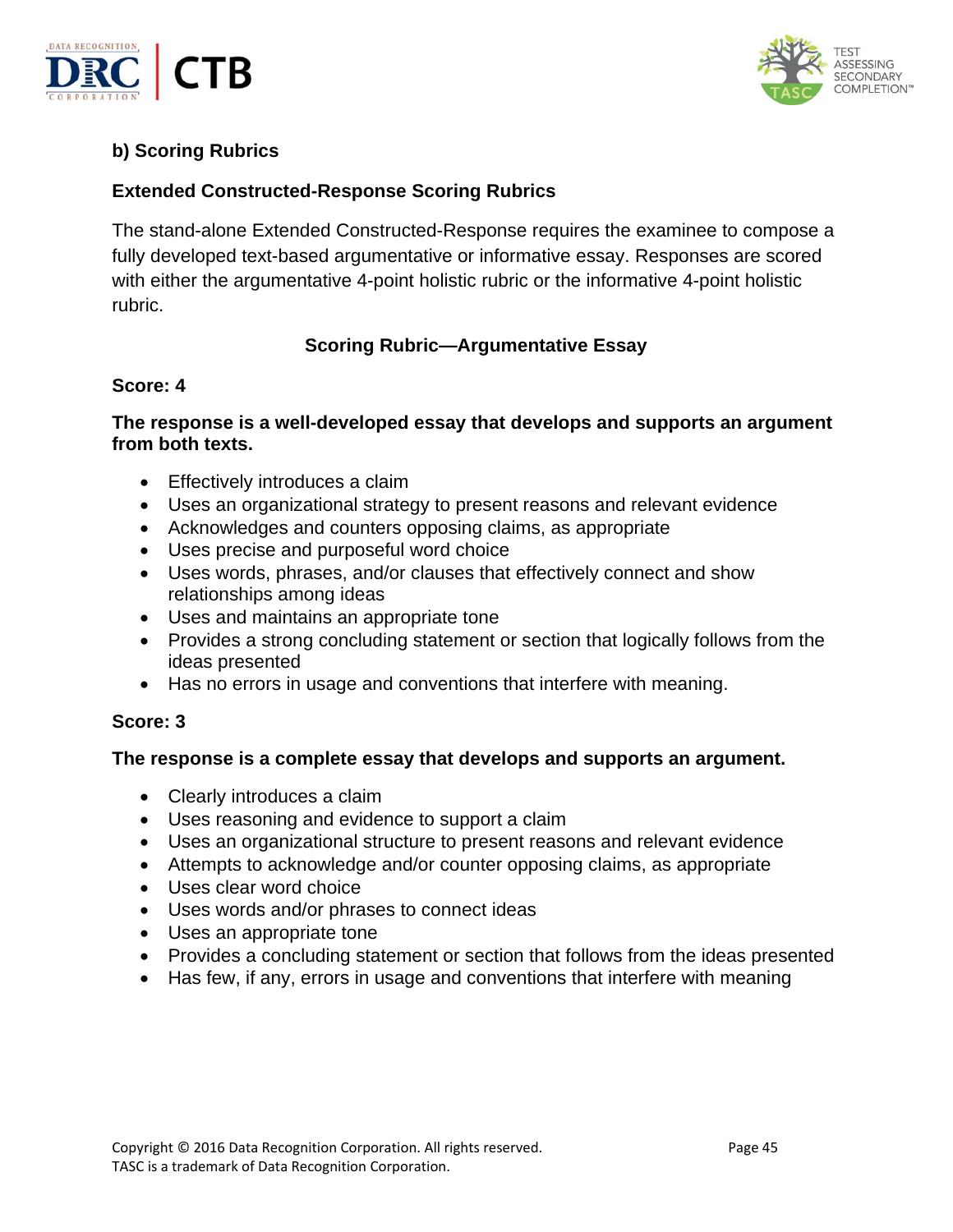



# **Score: 2**

# **The response is an incomplete or oversimplified essay that develops and supports an argument.**

- Attempts to establish a claim
- Develops, sometimes unevenly, reasons and/or evidence to support claim
- Attempts to use an organizational structure
- Makes little, if any, attempt to acknowledge or counter opposing claims
- Uses simple language, which sometimes lacks clarity
- Provides a weak concluding statement or section
- May have errors in usage and conventions that interfere with meaning

# **Score: 1**

# **The response provides evidence of an attempt to write an essay that offers an argument.**

- Weakly states or alludes to a claim
- Has minimal support for claim
- May be too brief to demonstrate an organizational structure
- Makes no attempt to acknowledge or counter opposing claims
- Uses words that are inappropriate, overly simple, or unclear
- Provides a minimal or no concluding statement or section
- Has errors in usage and conventions that interfere with meaning

# **Score: 0**

**The response is completely irrelevant or incorrect, or there is no response.**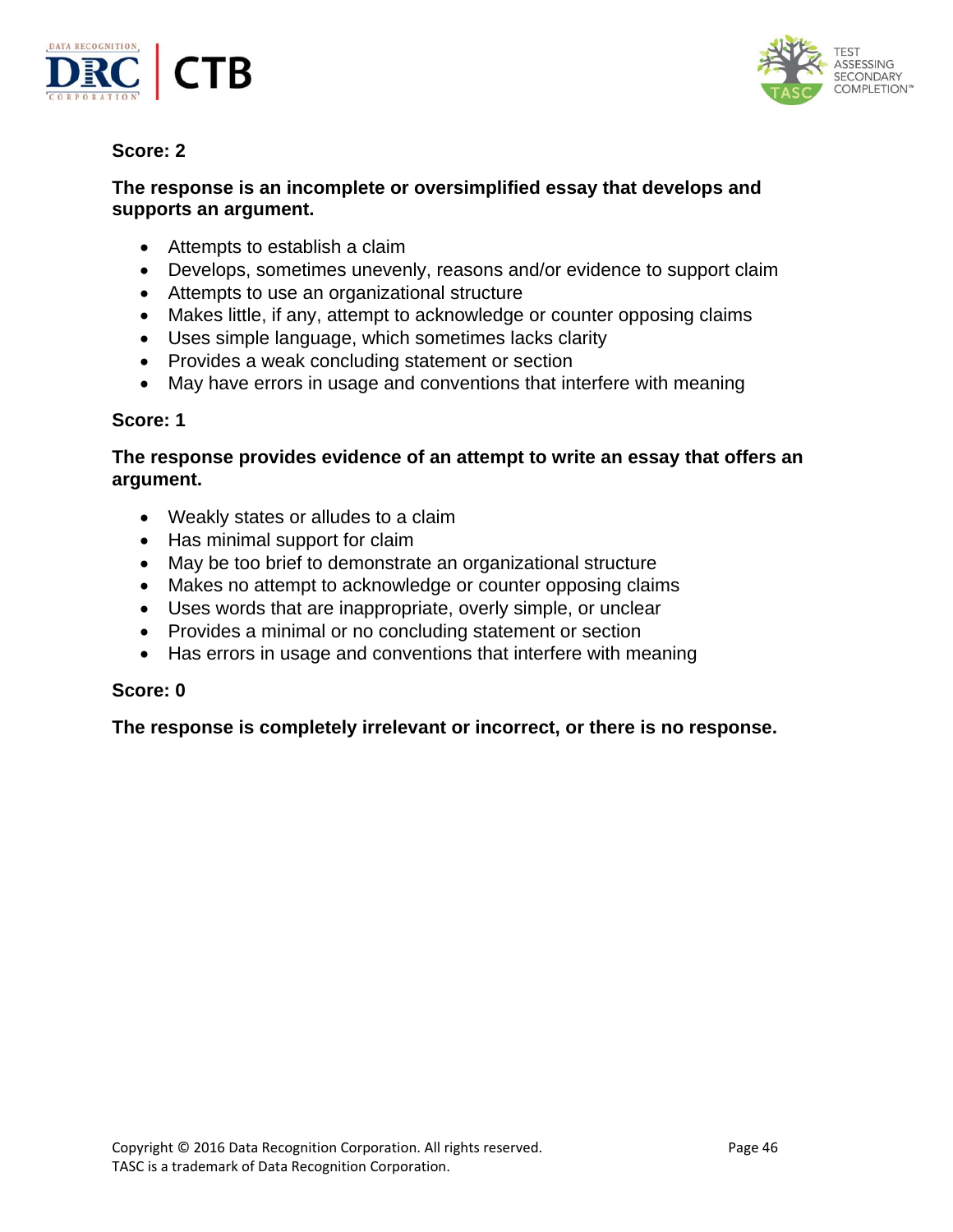



# **Scoring Rubric—Informative Essay**

# **Score: 4**

### **The response is a well-developed essay that examines a topic and presents related information.**

- Effectively introduces the topic to be examined
- Uses specific facts, details, definitions, examples, and/or other information to develop topic fully
- Uses an organizational strategy to present information effectively
- Uses precise and purposeful word choice
- Uses words, phrases, and/or clauses that effectively connect and show relationships among ideas
- Uses and maintains an appropriate tone
- Provides a strong concluding statement or section that logically follows from the ideas presented
- Has no errors in usage and conventions that interfere with meaning

# **Score: 3**

# **The response is a complete essay that examines a topic and presents information.**

- Clearly introduces the topic to be examined
- Uses multiple pieces of relevant information to develop topic
- Uses an organizational structure to group information
- Uses clear word choice
- Uses words and/or phrases to connect ideas
- Uses an appropriate tone
- Provides a concluding statement or section that follows from the ideas presented
- Has few, if any, errors in usage and conventions that interfere with meaning

# **Score: 2**

# **The response is an incomplete or oversimplified essay that examines a topic.**

- Attempts to introduce a topic
- Develops topic, sometimes unevenly, with mostly relevant information
- Attempts to use an organizational structure
- Uses simple language, which sometimes lacks clarity
- Provides a weak concluding statement or section
- May have errors in usage and conventions that interfere with meaning